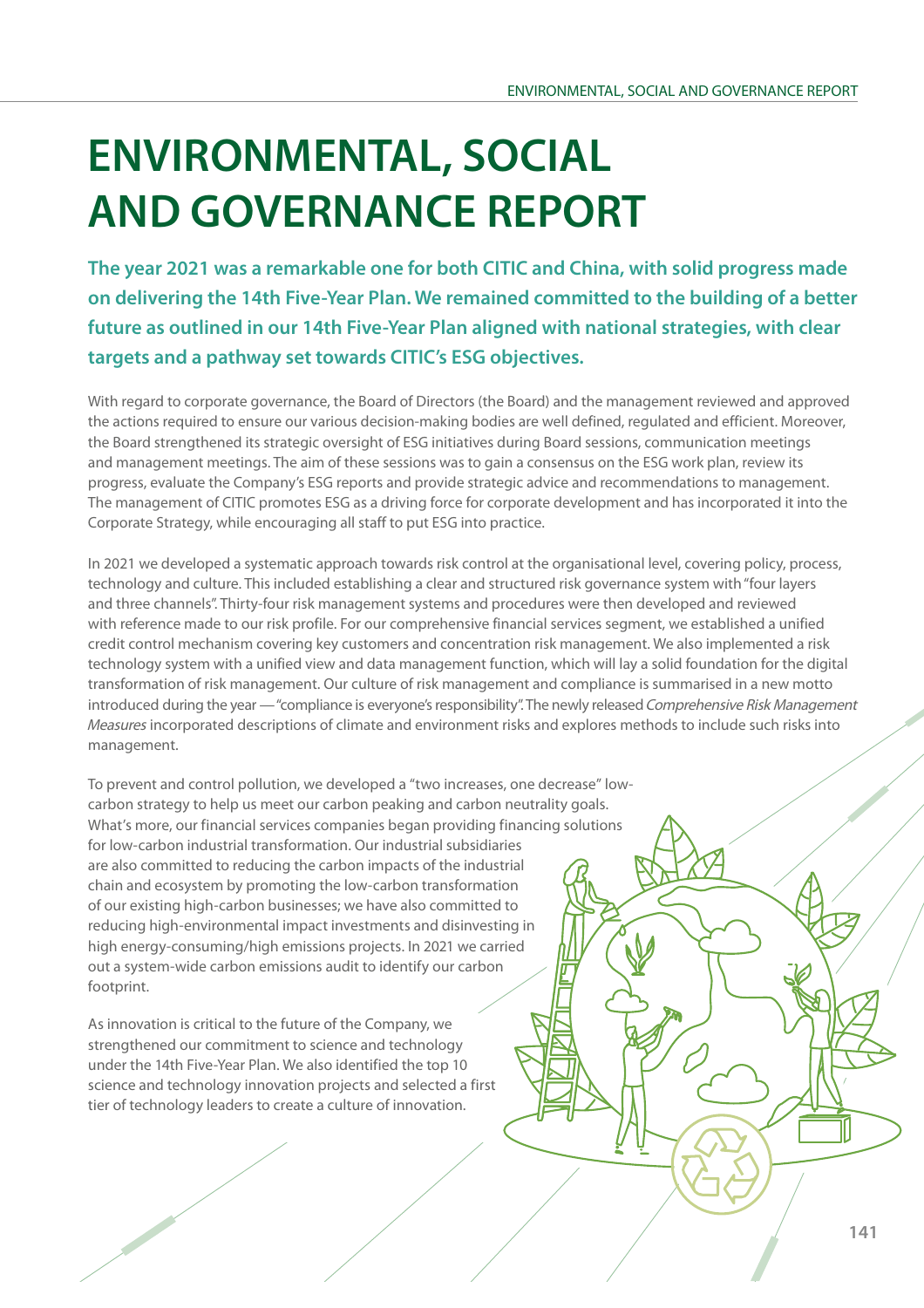CITIC Dicastal's Qinhuangdao aluminum wheels plant was named a "Lighthouse Factory" (a factory utilising advanced manufacturing and AI technology) — a first in the automotive wheels industry. CITIC Heavy Industries, CITIC Special Steel and CITIC Engineering participated in national research projects and made a number of breakthroughs in highend manufacturing, including special materials and intelligent construction, that increase China's autonomy and control of technology related fields.

As a socially responsible company, we increased our capital investment in support of village revitalisation and made total donations of RMB120 million to community projects. During the Henan flood, CITIC Securities, China Securities and CITIC-Prudential Life contributed more than RMB30 million towards disaster relief in the province.

In September 2021, CITIC's ESG rating was upgraded from BB to BBB by MSCI — the second time in two years that CITIC's ESG rating has been upgraded, showcasing CITIC's growing brand influence and investment value.

Under the new vision, goals and strategies outlined in CITIC's 14th Five-Year Plan, we will continue striving to become a leading example of social responsibility in the years ahead.

# **Statement of the Board of Directors**

The Board of Directors of CITIC adheres to the requirements of the Environmental, Social and Governance Reporting Guidelines of the Hong Kong Stock Exchange and continues to improve the Company's ESG governance structure and system. We have also strengthened the Board's ESG oversight and involvement and promoted the integration of ESG principles into the Corporate Strategy, major decisions and business practices.

### **Role of the Board of Directors**

The Board has ultimate responsibility for the ESG strategy and reporting of CITIC Limited. The Risk and Audit Management Committee continuously monitors CITIC's performance on key ESG issues and works with other special committees and functional departments to incorporate ESG into internal control, risk management and strategic planning. It also advises the Board on relevant ESG matters. In 2021, CITIC's Comprehensive Risk Management system attached great importance to ESG and its related risks and is trying to include climate, environment and social responsibility risks into the risk management system, with recommendations made to the management such as hiring external consultants to suggest improvements to the Company's ESG reports and practices. The Board also made recommendations on integrating ESG principles into the Company's operations and holding reverse investor roadshows.

### **ESG Management Approach**

CITIC has identified the key ESG issues of concern to the Company's stakeholders through surveys and regular communication with them; an analysis of ESG issues material to these stakeholders has since been prepared. The Board discussed ESG risks and opportunities important to the Company's development, operations and management, as well as the concerns of stakeholders. This exercise has enabled us to clarify the focus of our ESG efforts, make improvements to our ESG strategies, policies and systems, and promote ESG as a strong driver for the Company's development.

### **Targets, Indicators and Progress Review**

CITIC and its relevant subsidiaries have set annual or medium- to long-term targets for their key ESG performance indicators, including greenhouse gas emissions. The Board has reviewed these targets and will continue to review progress against the targets on a regular basis. In 2021 CITIC held training sessions for its management team and staff on climate change, ESG ratings in the capital market and ESG development trends.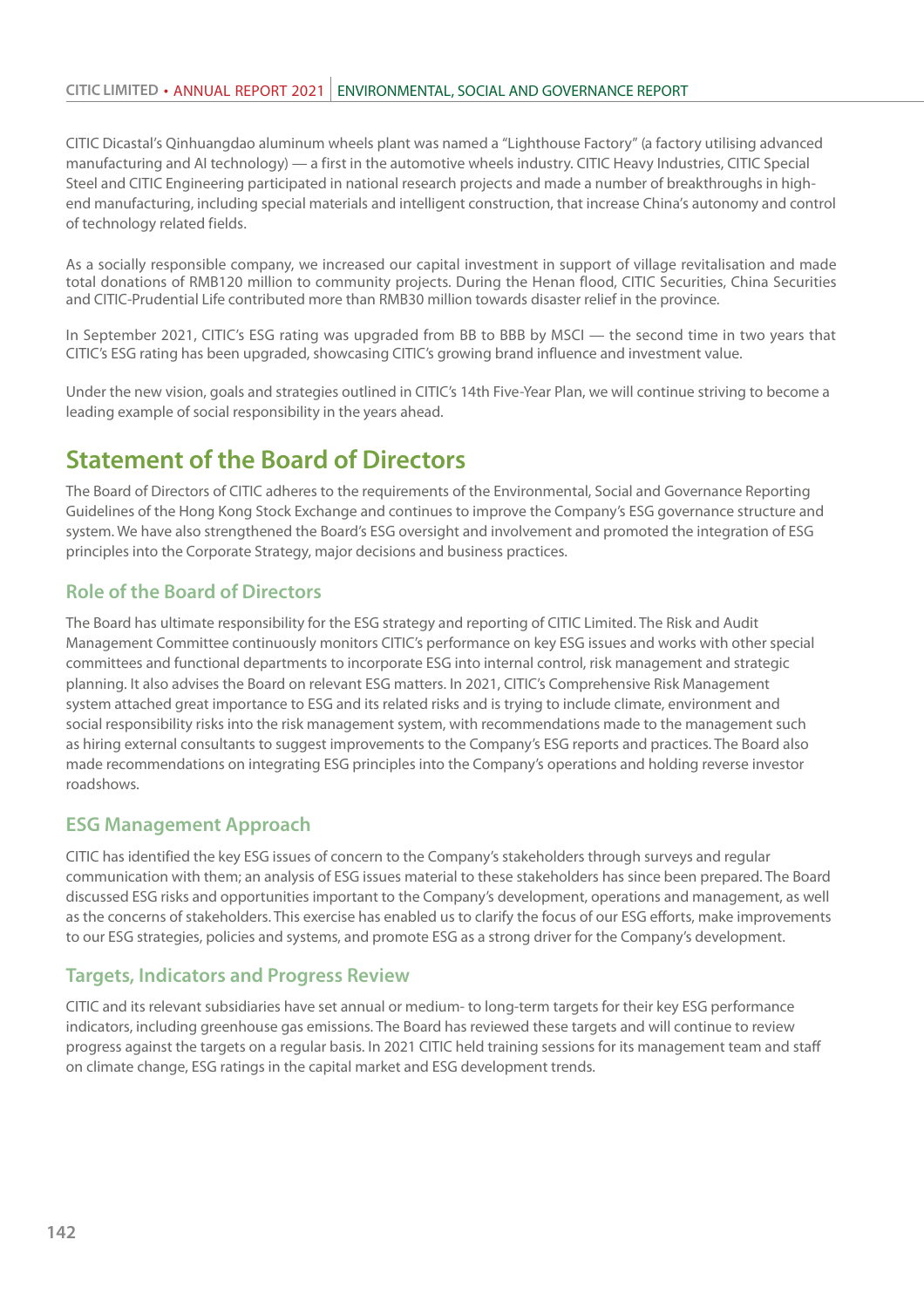# **About This Report**

This is the eighth annual ESG Report issued by CITIC, which provides details of our ESG governance structure and progress made against our environmental, staff, customer, industrial and community targets in 2021. Unless otherwise specified, the scope of disclosure of the annual report applies to the ESG report. We take responsibility for the truthfulness, accuracy and completeness of the Report. To ensure the accuracy and credibility of our ESG performance indicators, we engaged PricewaterhouseCoopers Zhong Tian Certified Public Accountants Limited to perform a limited assurance engagement on selected key data in this Report and to issue an independent assurance report. The key performance indicators (KPIs) presented in this Report cover the period from 1 January 2021 to 31 December 31 2021, with some extending to 31 March 2022. This Report was approved by the Board on 31 March 2022.

# **Reporting Principles**

This Report has been prepared in accordance with the principles of materiality, quantitative approach and consistency recommended by Hong Kong Exchanges and Clearing Limited.



### **Materiality**

The Company covers the 12 major ESG issues that stakeholders have identified as most important through regular communications and surveys with government authorities, regulators, shareholders and investors, clients, suppliers and partners, industry trade unions and associations, NGOs and charity or community organizations, board of directors, management and staff. Among these, anticorruption, health and safety, resource utilization, career development and training are identified as important issues that internal stakeholders care about. Anticorruption, health and safety, product responsibility and employment standards are issues external stakeholders concern about. This ESG report will respond to these material issues for a better communication with stakeholders.



### Quantitative approach

The Company discloses relevant KPIs supported by quantitative data. The statistical standards, methods, assumptions and/or calculation tools as well as conversion factors related to emissions/ energy consumption are clearly disclosed. For more details, please read the Environmental Responsibility section.



### **Consistency**

Unless otherwise stated, there have been no changes in the statistical methods employed or the key performance indicators covered in this Report, or any other relevant factors affecting meaningful comparisons.

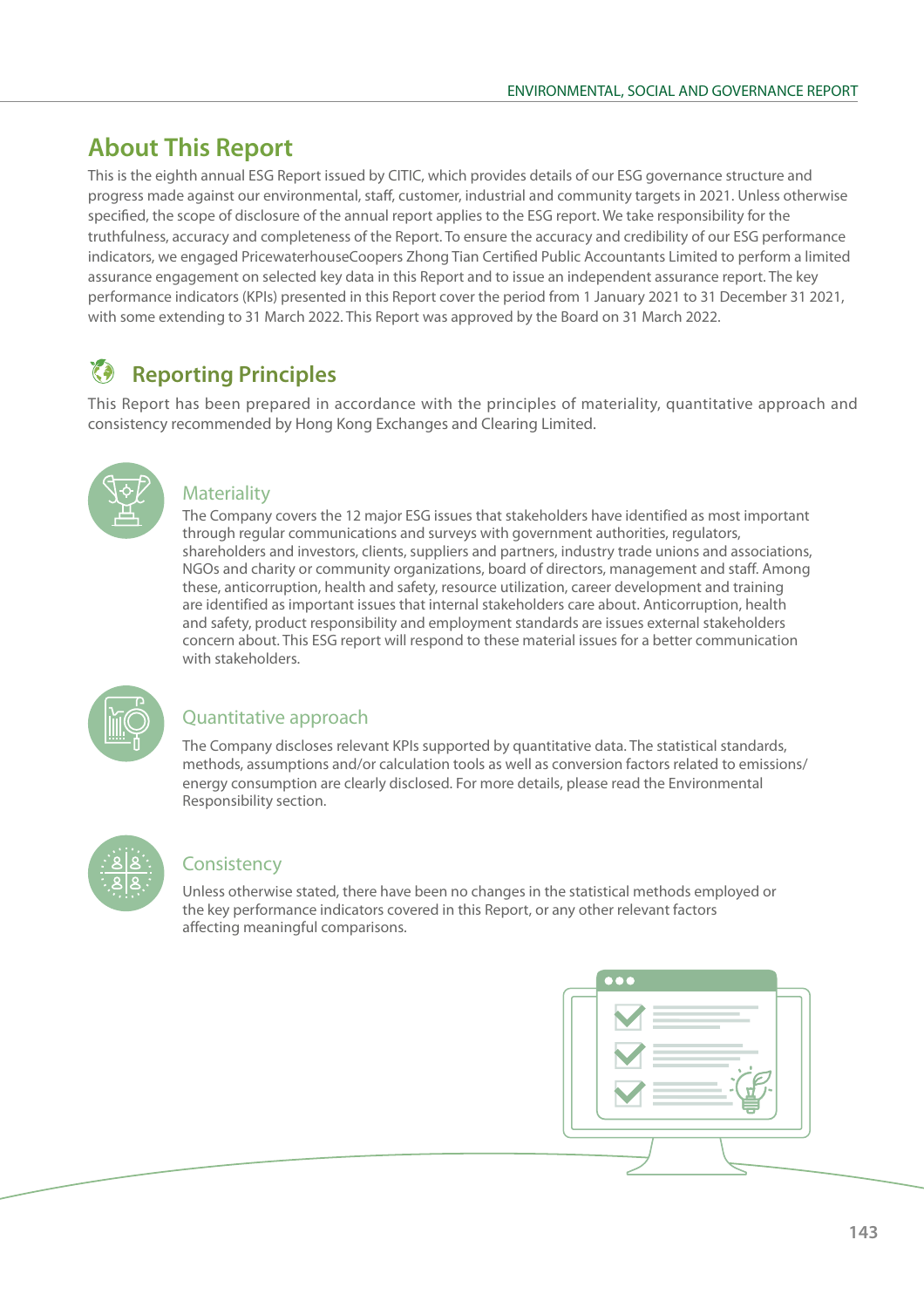# **Feature story: Contributing to a green and low-carbon future**



On 22 September 2020 President Xi Jinping announced to the world that China will strive to peak its carbon emissions by 2030 and achieve carbon neutrality by 2060. This vision, which will bring about extensive and profound changes in China's economy and society, will contribute to the sustainable development of China and benefit the world at large.

In recent years, we have achieved remarkable results on our low-carbon transformation journey. **To promote green finance and financial transformation**, CITIC Bank has built up a green credit balance that by the end of 2021 stood at RMB205.425 billion, an increase of 122.80% from the year before; the Bank has committed to continue increasing the proportion of this balance in the years ahead. Currently, China Securities and CITIC Securities are among the top issuers of green bonds in the industry, with carbon neutral equity projects continuing to grow and advances made in carbon market trading and carbon financial innovation. **We have also integrated green, low-carbon changes in our global industrial chain**. CITIC Dicastal can now produce 650,000 tonnes of lightweight automotive components annually, saving 200 million litres in fuel consumption and reducing CO<sub>2</sub> emissions by more than 500,000 tonnes per year compared to traditional steel components. In steel production, CITIC Metals' investment in niobium resources has promoted the development of niobium-containing steels as well as the use of lightweight and low-carbon steels. **During the year, the Company continued to produce innovations in energy saving, emissions reduction and green low carbon technologies**. At CITIC Special Steel, metallurgical processes and plant efficiency have been improved through a three-pronged approach of reducing carbon emissions at source, enhancing process control and upgrading end-of-pipe management. As a result, carbon emissions intensity was lower than China's steel industry. CITIC Pacific Energy is promoting the green transformation of thermal power generation and accelerating the development of its clean energy business by improving plant efficiency, enhancing peak shaving and participating in the supporting services market.

As a state-owned enterprise and a conglomerate, CITIC is committed to carrying out the national strategy, including green and low-carbon transformation, in order to fulfil the 14th Five-Year Plan. We will also strive to become a pioneer among state-owned enterprises in contributing to our dual carbon objectives and to become an ESG role model in

the capital market. On 10 May 2021 the CITIC Group organised a seminar, The Road to Peak Carbon and Carbon Neutrality, during which we announced we will achieve peak carbon by 2025 and carbon neutrality by 2050. This will involve a two increases, one decrease approach. The first increase is about providing more green financing solutions for the low-carbon transformation of industries. The second increase is based on reducing the carbon impact of the industrial chain and ecosystem. Finally, the decrease refers to the transformation of the Group's existing high-carbon businesses from high environmental impact investments to low-carbon investments. The new businesses we launch will be done with a view to minimising their impacts on the environment.



major business segments.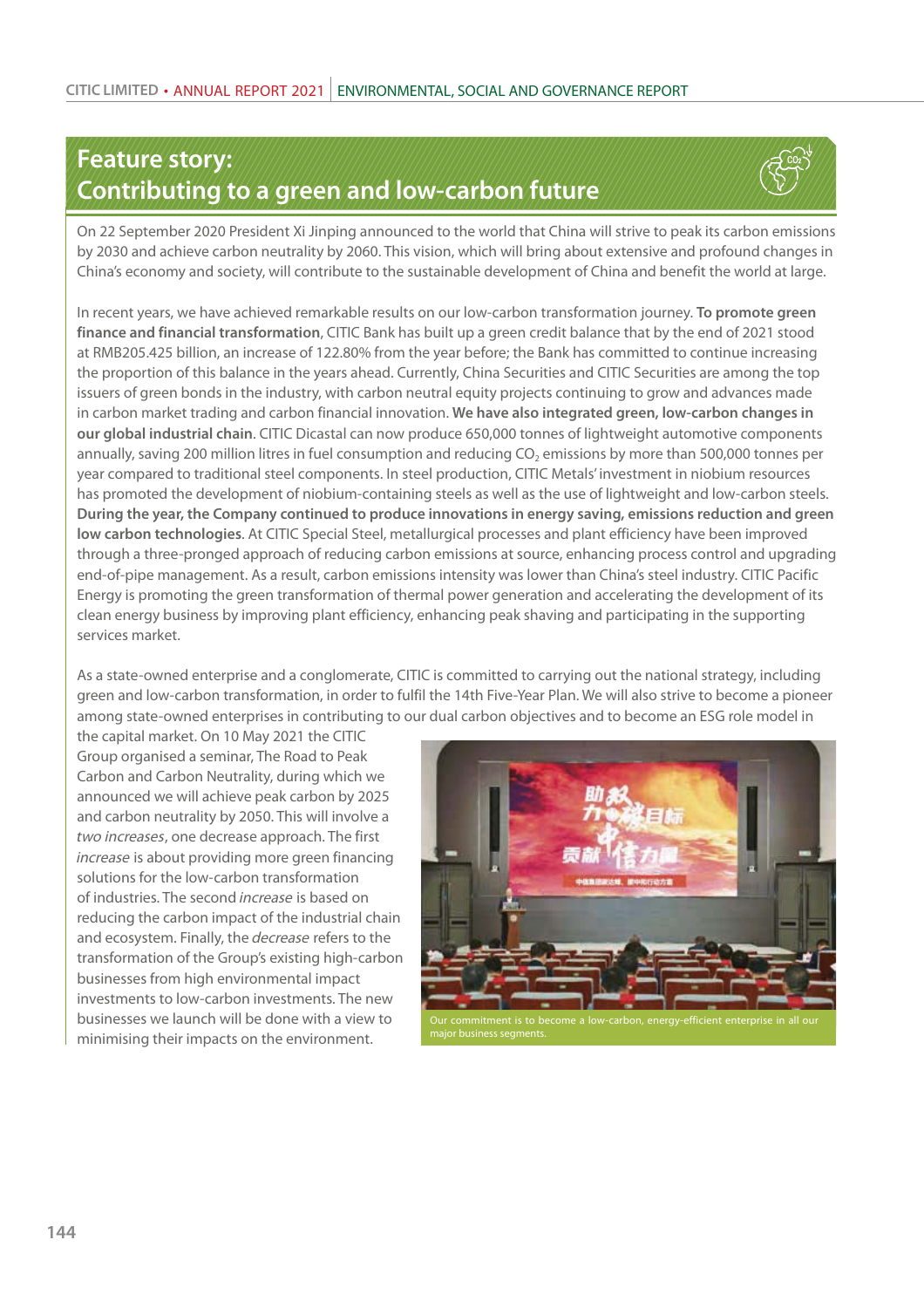

**Comprehensive Financial Services Segment:** Our objective is to become a leader in green finance and serve the green and low-carbon transformation of the economy. This will begin by growing our green finance business, increasing our market share in this business, developing a green finance business model that promotes financial transformation, and participating in the carbon trading and carbon finance market. To achieve these goals, we will capitalise on the internal synergies of the Group, particularly with regard to CITIC's advanced manufacturing and advanced materials businesses. We will also work towards higher industry standards in green finance and participate in the establishment of a green finance rating system by the People's Bank of China and other financial regulatory authorities.



**Advanced Intelligent Manufacturing Segment:** To enable low-carbon technologies to thrive, we are helping to establish a new energy vehicle industrial chain. This entails promoting green transportation to help society save energy and reduce emissions. It also involves the adoption of 5GtoB and making use of this technology to develop smart mines, specialised robots and digital equipment to improve production efficiency and reduce energy consumption. Together with our strategic investment platform, we will be aiming for breakthroughs in low-carbon energy-saving technologies.



**Advanced Materials Segment:** Our focus with this business is to safeguard the low-carbon industrial chain by ensuring an adequate supply of key resources for green energy transformation. This will be achieved through the modification of production processes to reduce emissions and increased use of clean energy and carbon capture and carbon storage technologies. We will also seek to increase our investments in copper, aluminum, lithium and other materials such as niobium, which play a significant role in reducing carbon emissions. It is estimated that niobium can reduce the weight of steel by 10%. Between 2001 and 2021, China produced 870 million tonnes of niobium-containing steel, which helped to reduce  $CO<sub>2</sub>$  emissions by 170 million tonnes.



**New Consumption Segment:** With the aim of promoting low-carbon consumption, we are promoting digital industrialisation and industrial digitalisation by adopting 5G technology in our businesses and advocating a green, low-carbon lifestyle.



**New-type Urbanisation Segment:** We believe low-carbon cities are the future, with construction and design at the outset and urban management — including industrial and domestic waste treatment at the end. Our objective in this business is to participate in the construction of smart cities and smart transportation and to become an operator of green, low-carbon cities. With CITIC Environment as an investment platform, we will increase our investment in clean technologies.

The "14th Five-Year" period is critical for China to expedite the building of a greener and higherquality economy. CITIC is committed to being a leader in this effort to transform itself as a green and low-carbon enterprise by leveraging on is portfolio synergies and by embarking on a green and clean development path. We aim to lead our peers in the market in carbon peaking and carbon neutralization so as to contribute to our national goals.

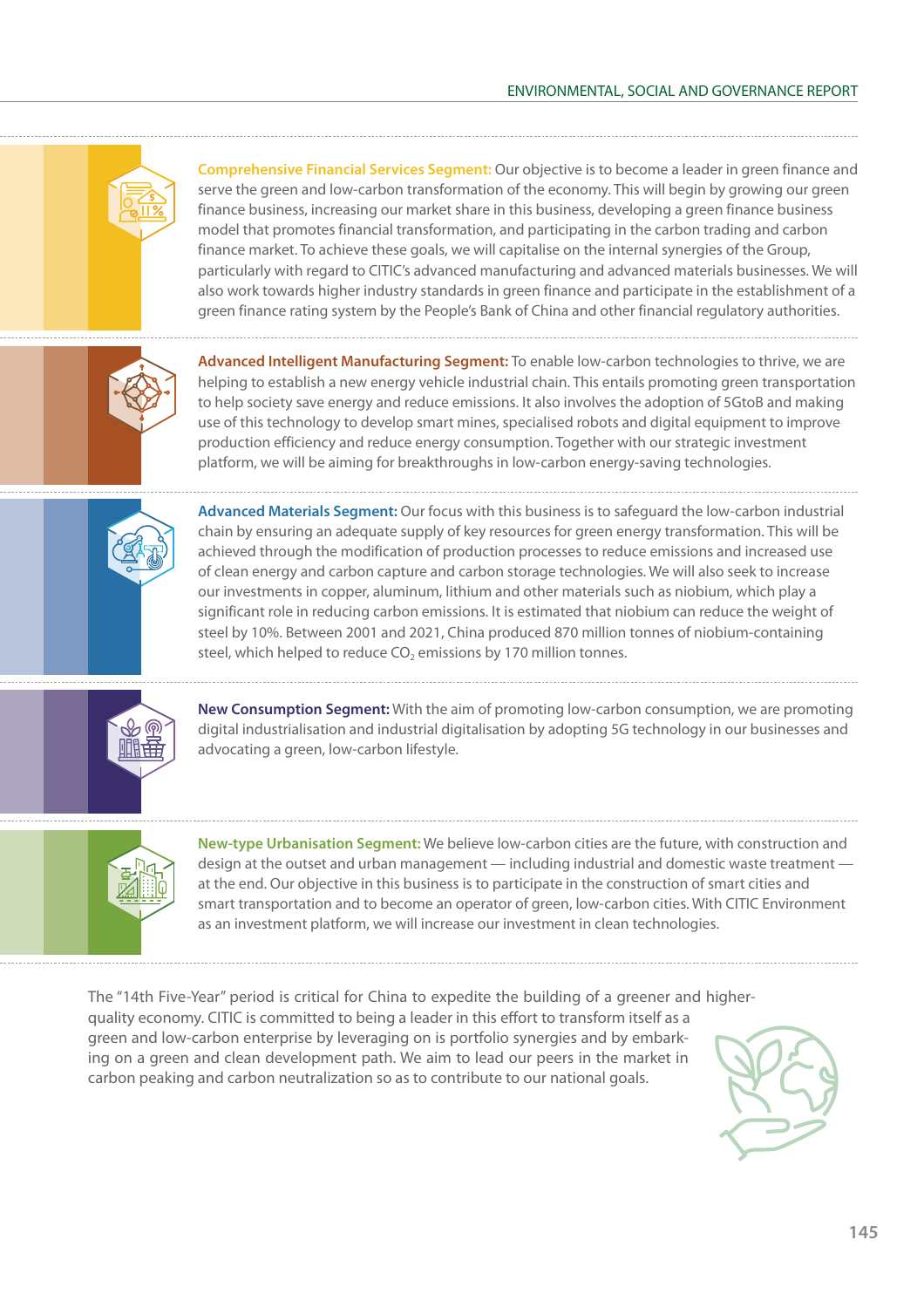# **Environmental responsibility Protecting the environment for a more beautiful China**

We understand that protecting the environment is one of the key elements in helping to achieve peak carbon and carbon neutrality as well as our own sustainable development. In 2021, the first year of the 14th Five-Year Plan, we have integrated the concept of green development into our diversified portfolio by providing financial solutions for the low-carbon transformation of industry. The Company is committed to promoting low-carbon transformation through investing in clean energy and disinvesting in high-energy-consuming and high-emission projects.

# **Performance Summary**

Unless otherwise stated, the statistical scope of environmental performance in this section includes the main operating sites of the headquarters and subsidiaries in Mainland China, Hong Kong, Macao and Taiwan. The operating sites in other regions will be added to the statistical scope in due course in the future.<sup>1</sup>

| <b>Headquarters</b> | Indicator                                                      | <b>Year 2021</b> |
|---------------------|----------------------------------------------------------------|------------------|
|                     | <b>AIR EMISSIONS</b>                                           |                  |
|                     | Nitrogen oxide (NO <sub>v</sub> ) emissions (tonnes)           | 0.01             |
|                     | Sulphur dioxide $(SO2)$ emissions (tonnes)                     | 0.001            |
|                     | <b>GHG EMISSIONS</b><br>$\left(\frac{\lambda}{\lambda}\right)$ |                  |
|                     | Total GHG emissions (Scope 1 and 2) (tonnes)                   | 2,154.91         |
|                     | GHG emissions per capita at headquarters (tonnes/person)       | 4.60             |
|                     | Direct GHG emissions (Scope 1) (tonnes)                        | 117.18           |
|                     | Gasoline                                                       | 117.18           |
|                     | Indirect GHG emissions (Scope 2) (tonnes)                      | 2,037.73         |
|                     | Purchased electricity                                          | 2,037.73         |

- (2) The energy consumption is calculated based on the consumption of electricity, steam and gasoline and the relevant conversion factors provided in the National Standard of the People's Republic of China General Rules for Calculating Comprehensive Energy Consumption (GB/T2589-2020).
- (3) The reporting scope of the total water consumption includes the water used for offices and production. There is no issue in obtaining the applicable water sources.
- (4) The total paper consumption mainly includes A4 and A3 size papers.

<sup>1 (1)</sup> The Company's GHG accounting includes carbon dioxide, methane and nitrous oxide, which are mainly derived from purchased electricity, purchased steam and gasoline. The GHG accounting is presented in terms of carbon dioxide equivalents and is prepared based on the China Regional Grid Average Carbon Dioxide Emission Factors for 2011 and 2012 published by the National Development and Reform Commission of the People's Republic of China, the latest emission factors published by the Hong Kong Electric Company Limited, the CLP Power Hong Kong Limited, the Macao Electricity Company Limited and the 2019 Refinement to the 2006 IPCC Guidelines for National GHG Inventories published by the Intergovernmental Panel on Climate Change ("IPCC"). Considering the benchmarking emission factor for the Tibetan power grid is not found and the impact of the data on purchased electricity from the operating sites in Tibet is rather small and of lower significance, for the above reasons, the purchased electricity from the operating sites in Tibet is not included in the reporting scope of GHG emissions.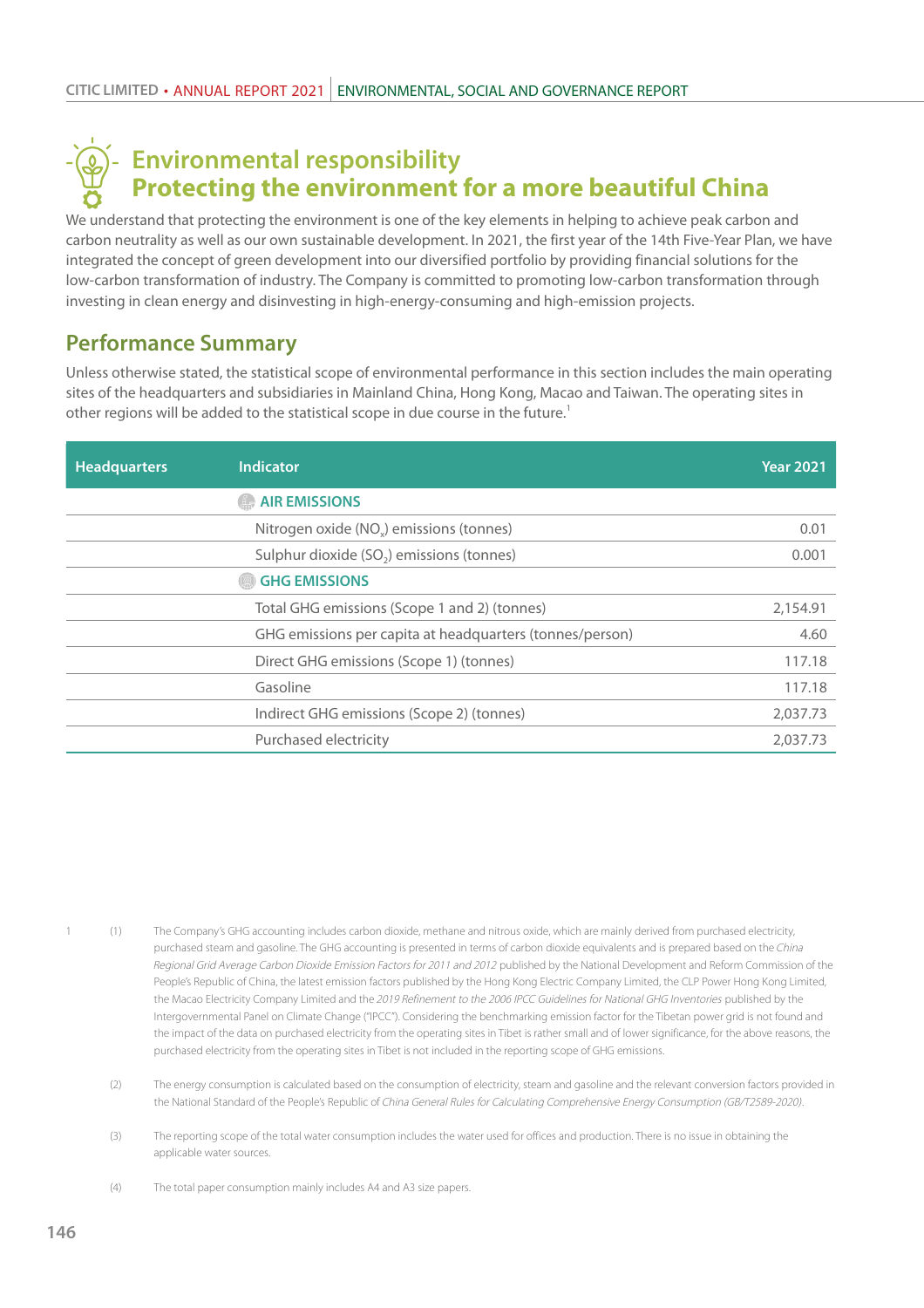| <b>Headquarters</b> | <b>Indicator</b>                                                    | <b>Year 2021</b> |
|---------------------|---------------------------------------------------------------------|------------------|
|                     | <b>WASTE</b>                                                        |                  |
|                     | Total hazardous waste (tonnes)                                      | 0.24             |
|                     | Hazardous waste produced per capita at headquarters (tonnes/person) | 0.0005           |
|                     | Total non-hazardous waste (tonnes)                                  | 235.97           |
|                     | Hazardous waste produced per capita at headquarters (tonnes/person) | 0.50             |
|                     | <b>ENERGY USE</b>                                                   |                  |
|                     | Total energy consumption (MWh)                                      | 2,783.03         |
|                     | Energy consumption per capita at headquarters (MWh/person)          | 5.95             |
|                     | Direct energy consumption (MWh)                                     | 478.68           |
|                     | Gasoline                                                            | 478.68           |
|                     | Indirect energy consumption (MWh)                                   | 2,304.35         |
|                     | Purchased electricity                                               | 2,304.35         |
|                     | Electricity consumption per capita at headquarters (MWh/person)     | 4.92             |
|                     | Gasoline consumption per capita at head-quarters (liters/person)    | 117.77           |
|                     | USE OF RESOURCES                                                    |                  |
|                     | Total water consumption $(m^3)$                                     | 22,667.00        |
|                     | Water consumption per capita at headquarters ( $m^3$ /person)       | 48.43            |
|                     | Total paper consumption at headquarters (tonnes)                    | 15.97            |

| Comprehensive<br><b>Financial Services<sup>2</sup></b> | <b>Indicator</b>                                                        | <b>Year 2021</b> |
|--------------------------------------------------------|-------------------------------------------------------------------------|------------------|
|                                                        | <b>AIR EMISSIONS</b>                                                    |                  |
|                                                        | Nitrogen oxide (NO <sub>x</sub> ) emissions (tons)                      | 0.59             |
|                                                        | Sulphur dioxide $(SO2)$ emissions (tonnes)                              | 0.04             |
|                                                        | <b>GHG EMISSIONS</b>                                                    |                  |
|                                                        | Total GHG emissions (Scope 1 and 2) (tonnes)                            | 229,134.25       |
|                                                        | GHG emissions per 100 million RMB of income<br>(tonnes/100 million RMB) | 61.22            |
|                                                        | Direct GHG emissions (Scope 1) (tonnes)                                 | 8,132.01         |
|                                                        | Gasoline                                                                | 4,725.72         |
|                                                        | Diesel                                                                  | 39.49            |
|                                                        | Coal gas                                                                | 27.27            |
|                                                        | Liquefied petroleum gas                                                 | 104.62           |
|                                                        | Natural gas                                                             | 3,234.91         |
|                                                        | Indirect GHG emissions (Scope 2) (tonnes)                               | 221,002.24       |
|                                                        | Purchased electricity                                                   | 221,002.24       |

2 In this section, the reporting scope of environmental data of CITIC Securities Co., Ltd. refers to the Company's headquarters, and the reporting scope of environmental data of China Securities Co., Ltd. refers to the Company's headquarters.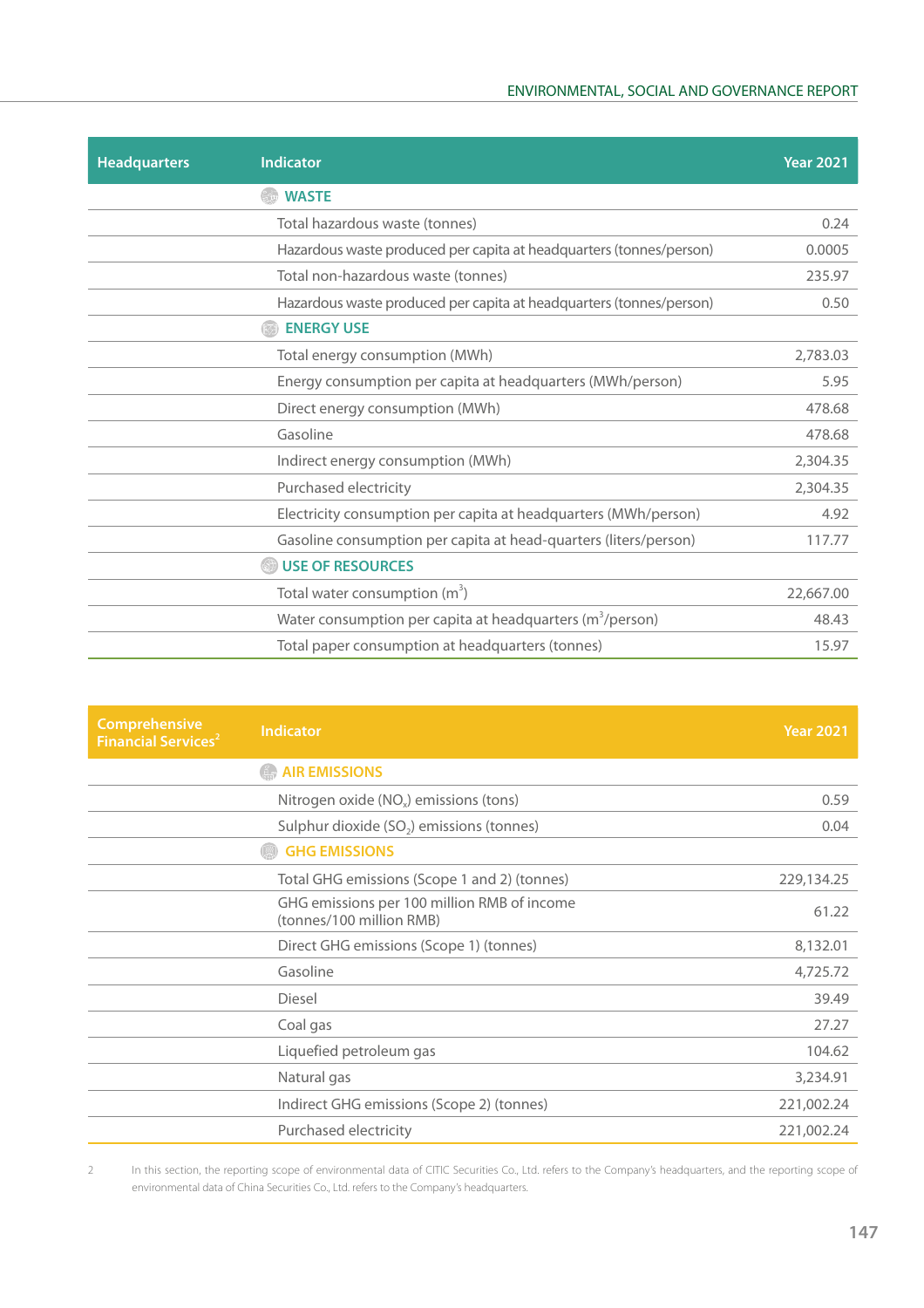# CITIC LIMITED • ANNUAL REPORT 2021 | ENVIRONMENTAL, SOCIAL AND GOVERNANCE REPORT

| Comprehensive<br><b>Financial Services<sup>2</sup></b> | <b>Indicator</b>                                                                    | <b>Year 2021</b> |
|--------------------------------------------------------|-------------------------------------------------------------------------------------|------------------|
|                                                        | <b>WASTE</b>                                                                        |                  |
|                                                        | Total hazardous waste (tonnes)                                                      | 408.06           |
|                                                        | Total hazardous waste per 100 million RMB of income<br>(tonnes/100 million RMB)     | 0.11             |
|                                                        | Total non-hazardous waste (tonnes)                                                  | 1,911.40         |
|                                                        | Total non-hazardous waste per 100 million RMB of income<br>(tonnes/100 million RMB) | 0.51             |
|                                                        | <b>ENERGY USE</b>                                                                   |                  |
|                                                        | Total energy consumption (MWh)                                                      | 350,224.53       |
|                                                        | Energy consumption per 100 million RMB of income<br>(MWh/100 million RMB)           | 93.57            |
|                                                        | Direct energy consumption (MWh)                                                     | 36,673.37        |
|                                                        | Gasoline                                                                            | 19,304.65        |
|                                                        | <b>Diesel</b>                                                                       | 150.20           |
|                                                        | Coal gas                                                                            | 203.09           |
|                                                        | Liquefied petroleum gas                                                             | 471.64           |
|                                                        | Natural gas                                                                         | 16,543.79        |
|                                                        | Indirect energy consumption (MWh)                                                   | 313,551.16       |
|                                                        | Purchased electricity                                                               | 313,551.16       |
|                                                        | <b>WE OF RESOURCES</b>                                                              |                  |
|                                                        | Total water consumption $(m^3)$                                                     | 2,750,646.44     |
|                                                        | Water consumption per 100 million RMB of income (m <sup>3</sup> /100 million RMB)   | 734.87           |
|                                                        | Total paper consumption (tonnes)                                                    | 1,641.53         |

| <b>Advanced Intelligent</b><br><b>Manufacturing</b> | Indicator                                            | <b>Year 2021</b> |
|-----------------------------------------------------|------------------------------------------------------|------------------|
|                                                     | <b>AIR EMISSIONS</b>                                 |                  |
|                                                     | Nitrogen oxide (NO <sub>v</sub> ) emissions (tonnes) | 115.49           |
|                                                     | Sulphur dioxide $(SO2)$ emissions (tonnes)           | 25.71            |
|                                                     | Particulate matter emissions (tonnes)                | 60.78            |
|                                                     | Wastewater                                           |                  |
|                                                     | Chemical oxygen demand (COD) emissions (tonnes)      | 51.30            |
|                                                     | Ammonia nitrogen emissions (tonnes)                  | 5.32             |
|                                                     | Total phosphorus emissions (tonnes)                  | 0.37             |
|                                                     | Wastewater discharge (m <sup>3</sup> )               | 563,014.02       |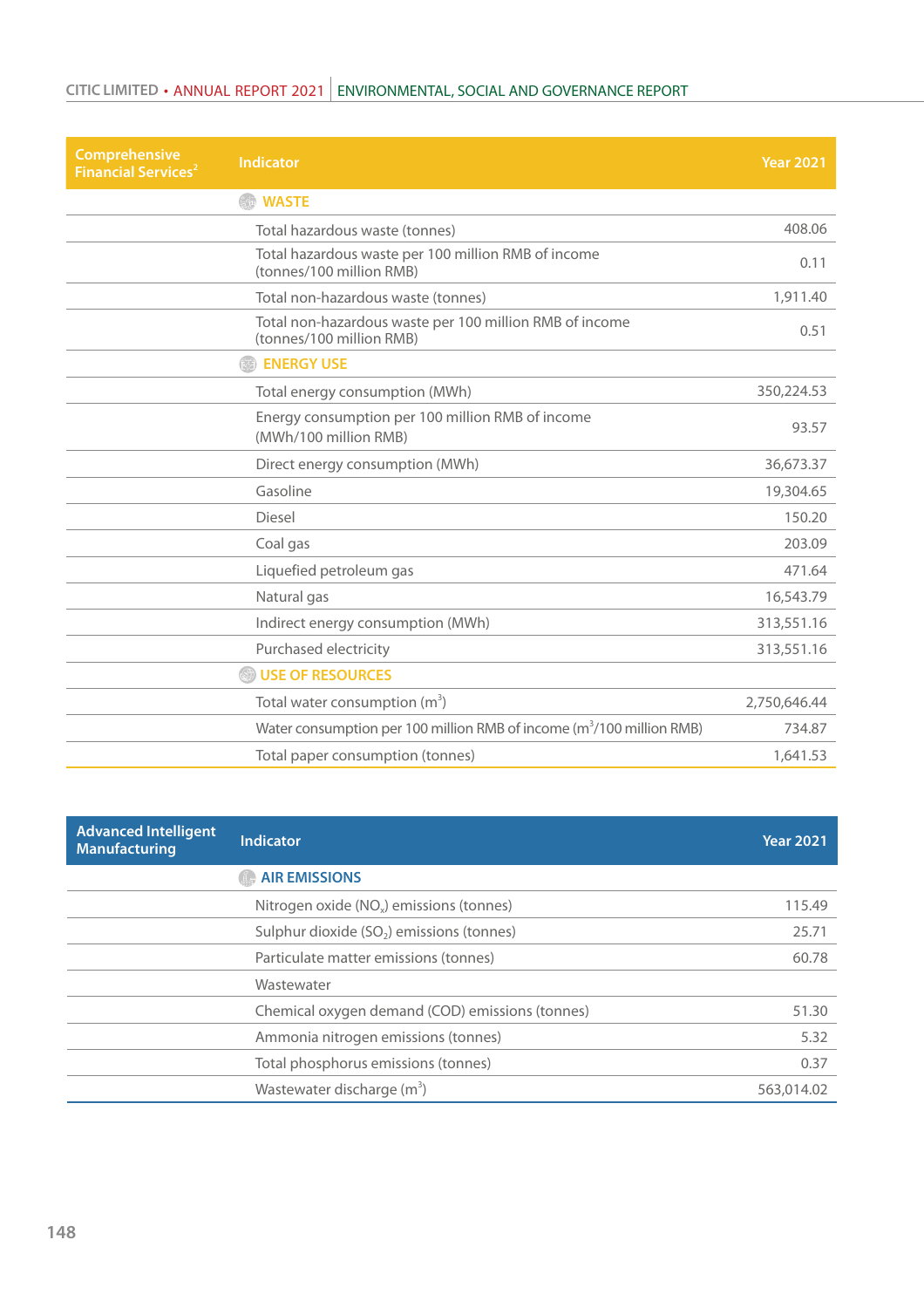| <b>Advanced Intelligent</b><br><b>Manufacturing</b> | <b>Indicator</b>                                                                            | <b>Year 2021</b> |
|-----------------------------------------------------|---------------------------------------------------------------------------------------------|------------------|
|                                                     | <b>GHG EMISSIONS</b>                                                                        |                  |
|                                                     | Total GHG emissions (Scope 1 and 2) (tonnes)                                                | 763,696.34       |
|                                                     | GHG emissions per 100 million RMB of income (tonnes/100 million RMB)                        | 1,922.89         |
|                                                     | Direct GHG emissions (Scope 1) (tonnes)                                                     | 250,649.70       |
|                                                     | Gasoline                                                                                    | 369.58           |
|                                                     | Diesel                                                                                      | 1,810.14         |
|                                                     | Liquefied petroleum gas                                                                     | 681.98           |
|                                                     | Natural gas                                                                                 | 247,788.00       |
|                                                     | Indirect GHG emissions (Scope 2) (tonnes)                                                   | 513,046.64       |
|                                                     | Purchased electricity                                                                       | 480,146.19       |
|                                                     | Purchased steam                                                                             | 32,900.45        |
|                                                     | <b>WASTE</b>                                                                                |                  |
|                                                     | Total hazardous waste (tonnes)                                                              | 7,706.15         |
|                                                     | Total hazardous waste per 100 million RMB of income<br>(tonnes/100 million RMB)             | 19.40            |
|                                                     | Total non-hazardous waste (tonnes)                                                          | 6,146.79         |
|                                                     | Total non-hazardous waste per 100 million RMB of income<br>(ton/100 million RMB)            | 15.48            |
|                                                     | <b>ENERGY USE</b>                                                                           |                  |
|                                                     | Total energy consumption (MWh)                                                              | 2,036,608.91     |
|                                                     | Energy consumption per 100 million RMB of income<br>(MWh/100 million RMB)                   | 5,127.93         |
|                                                     | Direct energy consumption (MWh)                                                             | 1,278,692.15     |
|                                                     | Gasoline                                                                                    | 1,509.76         |
|                                                     | Diesel                                                                                      | 6,884.42         |
|                                                     | Liquefied petroleum gas                                                                     | 3,074.53         |
|                                                     | Natural gas                                                                                 | 1,267,223.44     |
|                                                     | Indirect GHG emissions (Scope 2) (tonnes)                                                   | 757,916.76       |
|                                                     | Purchased electricity                                                                       | 674,834.82       |
|                                                     | Purchased steam                                                                             | 83,081.94        |
|                                                     | <b>USE OF RESOURCES</b>                                                                     |                  |
|                                                     | Total water consumption $(m^3)$                                                             | 2,026,730.67     |
|                                                     | Water consumption per 100 million RMB of income (m3/100 million RMB)                        | 5,103.06         |
|                                                     | Total paper consumption (tonnes)                                                            | 64.90            |
|                                                     | Packaging Material                                                                          |                  |
|                                                     | Total packaging material used for finished goods (tonnes)                                   | 93,715.21        |
|                                                     | Amount of packaging material used per 100 million RMB of income<br>(tonnes/100 million RMB) | 235.96           |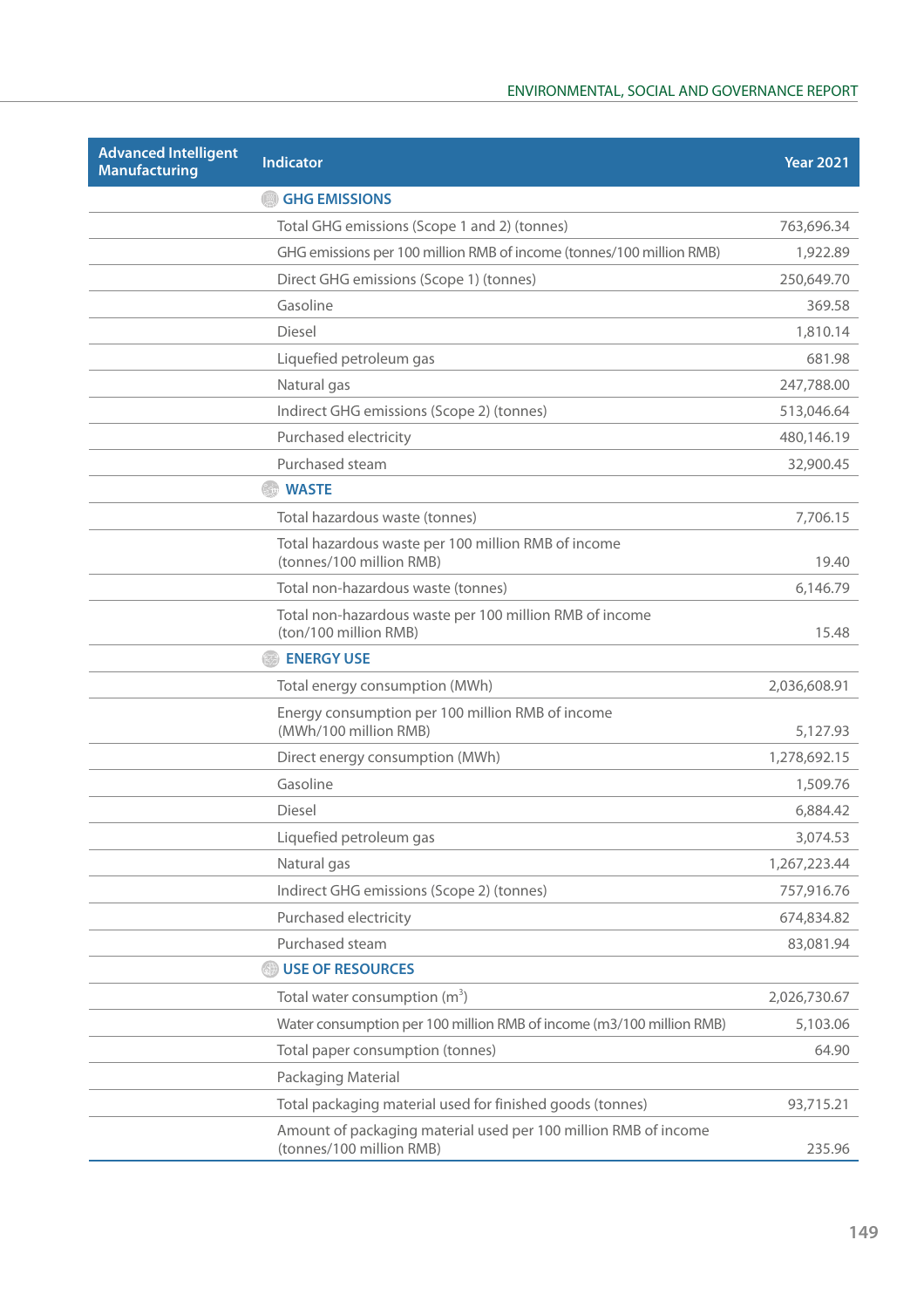# CITIC LIMITED • ANNUAL REPORT 2021 | ENVIRONMENTAL, SOCIAL AND GOVERNANCE REPORT

| <b>Advanced Materials<sup>3</sup></b> | <b>Indicator</b>                                                                    | <b>Year 2021</b> |
|---------------------------------------|-------------------------------------------------------------------------------------|------------------|
|                                       | <b>AIR EMISSIONS</b>                                                                |                  |
|                                       | Nitrogen oxide (NO <sub>x</sub> ) emissions (tonnes)                                | 8,094.49         |
|                                       | Sulphur dioxide $(SO2)$ emissions (tonnes)                                          | 3,180.16         |
|                                       | Particulate matter emissions (tonnes)                                               | 5,430.43         |
|                                       | $\left( \begin{matrix} 1 \\ 1 \\ 1 \end{matrix} \right)$<br><b>WASTEWATER</b>       |                  |
|                                       | Chemical oxygen demand (COD) Emissions (tonnes)                                     | 714.15           |
|                                       | Ammonia nitrogen emissions (tonnes)                                                 | 75.37            |
|                                       | Total phosphorus emissions (tonnes)                                                 | 1.12             |
|                                       | Wastewater discharge (m <sup>3</sup> )                                              | 23,067,067.63    |
|                                       | <b>SHG EMISSIONS</b>                                                                |                  |
|                                       | Total GHG Emissions (Scope 1 and 2) (tonnes)                                        | 51,832,298.37    |
|                                       | GHG emissions per 100 million RMB of income (tonnes/100 million RMB)                | 22,907.37        |
|                                       | Direct GHG emissions (Scope 1) (tonnes)                                             | 49,649,886.19    |
|                                       | Gasoline                                                                            | 1,541.78         |
|                                       | Diesel                                                                              | 6,675.68         |
|                                       | Coal gas                                                                            | 4,273.68         |
|                                       | Natural gas                                                                         | 445,815.68       |
|                                       | Coke                                                                                | 3,060,166.57     |
|                                       | Coal                                                                                | 44,900,134.98    |
|                                       | Intermediate process emissions                                                      | 1,231,277.81     |
|                                       | Indirect GHG emissions (Scope 2) (tonnes)                                           | 3,719,198.24     |
|                                       | Purchased electricity                                                               | 3,635,896.21     |
|                                       | Purchased steam                                                                     | 83,302.03        |
|                                       | Carbon sequestration products embodied emissions (deductions)<br>(tonnes)           | $-1,536,786.06$  |
|                                       | <b>WASTE</b>                                                                        |                  |
|                                       | Total hazardous waste (tonnes)                                                      | 67,909.60        |
|                                       | Total hazardous waste per 100 million RMB of income<br>(ton/100 million RMB)        | 30.01            |
|                                       | Total non-hazardous waste (tonnes)                                                  | 10,495,638.79    |
|                                       | Total non-hazardous waste per 100 million RMB of income<br>(tonnes/100 million RMB) | 4,638.57         |
|                                       | <b>ENERGY USE</b>                                                                   |                  |
|                                       | Total energy consumption (MWh)                                                      | 160,057,635.60   |
|                                       | Energy consumption per 100 million RMB of income<br>(MWh/100 million RMB)           | 70,737.74        |
|                                       | Direct energy consumption (MWh)                                                     | 154,522,167.46   |

3 In this section, CITIC Pacific Special Steel's GHG emissions and energy consumption data are calculated based on the relevant emission factors and conversion factors provided in the Methodology for Accounting and Reporting of Greenhouse Gas Emissions of Chinese Steel Producers (for Trial Implementation) issued by the National Development and Reform Commission of the People's Republic of China.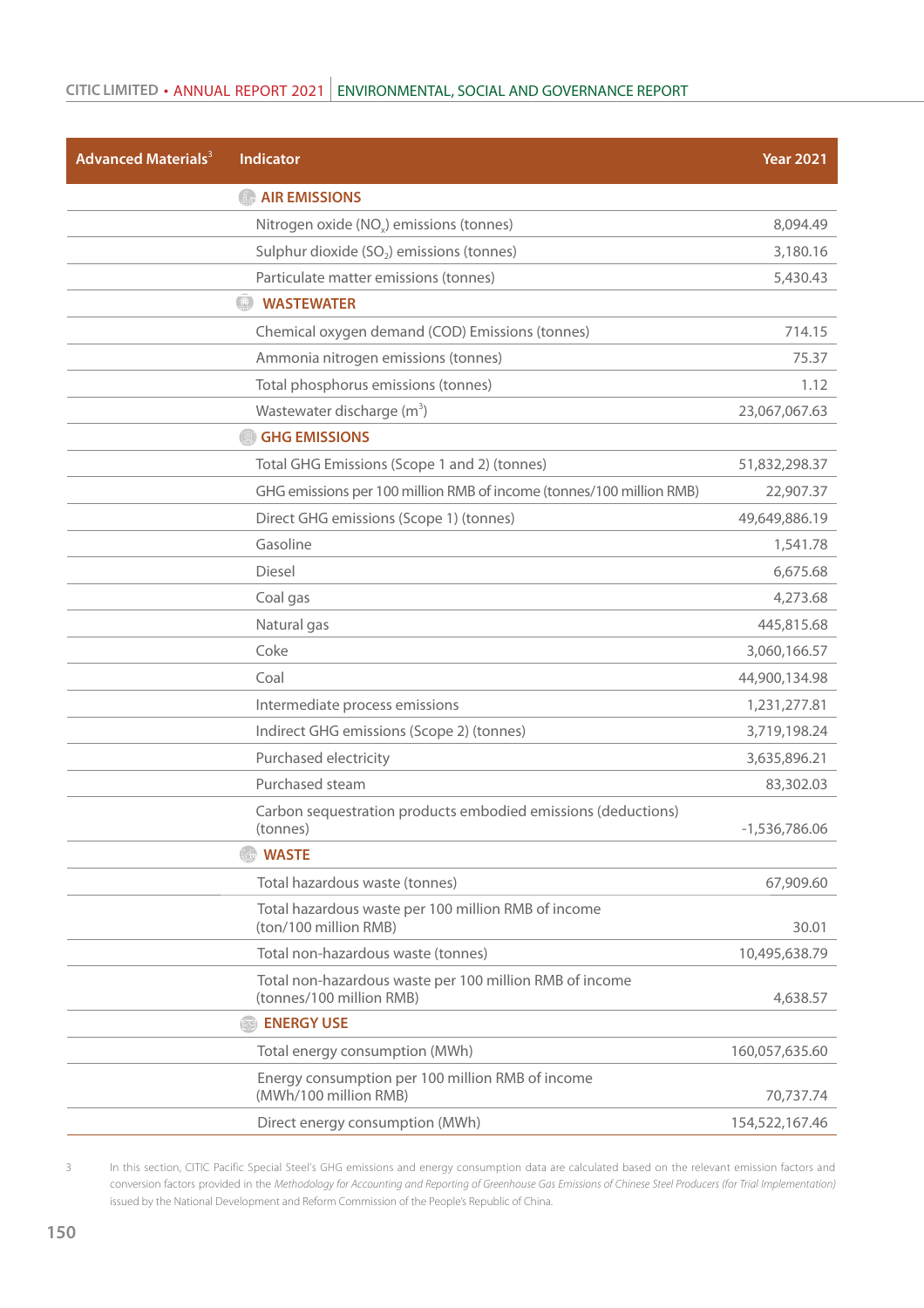| <b>Advanced Materials<sup>3</sup></b> | <b>Indicator</b>                                                                            | <b>Year 2021</b> |
|---------------------------------------|---------------------------------------------------------------------------------------------|------------------|
|                                       | Gasoline                                                                                    | 6,303.77         |
|                                       | Diesel                                                                                      | 25,391.21        |
|                                       | Coal gas                                                                                    | 31,813.30        |
|                                       | Liquefied petroleum gas                                                                     | 32,668.19        |
|                                       | Natural gas                                                                                 | 2,239,154.12     |
|                                       | Coke                                                                                        | 8,465,156.48     |
|                                       | Coal                                                                                        | 143,754,348.57   |
|                                       | Indirect energy consumption (MWh)                                                           | 5,535,468.14     |
|                                       | Purchased electricity                                                                       | 5,324,727.16     |
|                                       | Renewable electricity                                                                       | 382.32           |
|                                       | Purchased steam                                                                             | 210,358.66       |
|                                       | <b>USE OF RESOURCES</b>                                                                     |                  |
|                                       | Total water consumption $(m^3)$                                                             | 67,257,308.62    |
|                                       | Water consumption per 100 million RMB of income $(m^3/100 \text{ million})$<br>RMB)         | 29,724.48        |
|                                       | Total paper consumption (tonnes)                                                            | 100.03           |
|                                       | Packaging Material                                                                          |                  |
|                                       | Total packaging material used for finished goods (tonnes)                                   | 70,999.29        |
|                                       | Amount of packaging material used per 100 million RMB of income<br>(tonnes/100 million RMB) | 31.38            |

| <b>New Consumption</b> | <b>Indicator</b>                                                        | <b>Year 2021</b> |
|------------------------|-------------------------------------------------------------------------|------------------|
|                        | <b>AIR EMISSIONS</b>                                                    |                  |
|                        | Nitrogen oxide (NO <sub>x</sub> ) emissions (tonnes)                    | 1.48             |
|                        | Sulphur dioxide $(SO2)$ emissions (tonnes)                              | 0.02             |
|                        | <b>GHG EMISSIONS</b>                                                    |                  |
|                        | Total GHG emissions (Scope 1 and 2) (tonnes)                            | 102,757.25       |
|                        | GHG emissions per 100 million RMB of income (tonnes/100 million<br>RMB) | 189.40           |
|                        | Direct GHG emissions (Scope 1) (tonnes)                                 | 3,139.48         |
|                        | Gasoline                                                                | 2,133.65         |
|                        | Diesel                                                                  | 964.88           |
|                        | Coal gas                                                                | 4.39             |
|                        | Natural gas                                                             | 36.56            |
|                        | Indirect GHG emissions (Scope 2) (tonnes)                               | 99,617.77        |
|                        | Purchased electricity                                                   | 99,617.77        |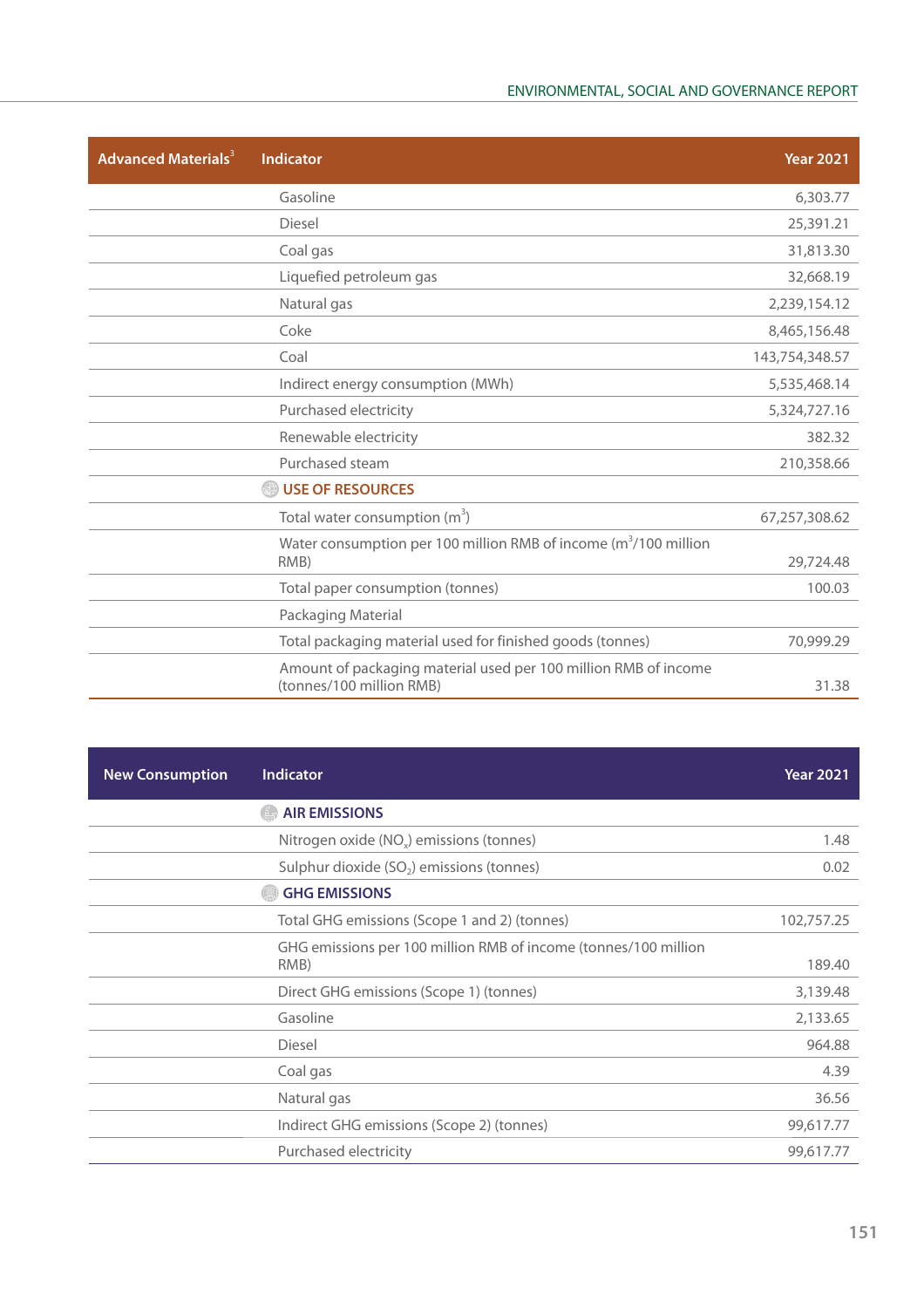| <b>New Consumption</b> | <b>Indicator</b>                                                                            | <b>Year 2021</b> |
|------------------------|---------------------------------------------------------------------------------------------|------------------|
|                        | <b>WASTE</b>                                                                                |                  |
|                        | Total hazardous waste (tonnes)                                                              | 554.15           |
|                        | Total hazardous waste per 100 million RMB of income<br>(tonnes/100 million RMB)             | 1.02             |
|                        | Total non-hazardous waste (tonnes)                                                          | 10,204.24        |
|                        | Total non-hazardous waste per 100 million RMB of income<br>(tonnes/100 million RMB)         | 18.81            |
|                        | <b>ENERGY USE</b>                                                                           |                  |
|                        | Total energy consumption (MWh)                                                              | 193,881.68       |
|                        | Energy consumption per 100 million RMB of income<br>(MWh/100 million RMB)                   | 357.35           |
|                        | Direct energy consumption (MWh)                                                             | 12,605.30        |
|                        | Gasoline                                                                                    | 8,715.98         |
|                        | <b>Diesel</b>                                                                               | 3,669.69         |
|                        | Coal gas                                                                                    | 32.64            |
|                        | Natural gas                                                                                 | 186.99           |
|                        | Indirect energy consumption (MWh)                                                           | 181, 276.38      |
|                        | Purchased electricity                                                                       | 181,276.38       |
|                        | <b>SE OF RESOURCES</b>                                                                      |                  |
|                        | Total water consumption $(m^3)$                                                             | 1,520,326.38     |
|                        | Water consumption per 100 million RMB of income $(m^3/100 \text{ million})$<br>RMB)         | 2,802.18         |
|                        | Total paper consumption (tonnes)                                                            | 10,372.24        |
|                        | Packaging Material                                                                          |                  |
|                        | Total packaging material used for finished goods (tonnes)                                   | 4,652.30         |
|                        | Amount of packaging material used per 100 million RMB of income<br>(tonnes/100 million RMB) | 8.57             |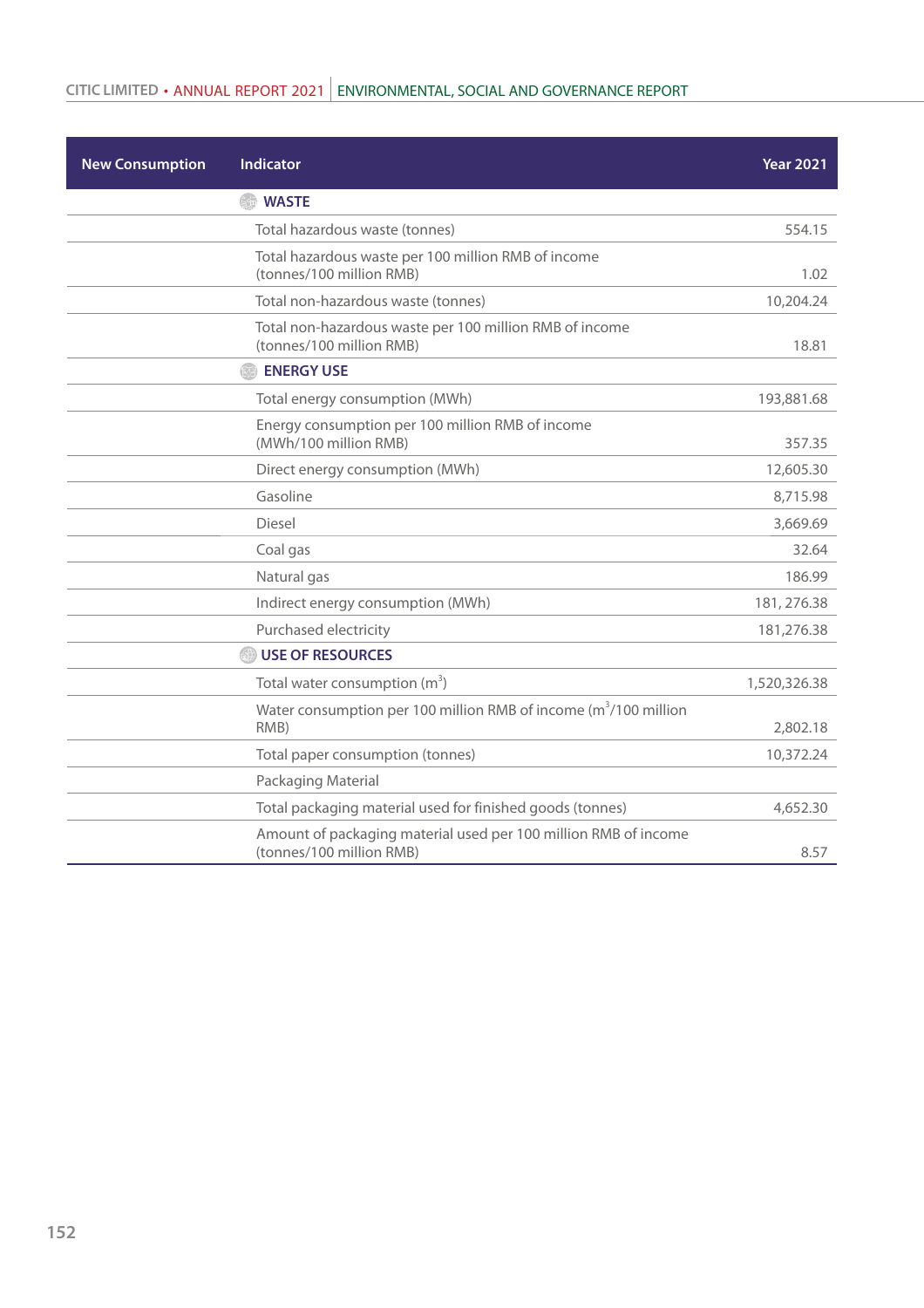| New-type<br><b>Urbanisation</b> | Indicator                                                                                     | <b>Year 2021</b> |
|---------------------------------|-----------------------------------------------------------------------------------------------|------------------|
|                                 | <b>AIR EMISSIONS</b>                                                                          |                  |
|                                 | Nitrogen oxide (NO <sub>x</sub> ) emissions (tonnes)                                          | 110.57           |
|                                 | Sulfur dioxide $(SO2)$ emissions (tonnes)                                                     | 62.40            |
|                                 | Particulate matter emissions (tonnes)                                                         | 47.87            |
|                                 | <b>WASTEWATER</b><br>$\left(\frac{4}{3}\right)$                                               |                  |
|                                 | Chemical Oxygen Demand (COD) Emissions (tonnes)                                               | 10,185.63        |
|                                 | Ammonia nitrogen emissions (tonnes)                                                           | 322.15           |
|                                 | Total phosphorus emissions (tonnes)                                                           | 249.22           |
|                                 | Wastewater discharge (m <sup>3</sup> )                                                        | 486,270,819.75   |
|                                 | <b>® GHG EMISSIONS</b>                                                                        |                  |
|                                 | Total GHG Emissions (Scope 1 and 2) (tonnes)                                                  | 393,782.85       |
|                                 | GHG emissions per 100 million RMB of income (tonnes/100 million<br>RMB)                       | 849.23           |
|                                 | Direct GHG emissions (Scope 1) (tonnes)                                                       | 17,025.42        |
|                                 | Gasoline                                                                                      | 2,772.93         |
|                                 | <b>Diesel</b>                                                                                 | 1,523.39         |
|                                 | Coal gas                                                                                      | 4.64             |
|                                 | Liquefied petroleum gas                                                                       | 44.18            |
|                                 | Natural gas                                                                                   | 12,680.28        |
|                                 | Indirect GHG emissions (Scope 2) (tonnes)                                                     | 376,757.43       |
|                                 | Purchased electricity                                                                         | 376,757.43       |
|                                 | <b>WASTE</b>                                                                                  |                  |
|                                 | <b>Total Hazardous Waste (tonnes)</b>                                                         | 34,829.55        |
|                                 | The total amount of hazardous waste per 100 million RMB of income<br>(tonnes/100 million RMB) | 75.11            |
|                                 | Total non-hazardous waste (tonnes)                                                            | 183,727.56       |
|                                 | Total non-hazardous waste per 100 million RMB of income<br>(tonnes/100 million RMB)           | 396.22           |
|                                 | <b>Energy Use</b>                                                                             |                  |
|                                 | Total energy consumption (MWh)                                                                | 627,251.80       |
|                                 | Energy consumption per 100 million RMB of income<br>(MWh/100 million RMB)                     | 1,352.72         |
|                                 | Direct energy consumption (MWh)                                                               | 82,203.74        |
|                                 | Gasoline                                                                                      | 11,327.40        |
|                                 | Diesel                                                                                        | 5,793.83         |
|                                 | Coal gas                                                                                      | 34.53            |
|                                 | Liquefied petroleum gas                                                                       | 199.14           |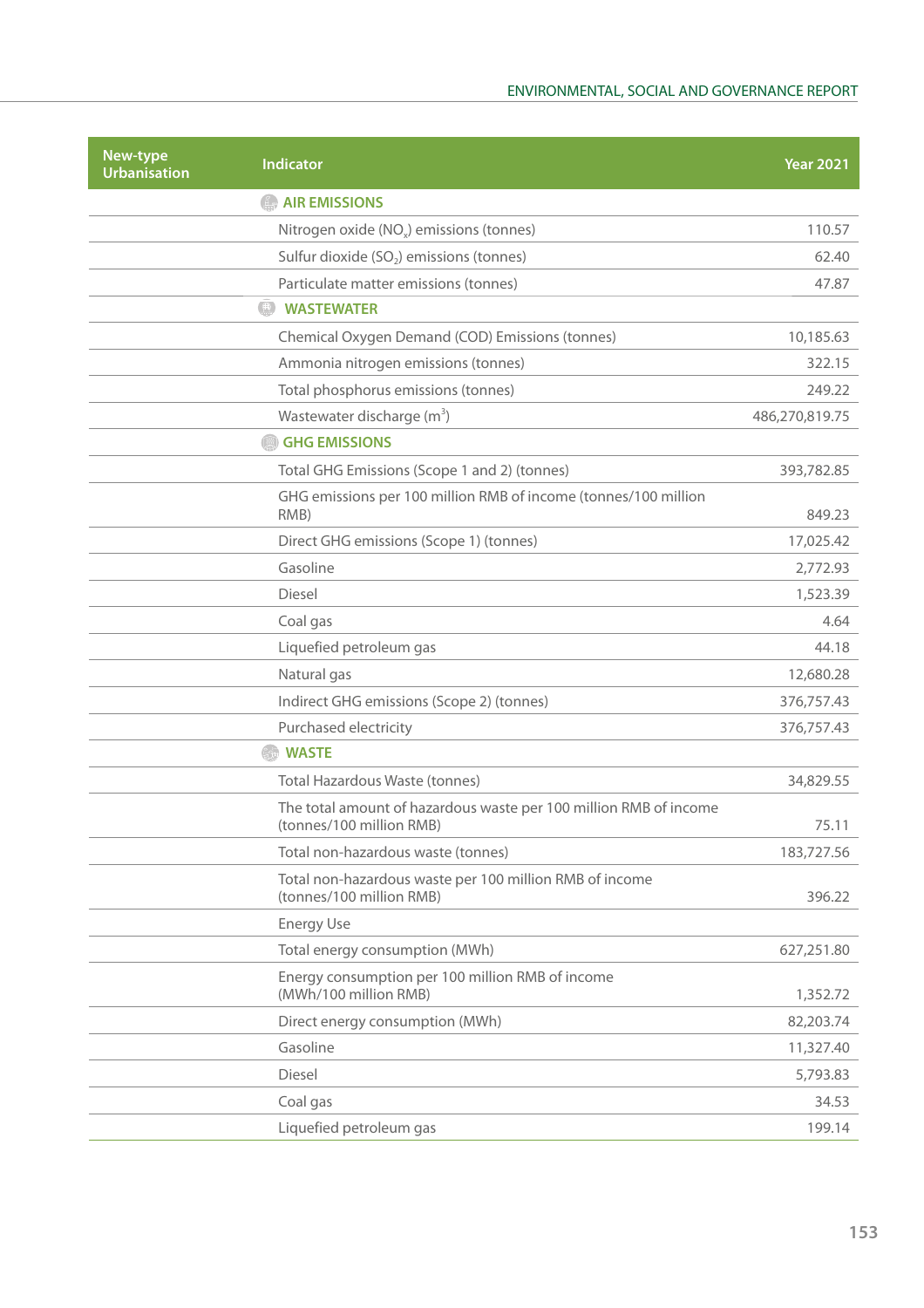| New-type<br><b>Urbanisation</b> | <b>Indicator</b>                                                                            | <b>Year 2021</b> |
|---------------------------------|---------------------------------------------------------------------------------------------|------------------|
|                                 | Natural gas                                                                                 | 64,848.84        |
|                                 | Indirect energy consumption (MWh)                                                           | 545,048.06       |
|                                 | Purchased electricity                                                                       | 541,373.79       |
|                                 | Renewable electricity                                                                       | 3,674.27         |
|                                 | <b>WE OF RESOURCES</b>                                                                      |                  |
|                                 | Total water consumption $(m^3)$                                                             | 13,063,821.04    |
|                                 | Water consumption per 100 million RMB of income<br>(m3/100 million RMB)                     | 28,173.27        |
|                                 | Total paper consumption (tonnes)                                                            | 134.71           |
|                                 | Packaging Material                                                                          |                  |
|                                 | Total packaging material used for finished goods (tonnes)                                   | 129.66           |
|                                 | Amount of packaging material used per 100 million RMB of income<br>(tonnes/100 million RMB) | 0.28             |

## **Environmental Management**

We comply fully with all environmental laws and regulations in China, including the Environmental Protection Law of the People's Republic of China, the Law of the People's Republic of China on the Prevention and Control of Environmental Pollution by Solid Waste, the Law of the People's Republic of China on the Prevention and Control of Atmospheric Pollution, and the Law of the People's Republic of China on the Promotion of a Circular Economy. CITIC Heavy Industries complies with relevant national laws and regulations and local environmental standards, such as the Regulations on Prevention and Control of Air Pollution in Henan Province and the Environmental/Occupational Health and Safety Management System Manual and Procedural Documents. CITIC Environment has developed a set of Hazardous Operations Management Regulations, a Special Equipment Management System, Chemical Management System, Emergency Response Plan for Environmental Emergencies and Waste Management System. All of these ensure the business is capable of providing systematic support for the continuous improvement of its environmental management processes. In Australia, CITIC Mining International complies with all local government environmental licensing requirements and monitors greenhouse gas emissions in accordance with the Australian National Greenhouse Gas and Energy Reporting Act 2007. Total project emissions are below the government-approved greenhouse gas emission baseline.

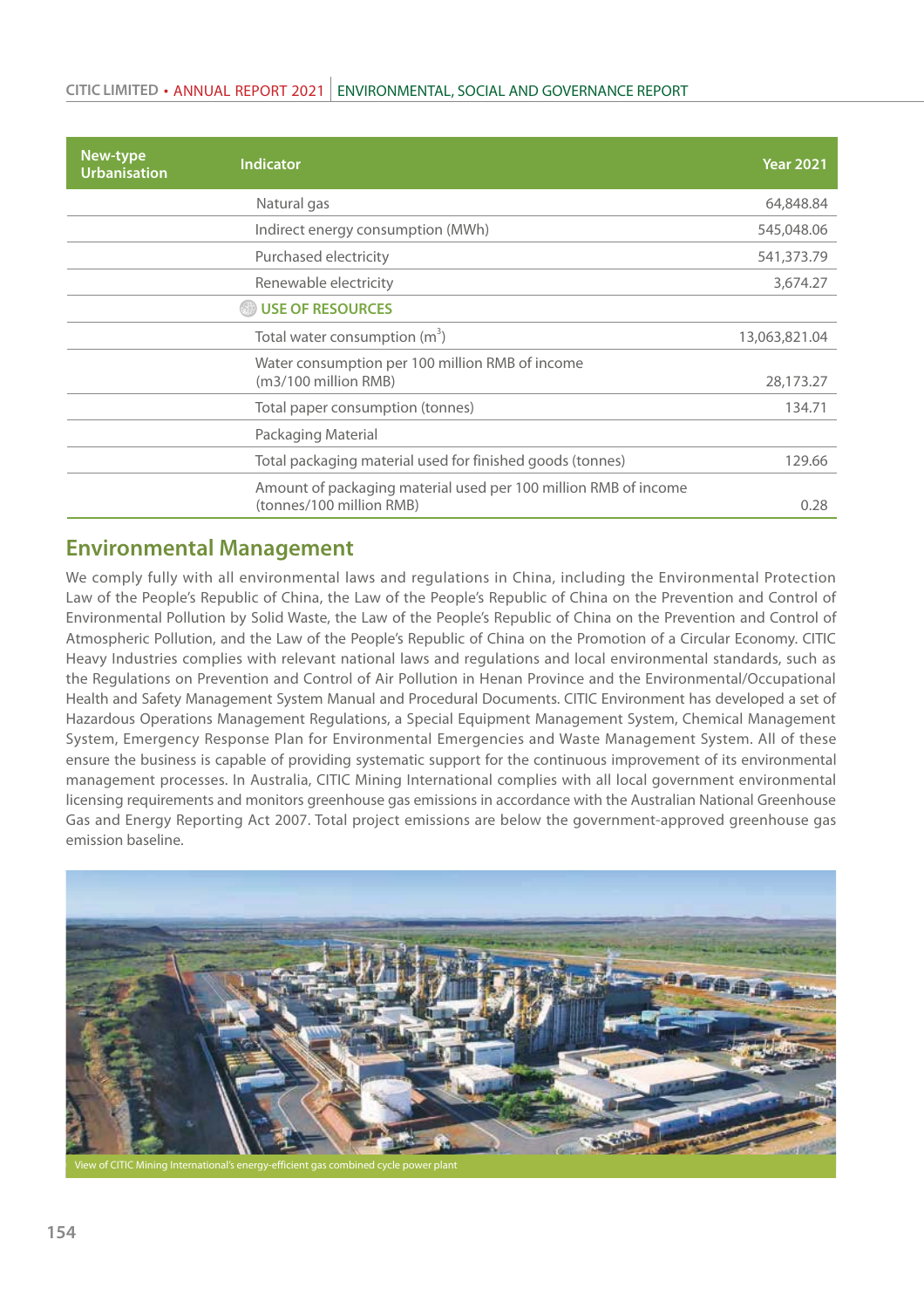We are focusing on meeting our dual carbon goals and have developed measurable energy saving and emission reduction plans and targets.

|                                         | <b>Reduction targets</b>                                                                                                                                                                                                                                                                                                                                                                                                                                                                                                                                                                                                                                                                                                                                                                                                                                                   |
|-----------------------------------------|----------------------------------------------------------------------------------------------------------------------------------------------------------------------------------------------------------------------------------------------------------------------------------------------------------------------------------------------------------------------------------------------------------------------------------------------------------------------------------------------------------------------------------------------------------------------------------------------------------------------------------------------------------------------------------------------------------------------------------------------------------------------------------------------------------------------------------------------------------------------------|
| <b>CITIC Bank</b>                       | set up a catalogue of green suppliers of office supplies and prioritised green suppliers when purchasing<br>office supplies. When buying or renting offices, all branch banks are required to prioritise green<br>buildings. CITIC Bank chose professional companies to dispose solid waste, among which electronic<br>wastes were delivered to and were disposed by suppliers with green credentials.                                                                                                                                                                                                                                                                                                                                                                                                                                                                     |
| <b>CITIC Securities</b>                 | will gradually replace traditional power supply with clean energy. By 2030, Beijing headquarter of CITIC<br>Securities will be 100% powered by clean energy; E-documents for meetings will be promoted and will<br>realise paperless office.                                                                                                                                                                                                                                                                                                                                                                                                                                                                                                                                                                                                                               |
| <b>CITIC Special</b><br><b>Steel</b>    | according to the Opinions on Promoting the Implementation of Ultra-low Emissions in the Steel<br>Industry issued by relevant ministries, CITIC Special Steel is also promoting ultra-low emissions in<br>steel enterprises,. This initiative is also in accordance with the Guiding Opinions on Promoting High-<br>Quality Development of the Steel Industry by the Ministry of Industry and Information Technology,<br>the Development and Reform Commission and the Ministry of Ecology and Environment. Our goal is<br>to complete the transformation of steel industries by the mid-term of the 14th Five-Year Plan. During<br>the 14th Five-Year Plan period, major steel manufacturers will strive for total energy consumption of<br>535kgce/t, with energy consumption in major manufacturing processes targeted to reach benchmarked<br>energy efficiency values. |
| <b>CITIC Heavy</b><br><b>Industries</b> | developed a detailed water saving plan along with a steam injection pump retrofit project designed to<br>save an estimated 203,292 m <sup>3</sup> of water per year. This project is scheduled for completion in May 2022.                                                                                                                                                                                                                                                                                                                                                                                                                                                                                                                                                                                                                                                 |

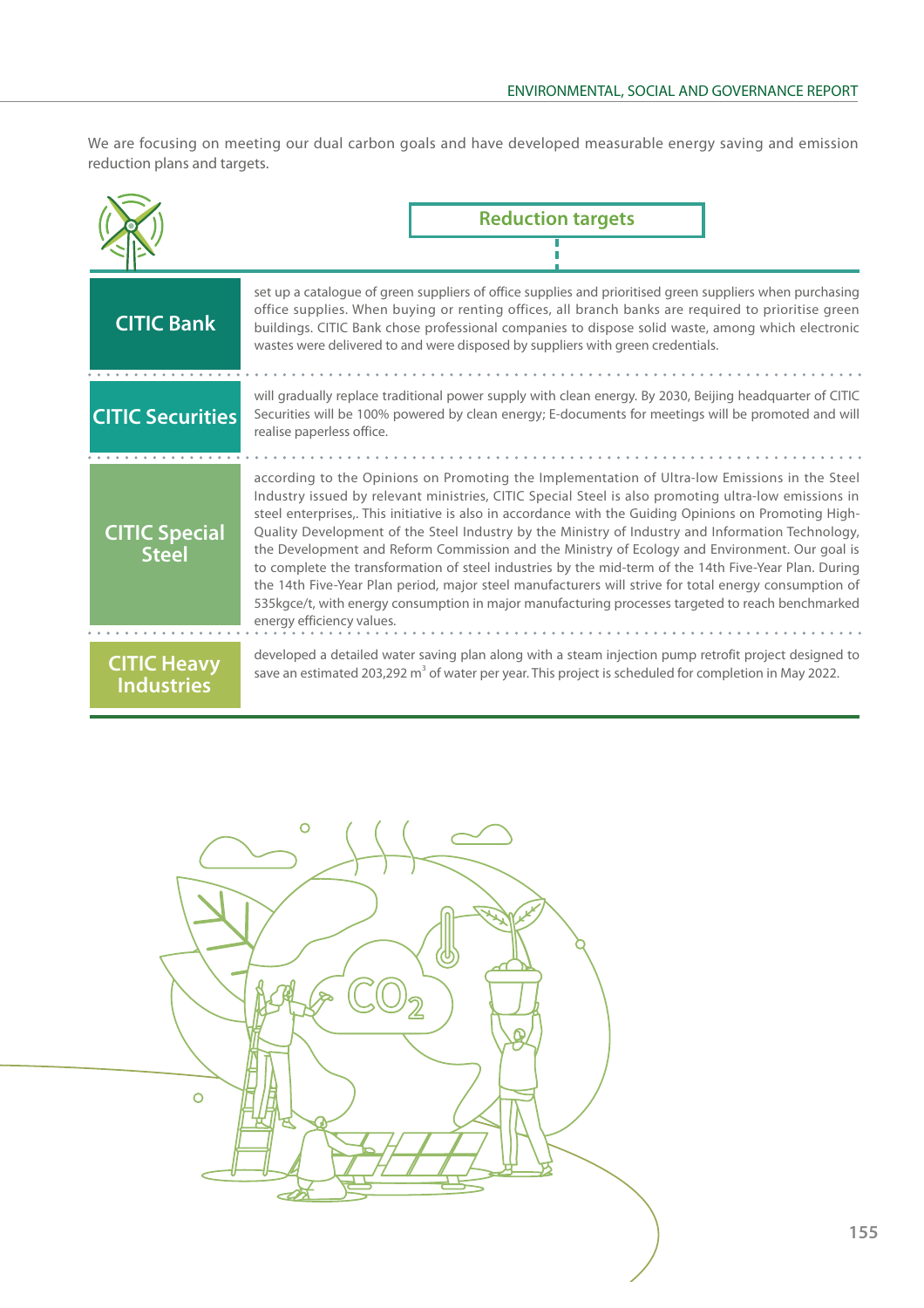# **Green Production**

In our production processes, we have implemented pollution prevention and control measures and developed environmental protection technology for more efficient consumption of resources and energy.

### **Reducing pollution with optimized treatment measures**

We balance the development of the economy and environmental protection by adopting clean production measures, including the treatment of wastewater, exhaust gas, noise and solid waste, in accordance with circular economy concepts. All hazardous and non-hazardous waste were respectively delivered and properly treated by qualified professional suppliers and waste collection suppliers.



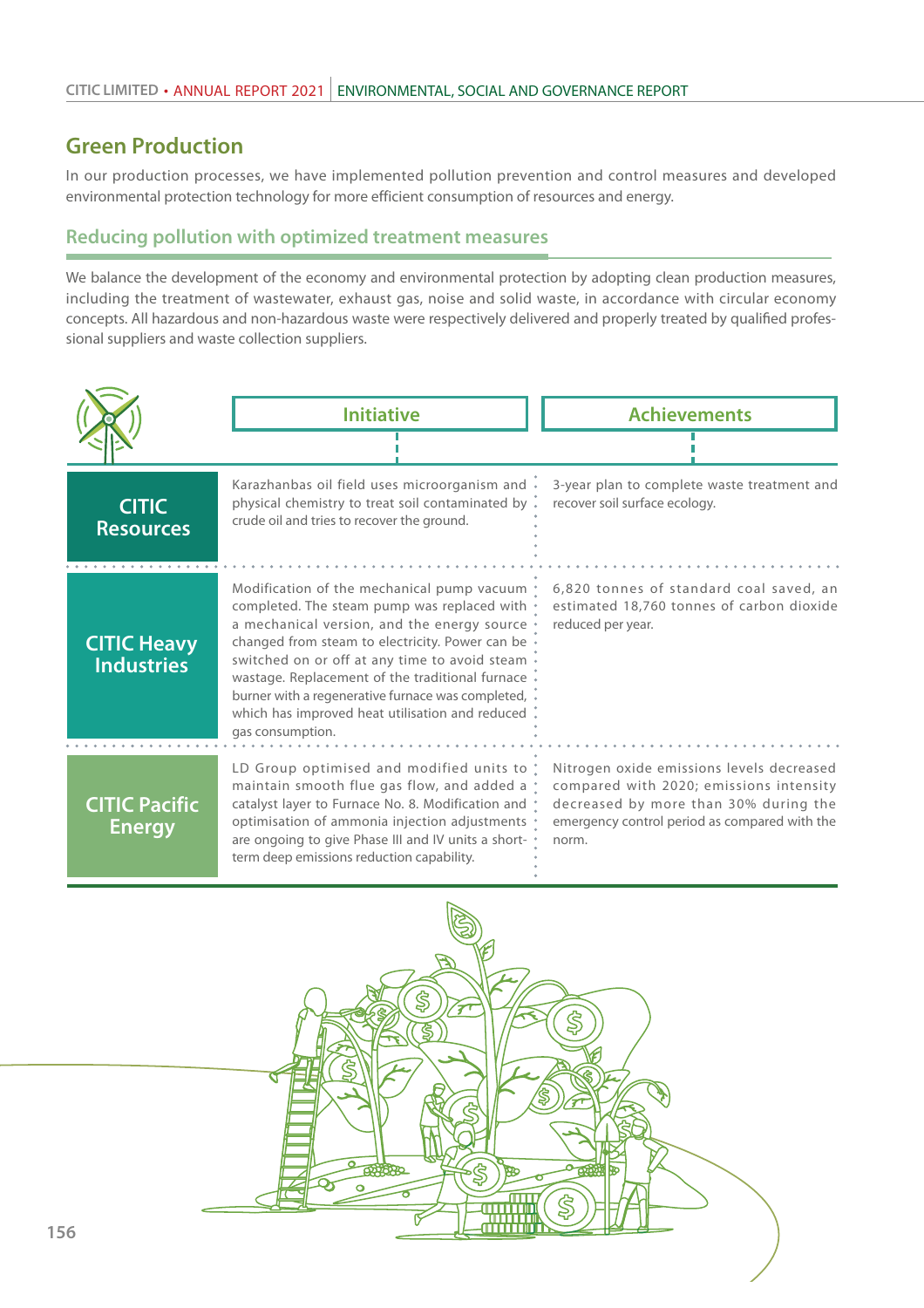# **Conservation of Resources and Energy**

We continued to improve resource utilisation efficiency and reduce resources and energy wastage by strengthening our energy management, upgrading manufacturing equipment, eliminating outdated manufacturing capacity and introducing innovative new production technology.

|                                              | <b>Initiative</b>                                                                                                                                                                                                                                                                                                                       | <b>Achievements</b>                                                                                                                                                                                     |  |
|----------------------------------------------|-----------------------------------------------------------------------------------------------------------------------------------------------------------------------------------------------------------------------------------------------------------------------------------------------------------------------------------------|---------------------------------------------------------------------------------------------------------------------------------------------------------------------------------------------------------|--|
|                                              |                                                                                                                                                                                                                                                                                                                                         |                                                                                                                                                                                                         |  |
| <b>CITIC Mining</b><br><b>International</b>  | Introduced advanced crushing technology that<br>feeds materials between two metal rolls of the<br>high-pressure mill; properties of the hard materials<br>are utilised for efficient crushing and processing.                                                                                                                           | The addition of a high pressure grinding line will<br>reduce total unit energy consumption per wet<br>tonne of concentrate by approximately 7%.                                                         |  |
| <b>CITIC</b><br><b>Resources</b>             | Modification of the C Island natural gas utilisation<br>project at the Yuandong Oilfield completed. By<br>converting the C4 oil well into a gas well, natural<br>gas production capacity was increased for the<br>steam injection boiler; consumption of crude oil<br>for the boiler's own use was also reduced.                        | The C4 well has a natural gas capacity of<br>approximately 38,000 cubic metres per day,<br>which saves approximately 33 tonnes of fuel oil<br>per day by supplying it to the steam injection<br>boiler. |  |
| <b>CITIC Pacific</b><br><b>Special Steel</b> | Daye Special Steel launched a research project to<br>improve energy use; special research projects to<br>reduce consumption in furnaces and kilns and in<br>refinement are under way. The upgrade of electro-<br>hydraulic servo-hydraulic stations and energy-<br>saving pumps has been proposed to reduce<br>electricity consumption. | Gas consumption per tonne of steel rolling<br>process decreased by 7.3% compared with last<br>year's target, reducing purchased electricity by<br>61 million kwh.                                       |  |
|                                              | Qingdao Special Steel has built a new coking<br>process rising tube waste heat recovery/100MW<br>ultra-high temperature sub-critical power<br>generation unit.                                                                                                                                                                          | 27,000 tonnes of standard coal saved.                                                                                                                                                                   |  |
| <b>CITIC Heavy</b><br><b>Industries</b>      | An industrial wastewater treatment plant has been<br>built with a biochemical filtration and disinfection<br>process. The treated water will be reused for plant<br>watering, production, dust control and other<br>purposes.                                                                                                           | Treatment of industrial wastewater is 220,053<br>tonnes per year; reuse of grey water is 186,270<br>tonnes, with a 99.59% grey water reuse rate.                                                        |  |
| <b>CITIC Press</b>                           | All books are packed with corrugated cardboard<br>and unified trimmed size. Ceased to use brown<br>papers before books are packed in cardboard box.                                                                                                                                                                                     | While keeping books intact, only 9 kinds of<br>cardboard box are kept to minimized the<br>packaging papers, leading the industry in terms<br>of intensive production and purchasing cost.               |  |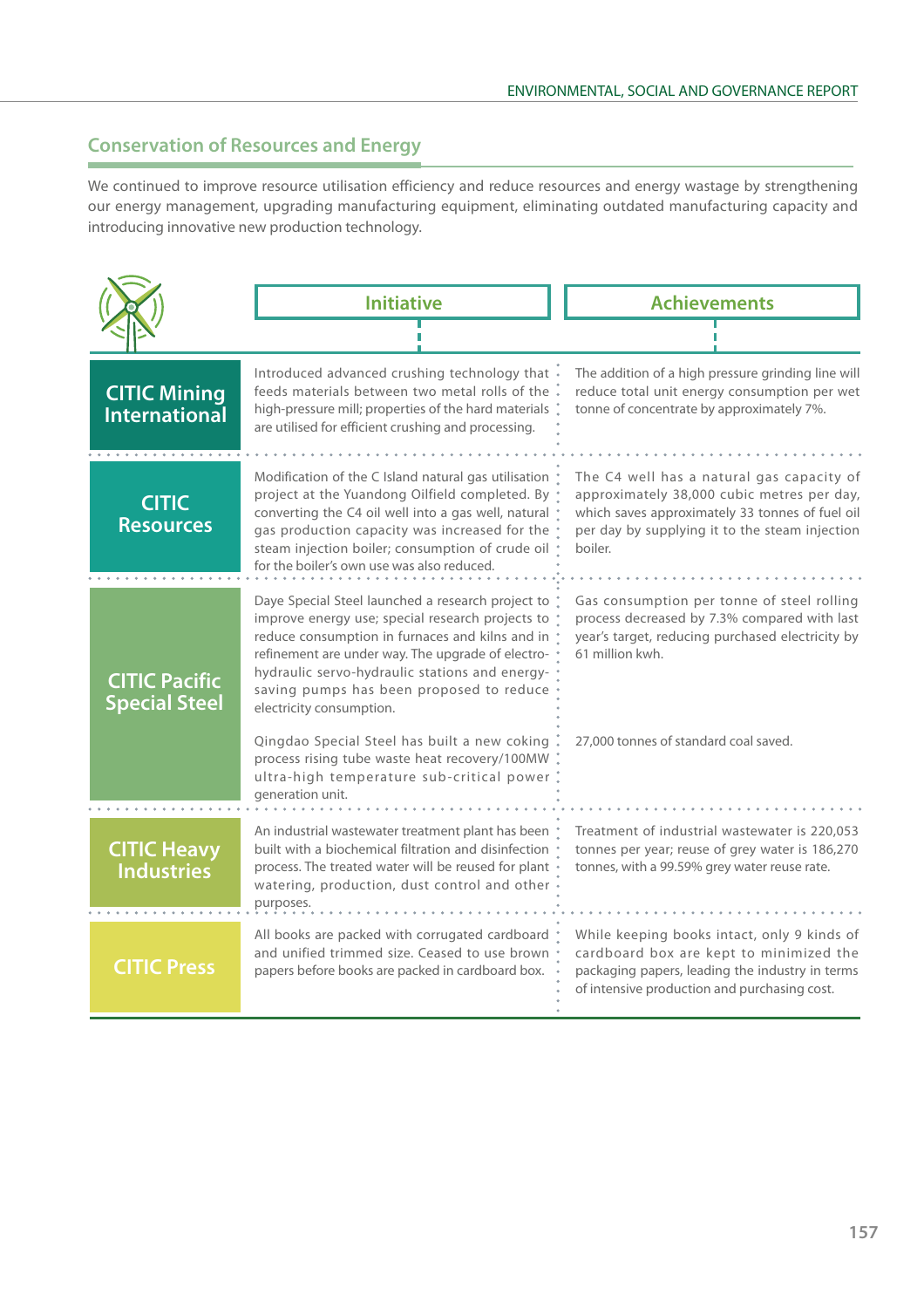# **STUDY**

# **CITIC Environment Creates A Model Circular Economy Industrial Park CASE**



The Chaonan Textile Printing and Dyeing Integrated Environmental Protection Treatment Centre built by CITIC Environment in Shantou, Guangdong, is an excellent example of the six-in-one circular economy concept of industrial development in practice. In 2021 the second phase of this wastewater project went into operation, bringing its total wastewater treatment capacity to 155,000 tonnes per day. Operations within the printing and dyeing park include industrial production, sewage treatment, water reuse, centralised water supply and combined heat and power, as well as solid waste disposal. This provides a replicable model for third party managers of environmental pollution in national circular economy industrial parks.

Developed by CITIC Environment the highly efficient MBR technology utilised allows the dyeing and printing wastewater to be treated up to discharge standards. This technology employs Ultra Filtration + Reverse Osmosis + EDI processes to recycle over 50% of the water used, saving 24 million tonnes of fresh water annually. The technology that has been developed for this plant solves many of the environmental problems faced by the printing and dyeing industry. What's more, the combined heat and power system generates around 600,000 kWh of clean electricity per day, which can be used to treat 75,000 tonnes of printing and dyeing sludge per year.



In 2021 the Chaonan Textile Printing and Dyeing Integrated Environmental Treatment Centre provided environmental treatment services for 102 printing and dyeing enterprises in the park. In total, this amounts to a wastewater treatment capacity of over 20 million tonnes and green power generated from waste heat of more than 150 million KWh — an economic output equivalent to around RMB7 billion. The success of this printing and dyeing park contributed to the low-carbon green transformation of the local textile printing and dyeing industry.

# **CITIC Green Offices**

We continued to improve our office system by digitalising the printing and transmission of all non-confidential documents, presentations and other information. We have also implemented a document printing system, which includes the collection and use of consumables such as printing paper and ink cartridges. In addition, signs have been posted in the office areas of our subsidiaries to remind their staff to use water and electricity wisely and to avoid wasting food.

In line with our approach to resource sharing, CITIC Pacific has begun using the Future Business Leaders Trainee Office as a pilot location, where staff and trainees can switch to a different workstation according to their preference. Stationery, printers and other office equipment are also shared to ensure equipment is not left idle and resources are consumed efficiently.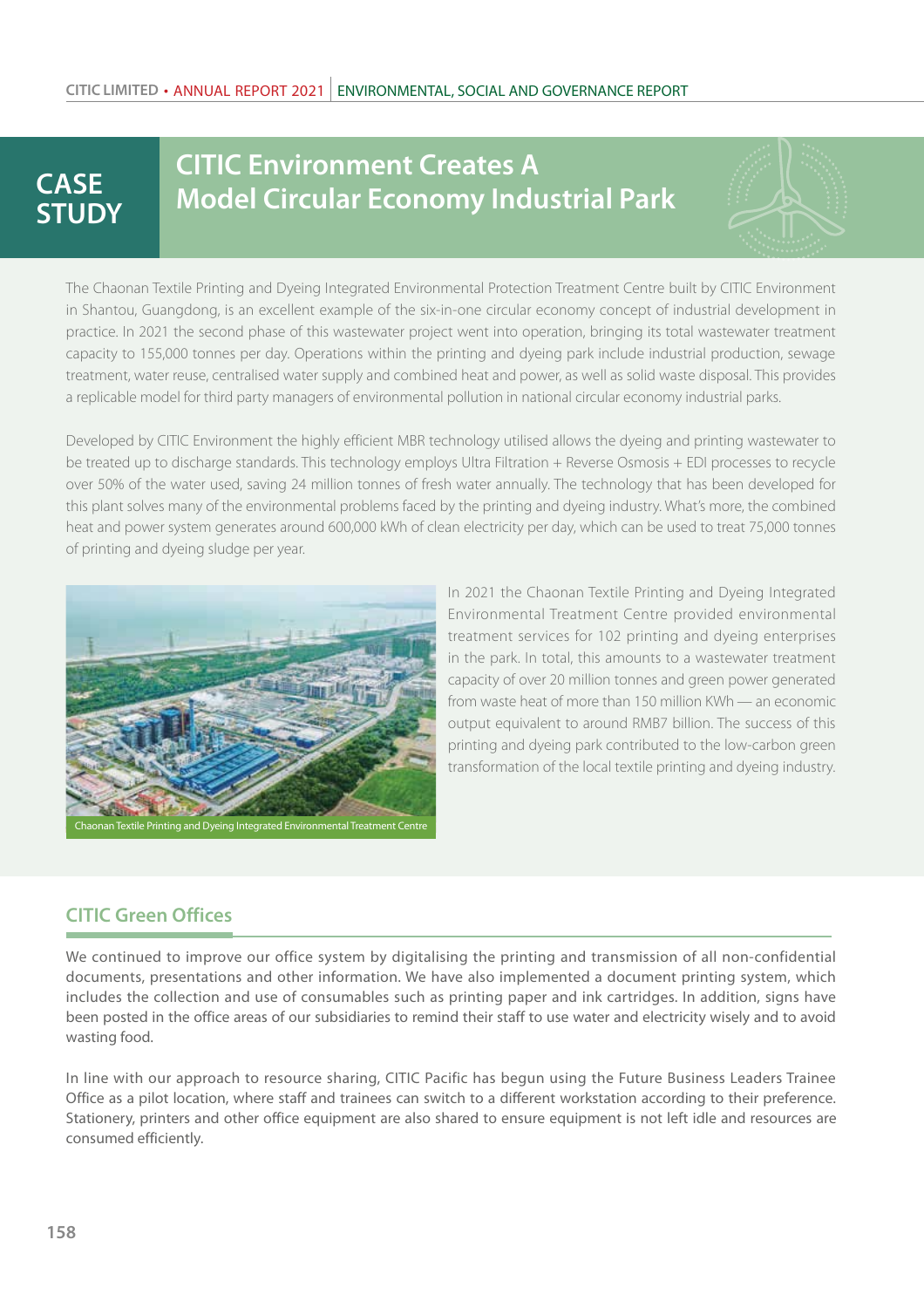# **CASE STUDY**

# **Creating Green Buildings at CITIC HEYE**



In 2021 CITIC HEYE (the developer and manager of CITIC Tower in Beijing) stepped up its efforts to conserve resources by adopting green technology measures that make this building more energy efficient and environmentally friendly.

### Retrofitting the air-conditioning system for energy efficiency

CITIC HEYE identified energy saving opportunities in CITIC Tower's air-conditioning system to achieve a balance between energy saving and comfort. This has saved 4.073 million kWh of electricity per year and indirectly reduced carbon emissions by 2,459.9 tonnes.





### Energy recovery and reuse

### Refining the lighting control strategy

For greater energy efficiency, we regularly communicate with our customers to refine our lighting control strategy by scenario, area and time of day, as well as overall usage requirements and energy saving needs. We subsequently adjusted the late-night lighting mode in the garage, lunch break lighting and overtime lighting in the office area, and inspection lighting mode in the lift lobby. This achieved an annual electricity saving of 1,895,000kWh and indirectly reduced carbon emissions by 1,144.7 tonnes.

### Photovoltaic power generation system

The roof of CITIC Tower is equipped with a solar photovoltaic power generation system, comprising 640 CIGS of photovoltaic modules. The system covers an area of 890 $m<sup>2</sup>$ , with a total capacity of 92.8kW and an annual power generation of 70,000kWh that reduces carbon emissions indirectly by 42.3 tonnes.

All lifts are equipped with a system that recovers and utilises the energy generated during the operation of lifts. Electricity is generated when the traction machine moves up under light loads and down under heavy loads. This provides an overall energy saving rate of 35.91% throughout the year, with an annual energy return of 751,000kWh and an indirect reduction in carbon emissions of 453.6 tonnes.

# **Green Business**

We are committed to putting green concepts into practice through the development of green finance and a green supply chain, as well as investing in new energy and other emerging low-carbon businesses as new growth drivers for the Company.

### **Green Finance**

Our Comprehensive Financial Services business is in the process of developing a full range of green financial services. At CITIC Bank, we are supporting the transformation from fossil fuels to clean energy and increasing the proportion of our loans to clean energy projects that can achieve zero carbon emissions. Our financial businesses also focus on business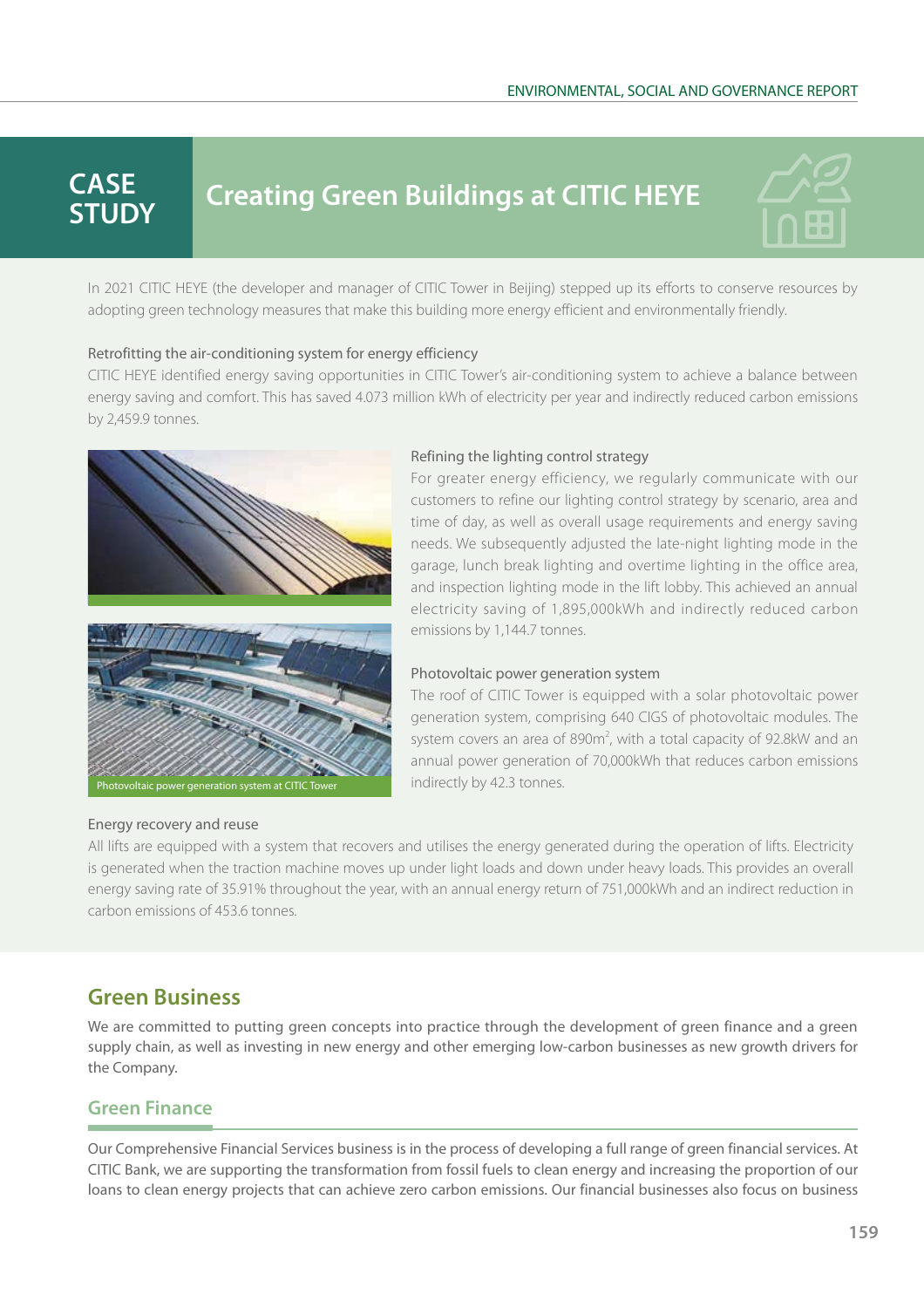opportunities in areas such as new energy vehicles and energy-saving technologies. Financial support is further provided to companies that have started to reduce carbon emissions and are committed to peaking coal consumption as early as possible. Our financial businesses also support green technology innovation and clean production, as well as the green transformation of key industries.

CITIC Securities assists companies that are launching green financing projects. For the National Energy Group, Shenzhen Metro and Tiancheng Leasing in 2021, we were the underwriter of the first batch of carbon neutral green bonds, with a total issue size of RMB7 billion. We also acted as the lead underwriter for the completion of a carbon neutral green bond in the amount of RMB2 billion for the Three Gorges Group.

China Securities issued green corporate bonds for China Yangtze River Three Gorges Group, Yalong River Basin Hydropower Development Company Limited and China Railway Investment Company Limited. These bonds were for the construction of hydropower stations, green projects with reduced carbon emissions, and carbon neutral projects.

### **Environmental Business**

#### **Water Management**

CITIC Environment invests in the construction and operation of water projects, including those utilising its advanced membrane materials. This business has a proven track record treating industrial wastewater, municipal wastewater and drinking water using a membrane bioreactor, continuous membrane filtration and reverse osmosis technology. In 2021, a total of 51 projects treating approximately 420 million tonnes of wastewater were completed.

#### **Energy Saving Services**

CITIC Energy Conservation Technology focuses on industrial energy conservation projects, including smart control systems, waste heat and pressure utilisation, waste gas recovery, and civil and municipal energy conservation. In 2021 it carried out a smart combustion control furnace system project for Daye Special Steel and Xingcheng Special Steel. This project helped save a total of 92,110,000 cubic metres of fuel consumption and 17,853 tonnes of carbon dioxide emissions, with a total fossil energy saving value of approximately RMB16,233,000.

#### **Solid Waste Management**

Chongging Sanfeng Environment has invested in 51 waste incineration power generation projects with a design capacity of 55,800 tonnes per day. Its technology and equipment have been used in 218 waste incineration projects and 368 incineration lines in 8 countries and Macau, with a daily treatment capacity of over 200,000 tonnes of domestic waste. The company has treated more than 57.7 million tonnes of domestic waste, equivalent to a reduction in carbon dioxide emissions of about 15.11 million tonnes, and provided over 19.6 billion kWh of green electricity.

### **Responding to Climate Change**

Recognising that climate change will have a significant impact on our customers, investments and operations, we have incorporated climate change-related risks into our overall risk management system. CITIC Limited issued Comprehensive Risk Management Measures and incorporated climate and environment risk into the watch list, which refers to financial loss or negative impact on company entailed by material changes in policy, law, technology, and market in the process of shifting to a low-carbon economy or by contingent weather conditions or long-term climate changes.

CITIC Bank follows closely with the Paris Agreement and its policy guidelines and realised the risks and opportunities for banking sector in the climate change issue. It has identified environment and social risks associated with energy consumption, pollution, and climate change.

CITIC Securities focuses on the impact of climate change (including physical and transformational risks) contributed by companies on the external environment. The investment banking business is focused on sustainable investments in the clean energy and innovation sectors, with strategic support provided to customers in their energy transformation efforts. The asset management business invests in ESG projects and sustainability-themed assets.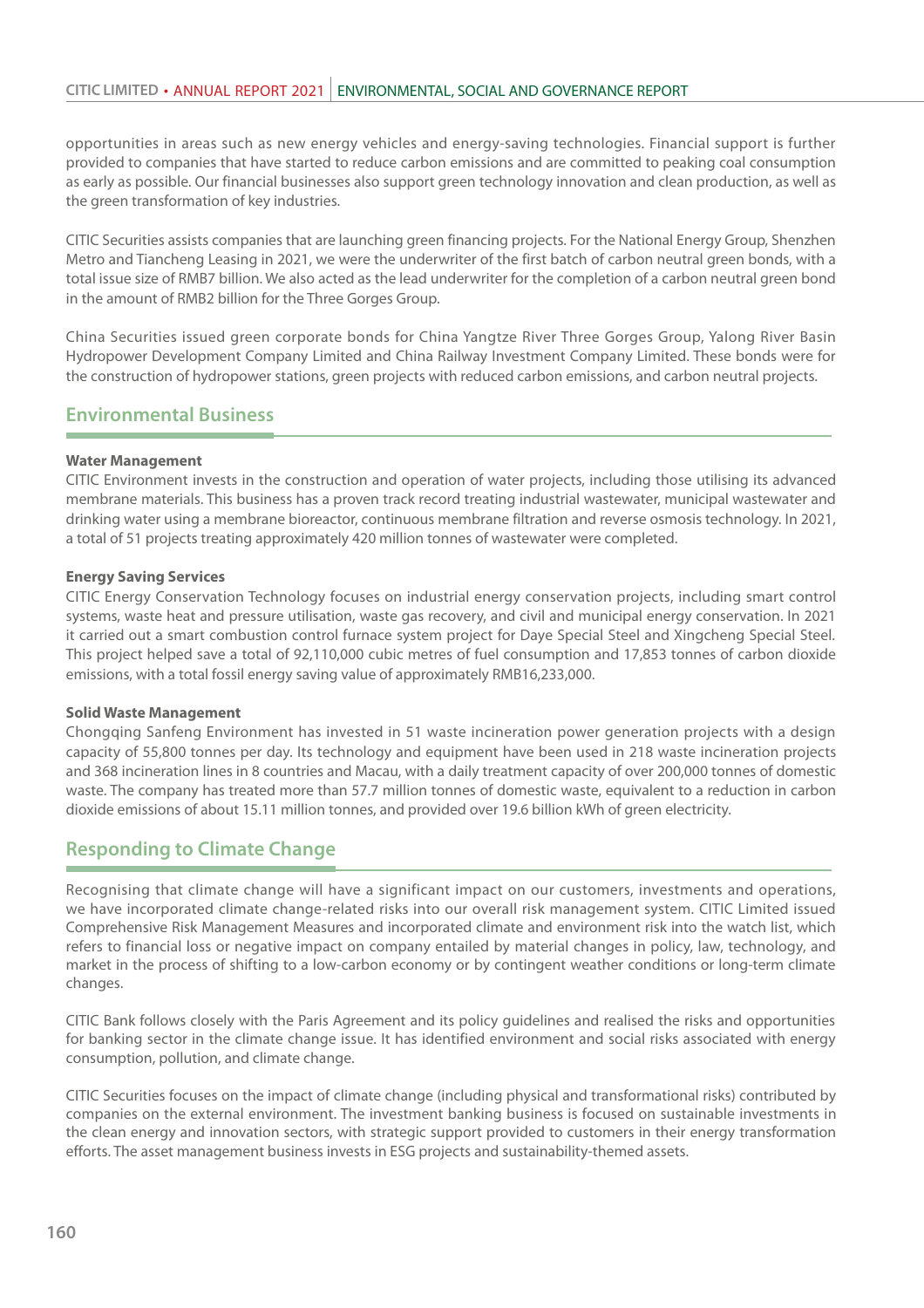CITIC Resource's Yuedong Oilfield signed a marine environment forecasting agreement with National Marine Environmental Forecasting Center in response to material loss to offshore oilfields and their equipment incurred by extreme weather conditions. It reports twice daily to Tianshi Group about marine environment forecast (including, wind scale, wave, temperature and other marine climate data) for them to take precaution measures, including production suspension, equipment fastening and staff evacuation.

# **Staff Development Building a platform for rewarding and retaining our people**

We strive to be a talent-centric company by respecting and supporting our people and focusing on human capital development. We are committed to cultivating outstanding talent and motivating them to think of innovative ways to contribute to the building of our century-long national brand.

# **Promoting Diversity**

As of the end of 2021, CITIC had a total of 136,637 permanent employees, of whom 50.76% were under the age of 35. The proportion of female employees is 36.94%.

### **Employment Statistics**

| <b>Indicator</b>                                          | As of December 31, 2021 |
|-----------------------------------------------------------|-------------------------|
| Total number of employees <sup>4</sup>                    | 136,637                 |
| Total number of employees under the labor dispatch system | 3,477                   |
| Male employees                                            | 86,164                  |
| Female employees                                          | 50,473                  |
| Number of employees aged 30 and under                     | 33,930                  |
| Number of employees aged 31 to 35                         | 35,424                  |
| Number of employees aged 36 to 40                         | 24,222                  |
| Number of employees aged 41 to 45                         | 13,760                  |
| Number of employees aged 46 to 50                         | 12,690                  |
| Number of employees aged 51 to 55                         | 9,309                   |
| Number of employees aged 56 and over                      | 7,302                   |
| Number of employees in Mainland China                     | 121,263                 |
| Number of employees in Hong Kong, Macao, and Taiwan       | 9,304                   |
| Number of employees in other countries and regions        | 6,070                   |
| Number of employees with a doctoral degree                | 486                     |
| Number of employees with a master's degree                | 21,339                  |
| Number of employees with a bachelor's degree              | 60,807                  |
| Number of employees with a college degree and below       | 54,005                  |

4 Including formal incumbent contract employees at headquarters and subsidiaries, excluding dispatched labors.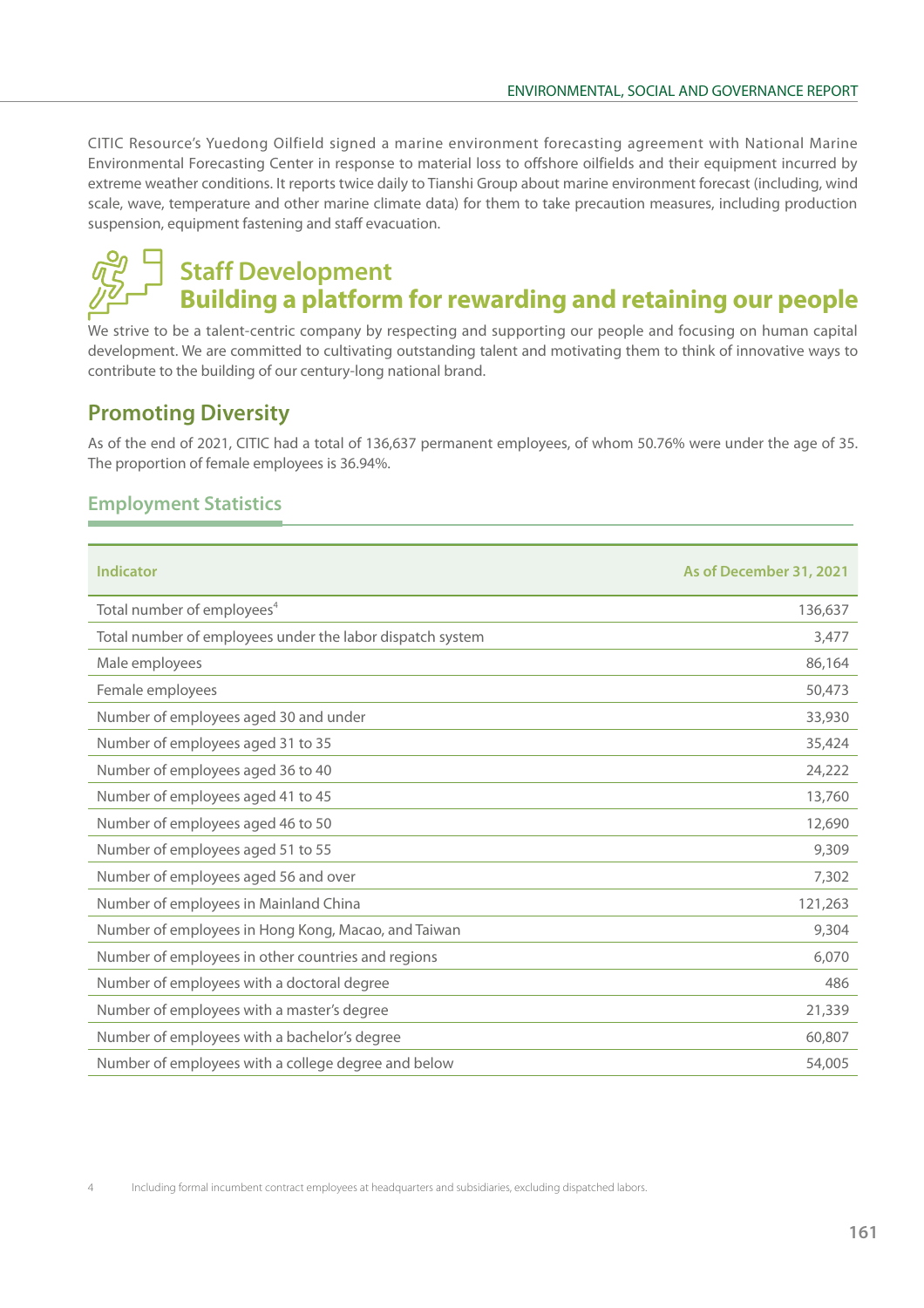# **Employee Turnover Rate**

|                         | Indicator                                              | As of December 31, 2021 |
|-------------------------|--------------------------------------------------------|-------------------------|
| Headquarters            | Turnover rate                                          | 2.07%                   |
|                         | Female employee turnover rate                          | 2.5%                    |
|                         | Male employee turnover                                 | 1.58%                   |
|                         | Turnover rate for employees aged 30 and under          | 0.00%                   |
|                         | Turnover rate for employees aged 31 to 40              | 4.13%                   |
|                         | Turnover rate for employees aged 41 to 50              | 0.00%                   |
|                         | Turnover rate for employees aged 51 to 59              | 0.00%                   |
|                         | Turnover rate for employees aged 60 and above          | 0.00%                   |
|                         | Employee turnover rate in Mainland China               | 2.07%                   |
| <b>CITIC Bank</b>       | <b>Turnover rates</b>                                  | 5.67%                   |
|                         | Female employee turnover rate                          | 4.46%                   |
|                         | Male employee turnover                                 | 6.44%                   |
|                         | Turnover rate for employees aged 30 and under          | 7.30%                   |
|                         | Turnover rate for employees aged 31 to 40              | 5.12%                   |
|                         | Turnover rate for employees aged 41 to 50              | 2.00%                   |
|                         | Turnover rate for employees aged 51 to 59              | 4.75%                   |
|                         | Turnover rate for employees aged 60 and above          | 0.00%                   |
|                         | Employee turnover rate in the Eastern Region           | 5.74%                   |
|                         | Employee turnover rate in the Central Region           | 4.57%                   |
|                         | Employee turnover rate in the Western Region           | 4.65%                   |
|                         | Employee turnover rate in the Northeast Region         | 4.59%                   |
| <b>CITIC Securities</b> | Turnover rate                                          | 8.06%                   |
|                         | Female employee turnover rate                          | 7.90%                   |
|                         | Male employee turnover rate                            | 8.21%                   |
|                         | Turnover rate for employees aged 30 and under          | 10.20%                  |
|                         | Turnover rate employees aged 30 to 50                  | 6.56%                   |
|                         | Turnover rate for employees age 50                     | 4.35%                   |
|                         | Employee turnover rate in Mainland China               | 6.89%                   |
|                         | Employee turnover rate in Hong Kong, Macao, and Taiwan | 18.90%                  |
|                         | Employee turnover rate in other countries and regions  | 20.04%                  |
| China Securities        | Turnover rate                                          | 9.49%                   |
|                         | Female employee turnover rate                          | 8.69%                   |
|                         | Male employee turnover rate                            | 10.06%                  |
|                         | Turnover rate for employees aged 30 and under          | 12.51%                  |
|                         | Employee turnover rate in mainland China               | 9.13%                   |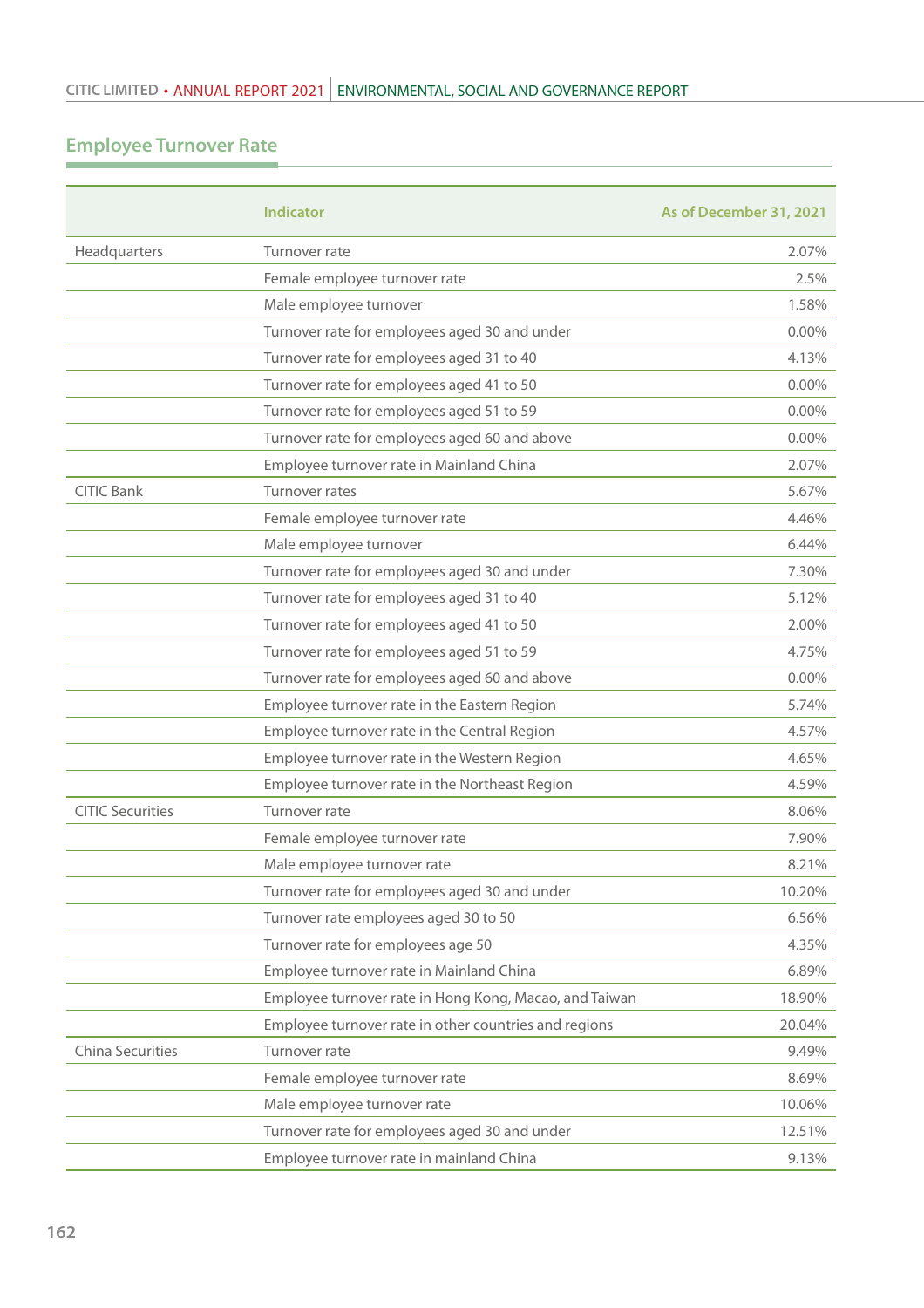|                                    | <b>Indicator</b>                                       | As of December 31, 2021 |
|------------------------------------|--------------------------------------------------------|-------------------------|
| <b>CITIC Resources</b>             | Turnover rate                                          | 4%                      |
|                                    | Female employee turnover rate                          | 6%                      |
|                                    | Male employee turnover rate                            | 3%                      |
|                                    | Turnover rate for employees aged 30 and under          | $0\%$                   |
|                                    | Turnover rate for employees aged 31 to 40              | $0\%$                   |
|                                    | Turnover rate for employees aged 41 to 50              | 2%                      |
|                                    | Turnover rate for employees aged 51 to 59              | 5%                      |
|                                    | Turnover rate for employees aged 60 and above          | 1%                      |
|                                    | Employee turnover rate in Mainland China               | 2%                      |
|                                    | Employee turnover rate in Hong Kong, Macao, and Taiwan | 7%                      |
| <b>CITIC Telecom International</b> | Turnover rate                                          | 15.24%                  |
|                                    | Female employee turnover rate                          | 12.93%                  |
|                                    | Male employee turnover rate                            | 16.54%                  |
|                                    | Turnover rate for employees aged 30 and under          | 23.55%                  |
|                                    | Turnover rate for employees aged 31 to 40              | 13.41%                  |
|                                    | Turnover rate for employees aged 41 to 50              | 11.56%                  |
|                                    | Turnover rate for employees aged 51 to 59              | 4.38%                   |
|                                    | Turnover rate for employees aged 60 and above          | 40.91%                  |
|                                    | Employee turnover rate in Mainland China               | 16.44%                  |
|                                    | Employee turnover rate in Hong Kong, Macao, and Taiwan | 13%                     |
|                                    | Employee turnover rate in other countries and regions  | 26.34%                  |

# **Incentives for Staff Development**

### **Remuneration Policy**

Our staff remuneration management measures at the Group and at our subsidiaries are constantly improved with regard to Labor Contract Law of the People's Republic of China and covers all staff. Salaries are adjusted according to the performance of individual employees and market rates in order to strike a balance between external competitiveness and internal fairness. To retain and reward staff, we provide medium- and long-term incentive plans and offer optional stock ownership plans for our core employees, as part of our philosophy of sharing benefits and risks.

# **Staff Benefits**

We are continually improving our staff benefits schemes, insurance, working hours and leave arrangements. In the Mainland, we contribute to basic social insurance for all employees in strict accordance with Social Insurance Law of the People's Republic of China, our subsidiaries in the Mainland provide corporate pensions (supplementary pension insurance) and supplemental medical insurance to their employees with a total number of 148,000 as required by Enterprise Annuity Scheme. Contributions to the Mandatory Provident Fund are provided for all employees in Hong Kong, in accordance with the requirements of the Hong Kong SAR Government.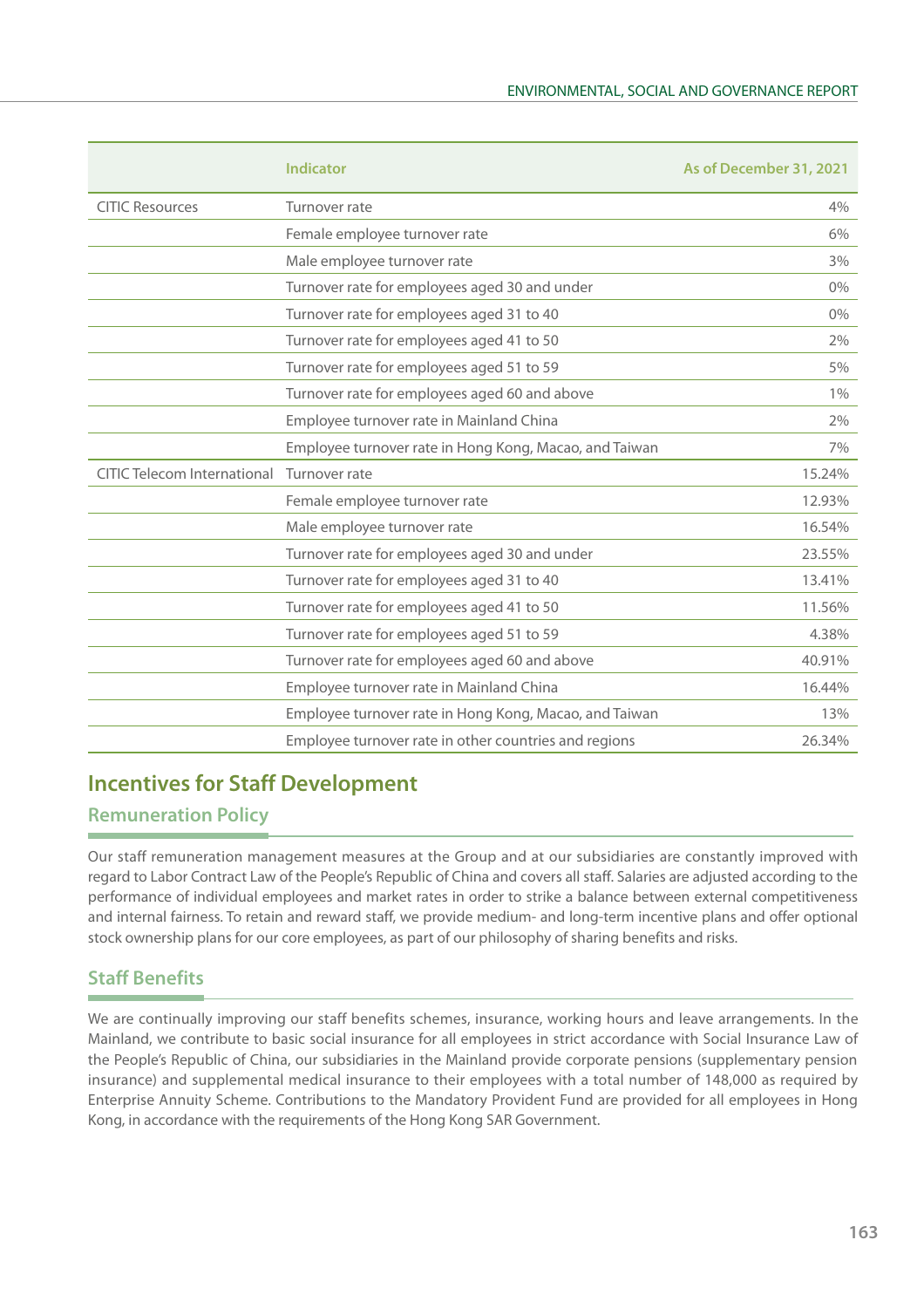# **Talent Fostering**

### **Talent Development Strategy**

In our 14th Five-Year Plan for talent development, we have categorised our staff under four general teams: management, professional and technical, skilled personnel, and party building. We will also develop our staff in six key categories, including complex management, financial, scientific and technological, international, highly skilled and outstanding young talent.

### **Professional Qualifications**

In 2021 we continued to assess senior management and deputy senior management classifications, with 53 employees receiving senior titles and 87 employees receiving deputy senior titles. A total of 79 employees were evaluated in the external assessment for senior and junior titles. We also recommended 10 employees for the National Major Talent Project, 5 employees for the Outstanding Talent and Outstanding Engineer Awards and 4 employees for the National Engineering Survey and Design Master Awards.

### **Training System**



With the resurgence of COVID-19 during the year, we have formulated Employee Training Methods in line with relevant authority guidelines and adjusted our training modes and increased the proportion of online training. In total, we launched over 30 live online training courses in economics, finance and management for more than 70,000 online learners. We also organised live online training courses on legal, risk, compliance and finance topics and brought in external education service providers to enrich our training resources. More than 1,000 online courses have been launched on the Group's training platform, including courses on leadership, finance, artificial intelligence, marketing and operating our products. Over 40,000 participants joined these programmes. To build training synergy within the Group, we share educational resources with regard to instructors' training qualifications, training venues and learning outcomes. During the year, we organised the 24th and 25th training courses for the Group's young and middle-aged staff, as well as the Group's 2021 Training Demonstration Course for New Employees, to enhance the professionalism of our key staff and new employees.

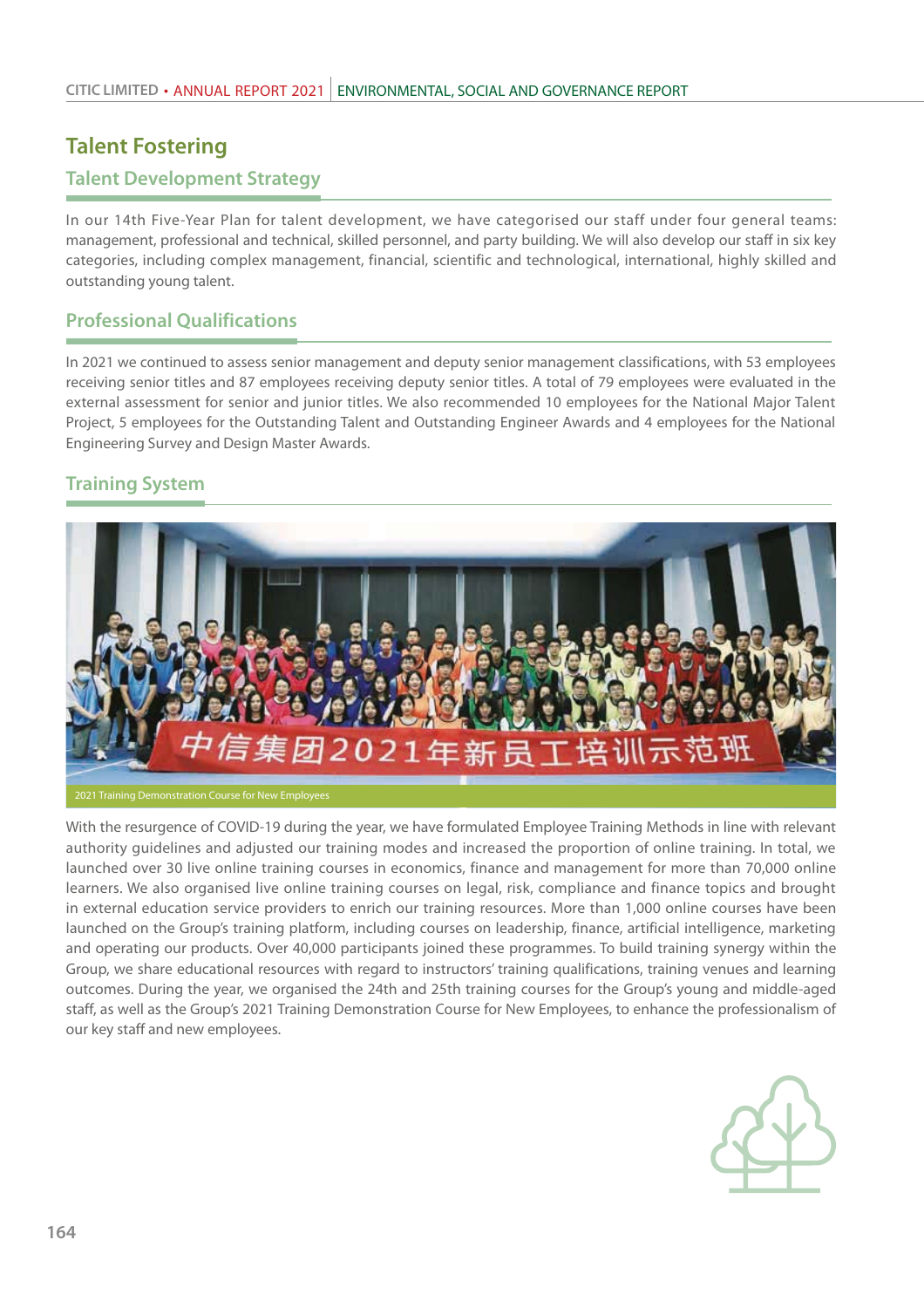# **Employee Training Statistics**

|                         | Indicator                                                   | As of December 31, 2021 |
|-------------------------|-------------------------------------------------------------|-------------------------|
| Headquarters            | Number of employee training programs                        | 20                      |
|                         | Percentage of male employees participated in training (%)   | 90                      |
|                         | Percentage of female employees participated in training (%) | 93                      |
|                         | Percentage of management participated in training (%)       | 100                     |
|                         | Percentage of non-management participated in training (%)   | 90                      |
|                         | Average training hours for male employees (hours/person)    | 98                      |
|                         | Average training hours for female employees (hours/person)  | 102                     |
|                         | Average training hour for management (hours/person)         | 138                     |
|                         | Average training hours for non-management (hours/person)    | 95                      |
| CITIC Bank              | Percentage of male employees participated in training (%)   | 100                     |
|                         | Percentage of female employees participated in training (%) | 100                     |
|                         | Percentage of management participated in training (%)       | 100                     |
|                         | Percentage of non-management participated in training (%)   | 100                     |
|                         | Average training hours for male employees (hours/person)    | 80                      |
|                         | Average training hours for female employees (hours/person)  | 89                      |
|                         | Average training hour for management (hours/person)         | 37                      |
|                         | Average training hours for non-management (hours/person)    | 88                      |
| <b>CITIC Securities</b> | Percentage of male employees participated in training (%)   | 100                     |
|                         | Percentage of female employees participated in training (%) | 100                     |
|                         | Percentage of management participated in training (%)       | 100                     |
|                         | Percentage of non-management participated in training (%)   | 100                     |
|                         | Average training hours for male employees (hours/person)    | 68                      |
|                         | Average training hours for female employees (hours/person)  | 68                      |
|                         | Average training hour for management (hours/person)         | 45                      |
|                         | Average training hours for non-management (hours/person)    | 68                      |
| China Securities        | Percentage of male employees participated in training (%)   | 90                      |
|                         | Percentage of female employees participated in training (%) | 90                      |
|                         | Percentage of management participated in training (%)       | 93                      |
|                         | Percentage of non-management participated in training (%)   | 94                      |
|                         | Average training hours for male employees (hours/person)    | 45                      |
|                         | Average training hours for female employees (hours/person)  | 47                      |
|                         | Average training hour for management (hours/person)         | 40                      |
|                         | Average training hours for non-management (hours/person)    | 49                      |

4 Including formal incumbent contract employees at headquarters and subsidiaries, excluding dispatched labors.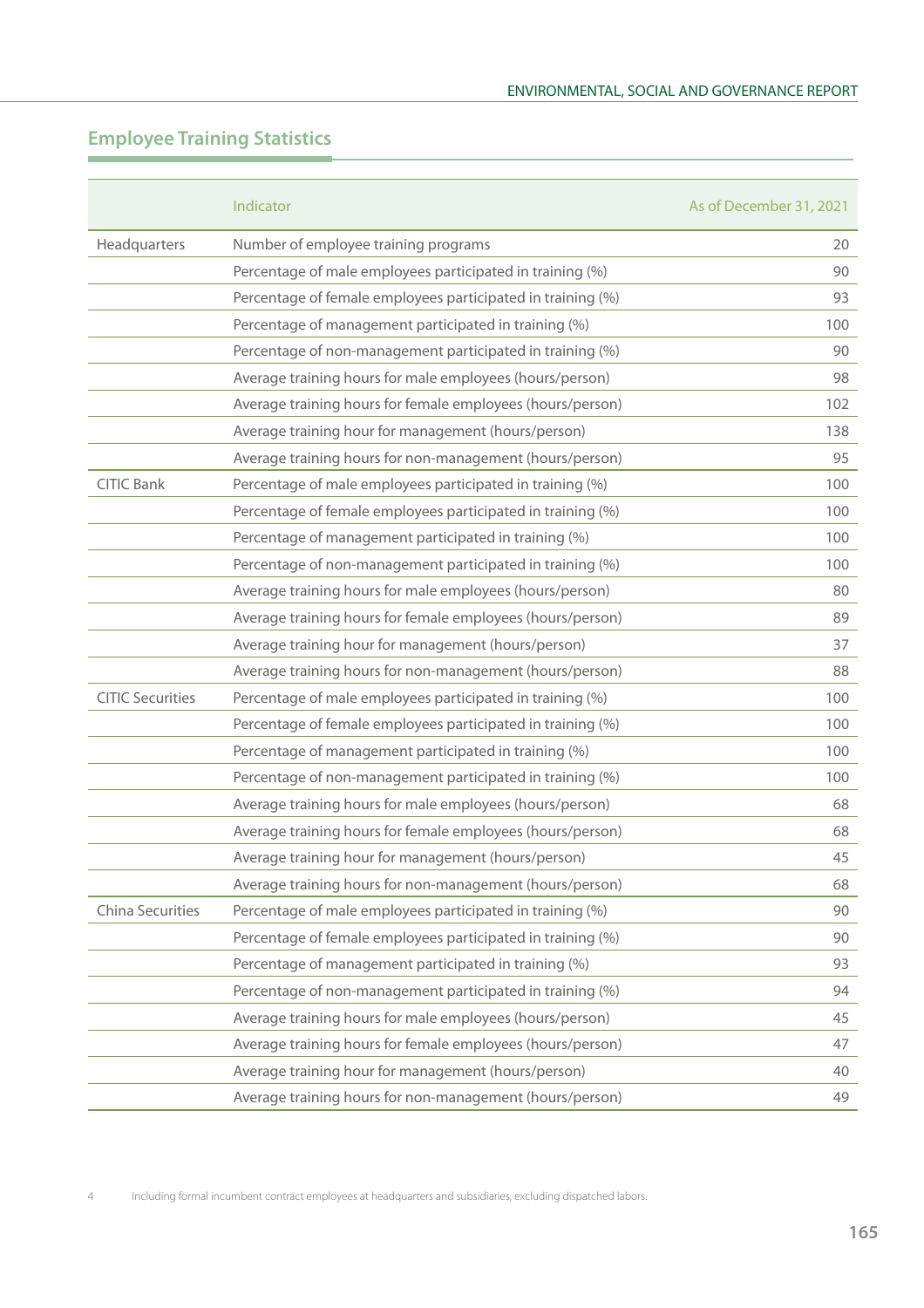### **CITIC LIMITED • ANNUAL REPORT 2021 ENVIRONMENTAL, SOCIAL AND GOVERNANCE REPORT**

|                                | Indicator                                                   | As of December 31, 2021 |
|--------------------------------|-------------------------------------------------------------|-------------------------|
| <b>CITIC Resources</b>         | Percentage of male employees participated in training (%)   | 48                      |
|                                | Percentage of female employees participated in training (%) | 19                      |
|                                | Percentage of management participated in training (%)       | 3                       |
|                                | Percentage of non-management participated in training (%)   | 63                      |
|                                | Average training hours for male employees (hours/person)    | 17                      |
|                                | Average training hours for female employees (hours/person)  | 1                       |
|                                | Average training hour for management (hours/person)         | 27                      |
|                                | Average training hours for non-management (hours/person)    | 17                      |
| CITIC Telecom<br>International | Percentage of male employees participated in training (%)   | 73                      |
|                                | Percentage of female employees participated in training (%) | 59                      |
|                                | Percentage of management participated in training (%)       | 77                      |
|                                | Percentage of non-management participated in training (%)   | 67                      |
|                                | Average training hours for male employees (hours/person)    | 15                      |
|                                | Average training hours for female employees (hours/person)  | $\overline{7}$          |
|                                | Average training hour for management (hours/person)         | 12                      |
|                                | Average training hours for non-management (hours/person)    | 13                      |

# **Care For Our Staff**

### **Caring for All Staff**

We fully comply with Labour Law of PRC, Labour Contract Law of PRC and regulations and policies related to the signing, altering, cancelling and termination of labour contracts. With labour contract signing rate of 100%, we strive to protect their rights and interests. We formulated Attendance Management Measures to clarify standard work hours, paid leave, sick leave and personal leave and to make sure our staff enjoy statutory holidays so that they could have a healthy work-life balance.

We are also committed to providing equal opportunities in our recruitment and career development practices as well as hiring staff without regard to race, gender, religion, ethnicity, nationality or physical disability. Child and forced labour are strictly prohibited in accordance with Provisions on the Prohibition of Using Child Labour with precautionary and accountability mechanism put in place. CITIC Bank signed a collective labour contract with female staff to protect their lawful interest and right.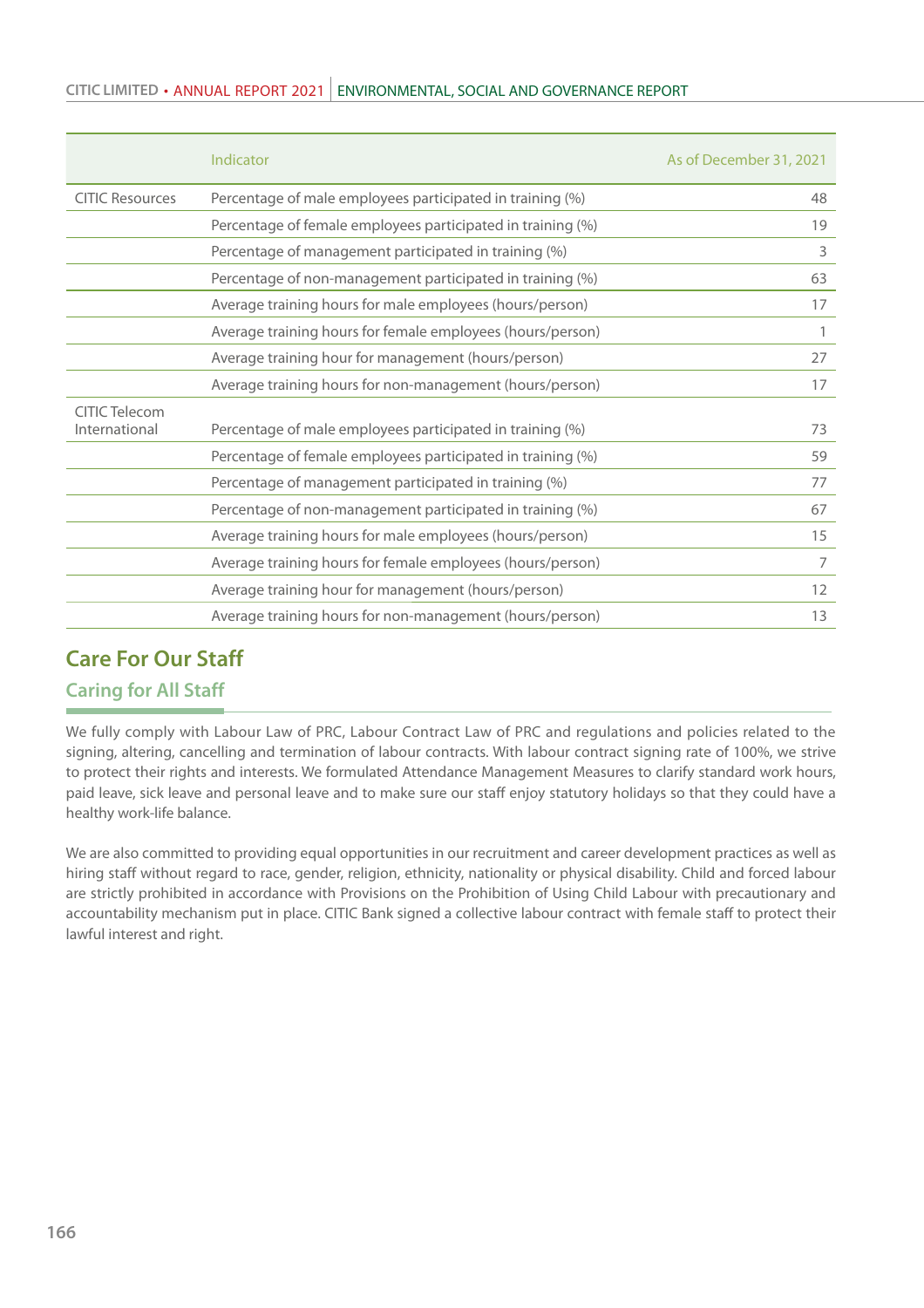# **Caring for Young Staff**

For younger staff who may face challenges finding housing, we provide youth residences in Beijing and other cities. The youth residences in Beijing house over 600 young staff.

# **Caring for Retired Staff**

During New Year's Day and the Spring Festival, we visited our retired staff to express the good wishes of the Group's leadership and staff. We also provided RMB148,000 to retired staff suffering from serious illnesses. In addition, we have a medical insurance system and arrange annual medical check-ups. During the pandemic, we distributed a total of 2,750 boxes of medicine and protective items, as well as timely information on pandemic prevention, especially to the elderly.

# **Staff Health and Safety**

We comply fully with the Law of the People's Republic of China on Safe Production, the Law of the People's Republic of China on Prevention and Control of Occupational Diseases and other occupational health-related laws and regulations. All safety responsibilities are assigned to staff at every level of the Company. CITIC Special Steel has a sound organisational structure for safety management. Safety Committees have been set up at CITIC Special Steel and its subsidiaries, which are responsible for implementing the Company's safety, production and management system. CITIC Heavy Industries has revised its safety management system and five safety systems, including the Safety Production Responsibility System and the Safety Production Assessment Regulations. CITIC Dicastal improved its five management systems, including those for dust control, grid management and production safety. CITIC Mining International has a comprehensive health and safety management system in accordance with the requirements of the Western Australian Mine Safety Inspections Act. The Safety Department of the Company enforces external and internal compliance and updates the safety management system every two years to align with the latest changes in safety legislation.

We are committed to enhancing our safety measures and conducting regular health checks for our employees. CITIC Special Steel has set up a safety team and standardised its safety construction procedures. It also organises regular safety activities such as the Summer 100 Days Safety Competition and Safety Month, as well as regular meetings on safety and production management. What's more, the Company identifies safety risks in its operations and at its sites, with control measures developed for each identified risk. CITIC Construction has established a three-level control system for its Business Department and Project Department to protect the health and safety of our overseas staff as well as the property and assets of our overseas project organisations. CITIC Dicastal regularly checks for occupational hazards at its production sites and organises annual occupational health check-ups for personnel in vulnerable positions. CITIC Mining International organises safety awareness activities, including a mental health awareness seminar, a pilot body scan programme.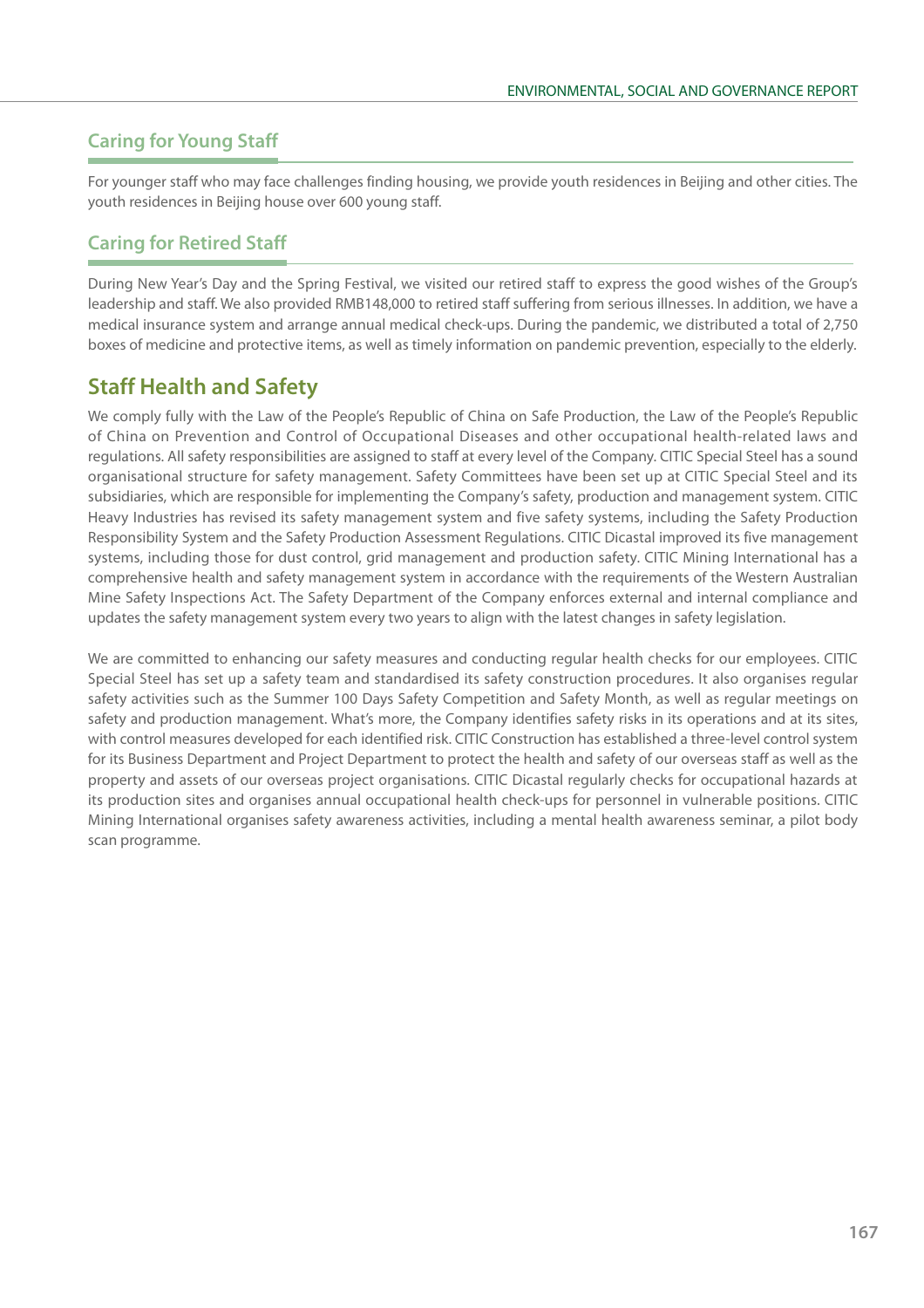# CITIC LIMITED • ANNUAL REPORT 2021 | ENVIRONMENTAL, SOCIAL AND GOVERNANCE REPORT



CITIC Construction's Iraqi Missan Combined Cycle Power Plant Project conducts



Directors and Executives of CITIC Mining International attend compliance training on the Occupational Health and Safety Act

# **Employee Health and Safety Statistics**

| Indicator                                                  | As of December 31, 2021 |
|------------------------------------------------------------|-------------------------|
| Number of employee work-related fatalities                 |                         |
| - Number of work-related fatalities in 2019 (person)       |                         |
| —— The number of work-related fatalities in 2020 (person)  |                         |
| --- The number of work-related fatalities in 2021 (person) | 0                       |
| Rate of work-related fatalities                            |                         |
| - Rate of work-related fatalities in 2019 (%)              | 0.0015                  |
| - Rate of work-related fatalities in 2020 (%)              | 0.0015                  |
| - Rate of work-related fatalities in 2021 (%)              | $\Omega$                |
| Lost days due to work injury (days)                        | 11,008.67               |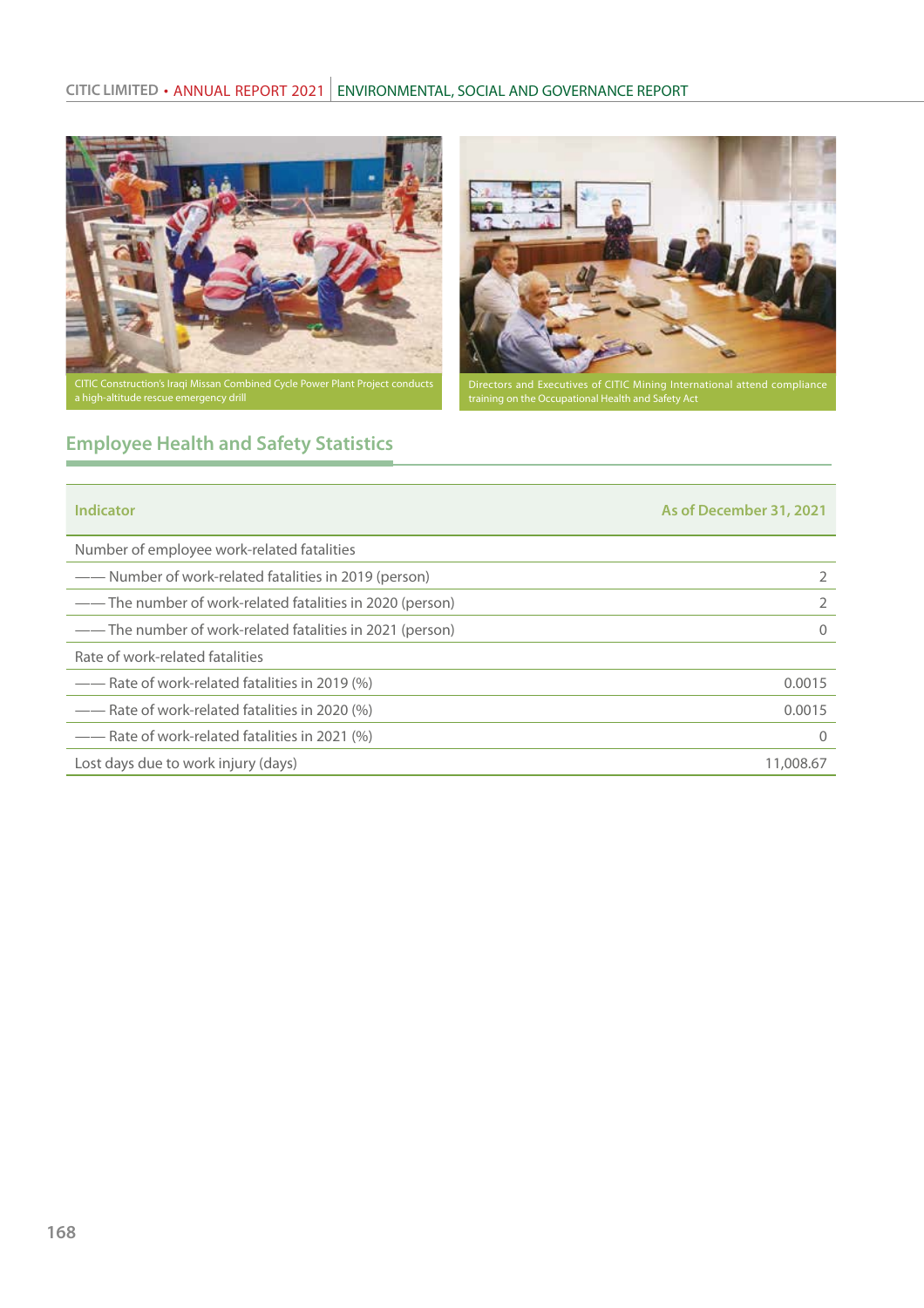# **Customer Focused We pursue excellence in our products and services**

We make full use of our comprehensive advantages as a conglomerate to meet market demand. To build a world-class technologically-driven company, we have been focusing on our customers, expanding our financing businesses, and developing innovative products and services.

# **Awards and Recognitions**

|     | China Securities received the IFF2021 Global Green Finance Award.                                                                                                                                                        |
|-----|--------------------------------------------------------------------------------------------------------------------------------------------------------------------------------------------------------------------------|
| ৎশু | CITIC Dicastal's Aluminum Wheel No. 6 factory in Qinhuangdao was named a world-class Lighthouse<br>Factory by the World Economic Forum in association with McKinsey & Company.                                           |
|     | CITIC Construction received the National Labour Day Award for the construction of the Chongli Prince<br>Ice Town for the 2022 Beijing Winter Olympic Games.                                                              |
|     | CITIC Engineering won first prize in the Digital Construction (Construction Industry) Emerging Group<br>of the Third China Industrial Internet Competition for its BIM-based CITIC Intelligent Construction<br>Platform. |
|     | CITIC Heye was named a three-star green building.                                                                                                                                                                        |
|     | CITIC Press received the Advanced Publishing Unit Award in the Fifth China Publishing Government<br>Awards.                                                                                                              |

# **Providing Quality Products and Services**

To improve our products and services, we constantly listen to our customers' feedback and suggestions. As a result, we have been able to achieve excellence in our products and gain customer loyalty. In 2021, there were no cases of recalls concerning product and service quality or safety by CITIC or by its subsidiaries.

### **CITIC Construction Signature Projects**

CITIC Construction completed a number of major projects for the Beijing Winter Olympic Games, including the Chongli Prince Ice Town. It also signed contracts for projects such as the AI Khairat Heavy Oil Power Plant and Yellow River Strategic Jinan International Eco-Port. Projects under way include the Belarusian Agro-industrial Complex, Kazakhstan TKU and KB Highways, Nanjing Science and Innovation Centre and Changjiang New Town.

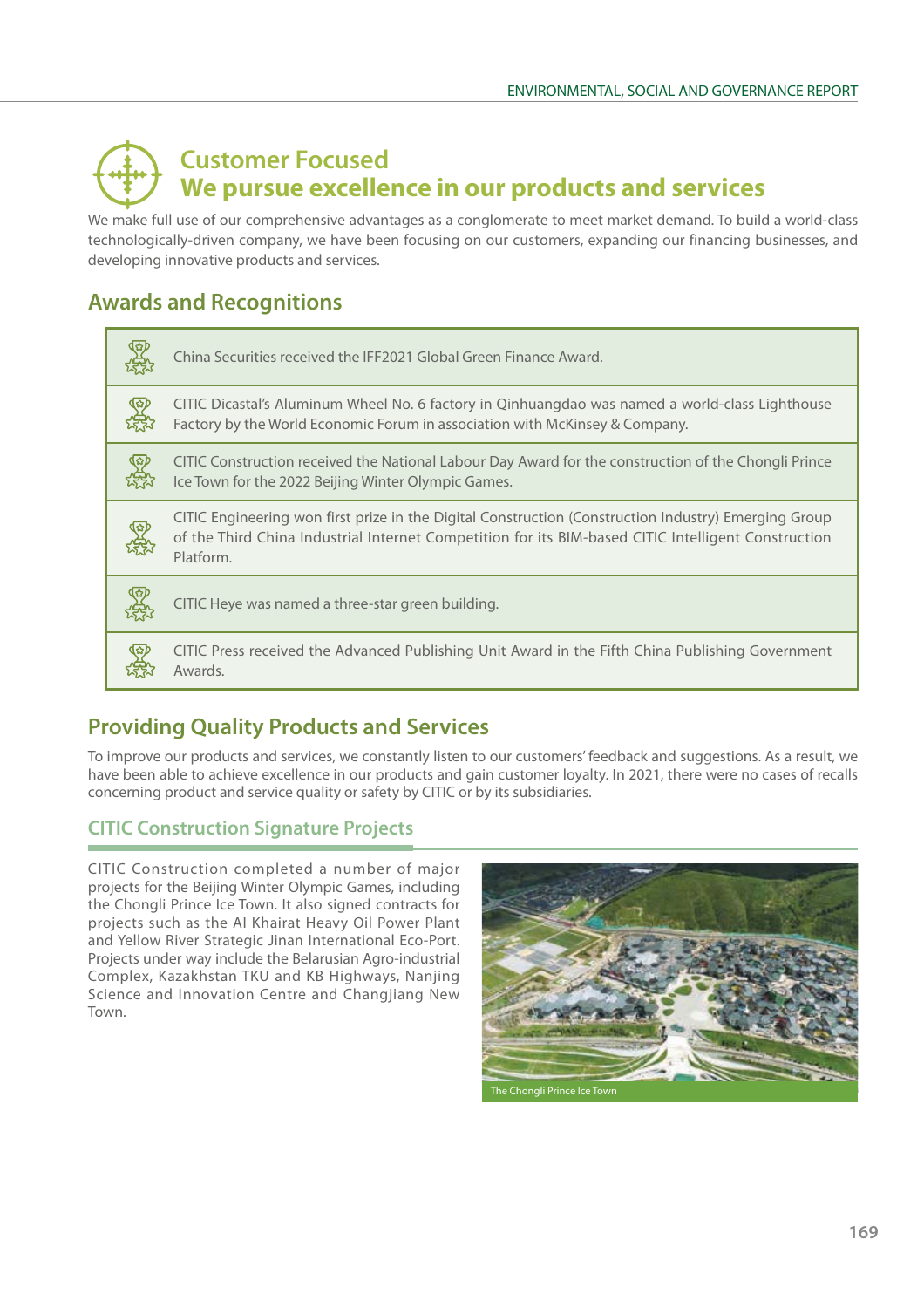### **Responding to Customer Feedback**

CITIC Bank has strengthened the way it handles customer complaints by referring them to relevant departments for assessment, handling and a timely resolution. A digital system has also been launched to analyse and handle complaints in real time. The early warning monitoring capability of this system helps to uncover pain points associated with CITIC Bank's products and services. Data generated from the system will help business departments make better operational decisions and increase customer satisfaction levels. As of the end of 2021, a total number of 309,661 cases of complaints were handled and processed.

CITIC Securities receives customer feedback on its business and services through various channels and has set up a mechanism for identifying which departments and persons should handle complaints. Complaints handling results are incorporated into the compliance appraisal scheme with rewards and punishments put in place. As of the end of 2021, a total number of 228 cases of complaints were handled via 12386 CSRC hotline, regulator transferring, customer hotline or by channels of branch offices.

CITIC Press has a customer service team of over 40 staff handling customer complaints through feedback channels, including 400 hotlines and an online customer service platform. Its well-developed customer feedback handling process ensures complaints are resolved in a timely and effective manner.

### **Improvements to Customer Service**

China Securities continued to improve its advisory platform, Uwen, which analyses client feedback and provides standard answers to staff in real time, thereby optimising the customer experience. In 2021 the number of enquiries on the Uwen platform reached 2.21 million, an increase of 65% year-on-year.

CITIC Press has a department dedicated to improving the user experience through research and service management. This has enabled it to optimise product quality and business processes and meet the needs of users.

### **Trademarks and Advertisements**

We have developed Trademark Management Regulations to guide us on the use of our trademark resources in order to protect the CITIC brand and assets. The use of trademarks and the trademark licensing process are constantly reviewed to enhance the value of the brand and the Company. We also combat trademark infringements and protect the exclusive rights of registered trademarks for CITIC and its subsidiaries.

We established The Regulations on the Management of Overseas Placement of Advertisements, specifying the content, advertising channels, approval process and method of project execution to be used in the placement of overseas advertisements.

CITIC Bank formulated Intellectual Protection Measures and Advertising Management Measures to standardize the brand management to conduct daily monitor of copycat brand and to file for legal protection.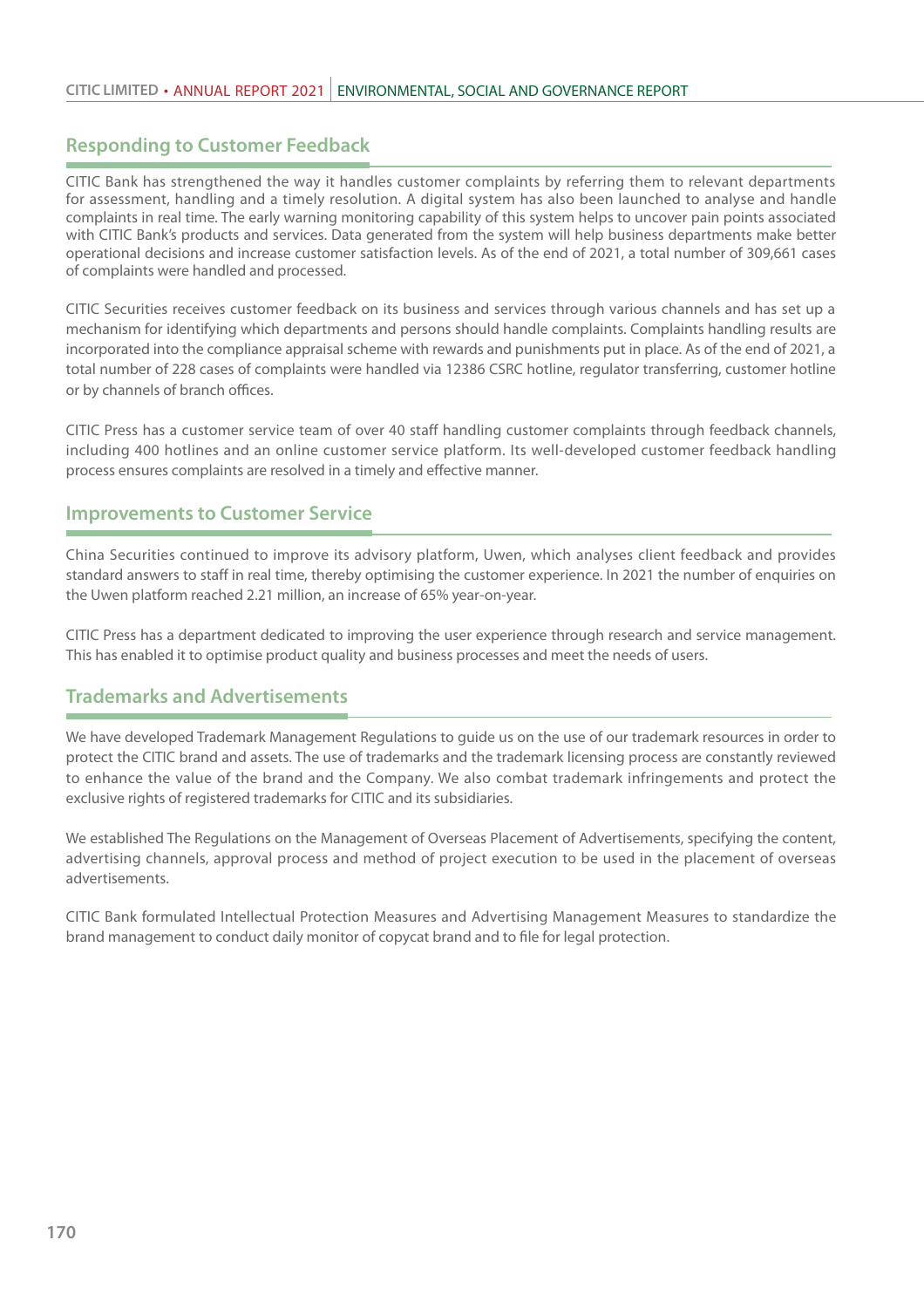## **Product Quality Check and Recall Procedures**

In accordance with international, national, industrial, safety standards, enterprise and product design, acceptance and technology standards, CITIC Heavy Industrial built a sound quality measurement system that checks, verifies and monitors the product whole process from raw material entry to product deliver to ensure quality; it offers product guarantee service, including free repair, replace and refund services under the conditions that products could not meet the quality standard or the requirements from agreements within guarantee period. In 2021, there were no major complaints or product recalls.

CITIC Press sends clear requirement before each printing order and invited professionals to monitor the process; adopts strict warehouse entry check with professional inspectors; each book has a contact number with printers should our customers find any flaws with the printing. In 2021, there were no recalls concerning product and service quality.

# **Increasing Our Investment in Science and Technology**

As a technology-focused company, we put innovation at the forefront of our operations and scientific research. With the completion of our first series of expert assessments and major scientific research projects, we are gradually improving our technological standards.

CITIC Bank has piloted a number of product lines, while maintaining its industry-leading position in blockchain technology.

At CITIC Heavy Industries, we continue to supply components to equipment of national importance. CITIC Telecom International built a research system for cloud-network integration, digital upgrades and industry applications, with the aim of becoming a global provider of intelligent digital communication solutions. CITIC Agriculture contributed to the country's farming industry in major national projects with LongPing Hi-Tech and LongPing Development. CITIC Construction was accredited as a national high-tech company, while CITIC Engineering carried out a major BIM project that has digitalised the entire engineering construction process.

On 13 January 2022, the Company held the first Science and Technology Innovation Conference and announced the first batch of the Group's top ten science and technology innovation projects. These included the Financial Full Stack Cloud Construction and Key Equipment for Auto Manufacturing Reform projects.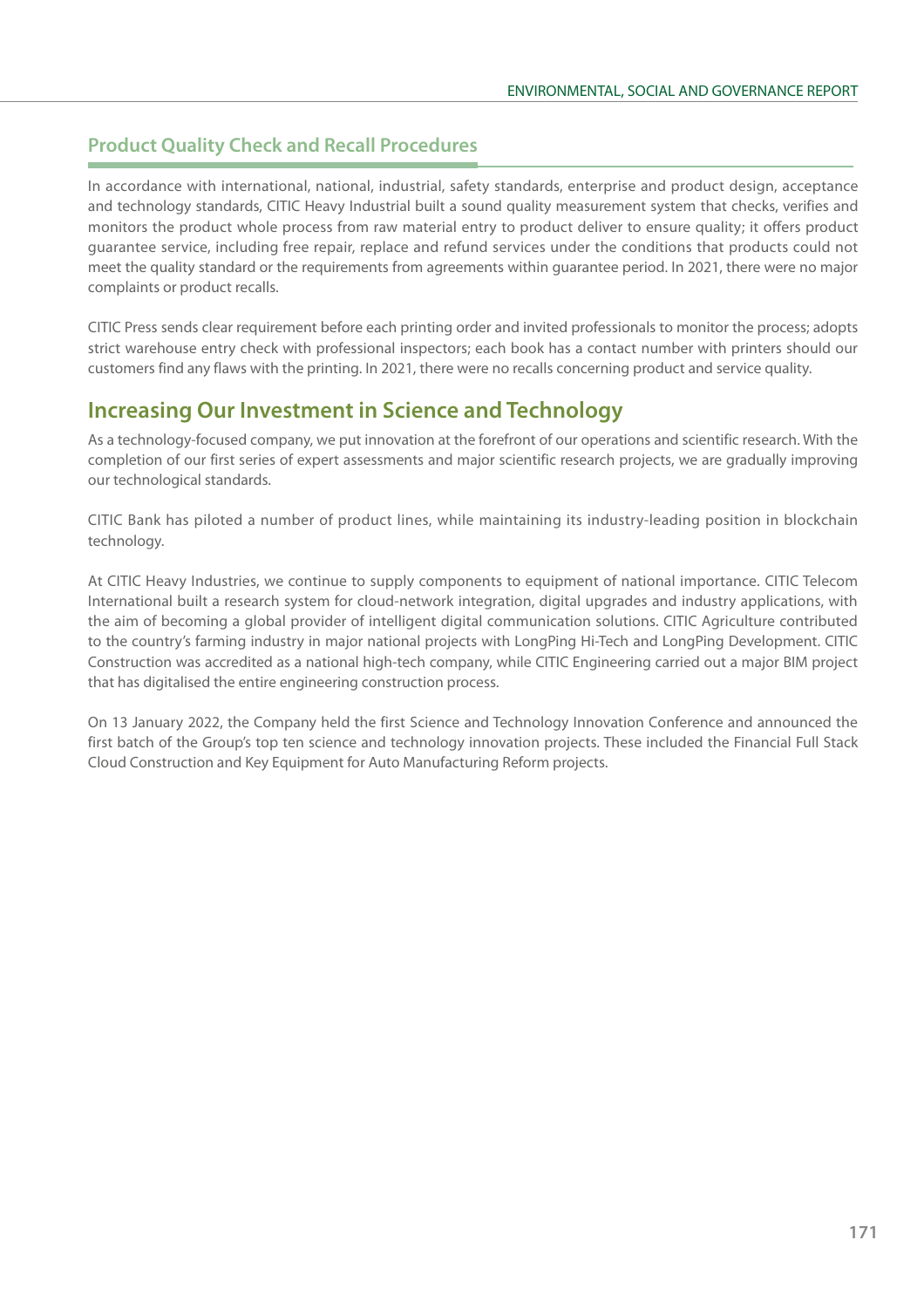# **CASE STUDY**

# **CITIC Dicastal: A World-class "Lighthouse Factory"**



On 27 September 2021, CITIC Dicastal's Aluminum Wheel No. 6 Production Line in Qinhuangdao was recognised as a worldclass "Lighthouse Factory" by the World Economic Forum in association with McKinsey & Company. A Lighthouse Factory is one that makes use of Fourth Industrial Revolution technology in the process of digital transformation to improve the overall efficiency of the industrial chain and achieve sustainable development. This not only creates a new competitive advantage, but also serves as an important model for the transformation of manufacturing.

At CITIC Dicastal, the key processes in its Aluminum Wheel No. 6 Production Line include high-tech solutions such as big data, AI deep learning and 5G technology, which help to optimise production and achieve a high degree of automation and smart production. Other improvements are a reduced dependency on personnel, accelerated mass production, better product quality and fewer raw material losses. As a result, overall production costs have fallen by 33%, equipment efficiency has increased by 21.4%, the product defect rate has decreased by 20.9%, delivery times have shortened by 37.9%, and energy usage efficiency has improved by 39%.



CITIC Dicastal's production line 6.

The key core technologies in the production line, which are controlled autonomously, and the overall digitalisation and technology are 5 to 10 years ahead of the production line's global counterparts. Furthermore, the design and construction technology used are replicable and scalable, and CITIC Dicastal is now gradually transforming all of its production lines with the intelligent solutions it has implemented.

# **Protecting the Legal Rights of Our Customers**

We provide quality products and services to our customers, while also protecting their rights and interests in strict accordance with Law of the PRC on the Protection of the Rights and Interests of Consumers, Personal Information Protection Law of the PRC, Data Security Law of the PRC.

### **Protecting Customer Information Security and Privacy**

CITIC Bank has formulated Customer Information Protection Management Measures (Trial) and protects customer information, including sensitive information such as personal data, asset records and account balances. It has also strengthened its preventive and control measures at network boundaries and critical nodes, and installed multi-layer network security facilities, while tightening control over employees' working computers to prevent illegal access and data transfer. Based on the principles of "business needs" and "minimum access", the Company sets user permissions for application systems and data management. Sensitive data scanning and information security risk checks will continue to improve the effectiveness of its customer protection measures.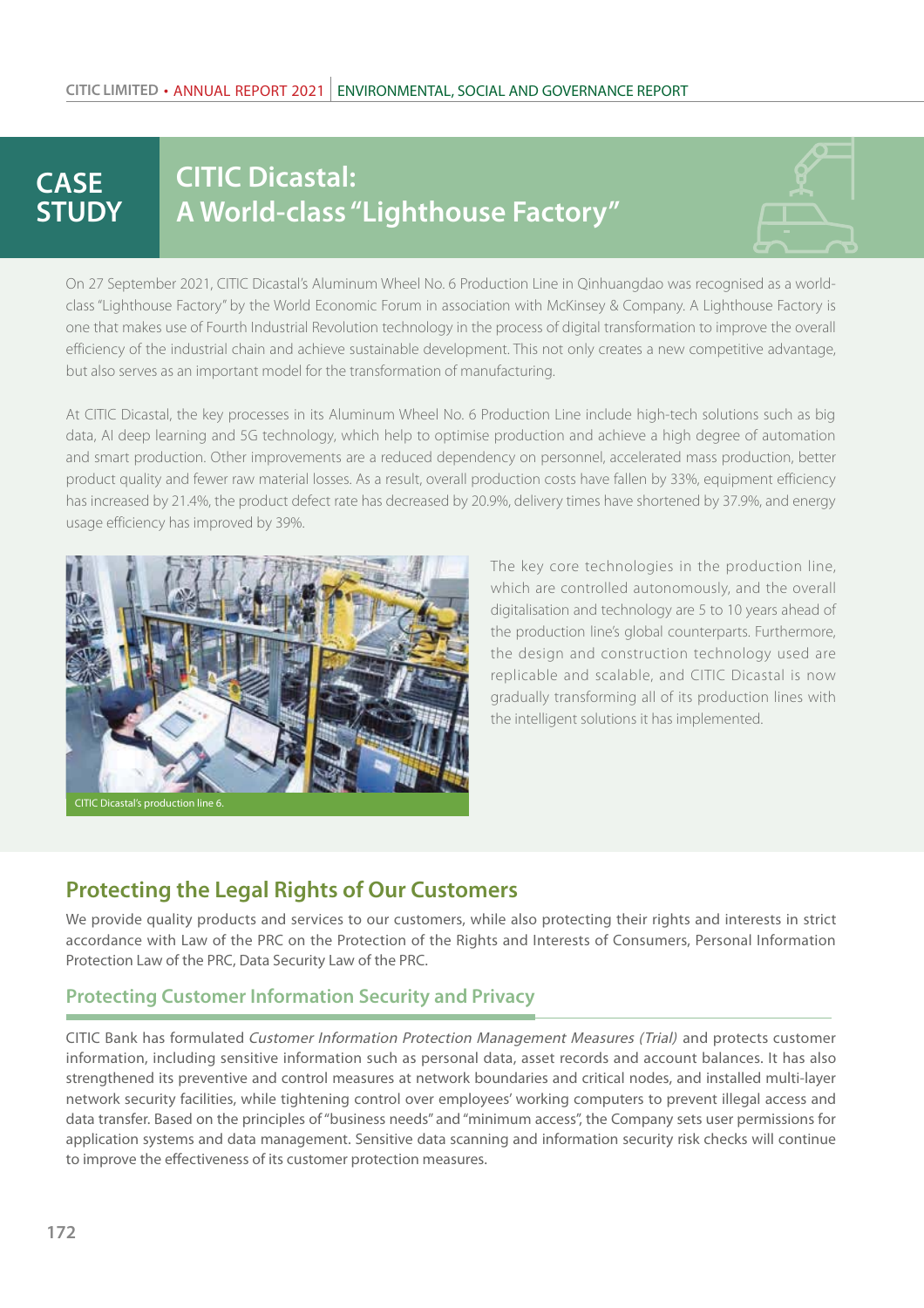CITIC Securities has clarified its organisational structure and division of functions for data security management. The Company ensures information security by establishing a sound data lifecycle management mechanism and integrating data security management into all data processing activities. In addition, data security and compliance requirements are embedded in the system and business processes to ensure the use of data is in line with its security management level and internal control capabilities. The Company has also standardised the protection of customer information by developing an authorisation form for personal information and updating the privacy protection clause to protect customer information.

### **Protecting Customers' Right to Information**

CITIC Securities has improved its management system and code of conduct. It has also revised policies such as the Operational Guidelines for Professional Investor Accreditation and the Wealth Management Committee Implementation Rules for Investor Appropriateness Management. This has increased the number of risk assessments and risk alert notices for customers with inappropriate risk levels within a short period of time. In addition, the Company adjusted its rating of investors, products and services in order to recommend suitable products.

### **Promoting Industry Knowledge**

CITIC Bank and the Shanghai International Banking and Finance Institute of the Shanghai University of Finance and Economics organised the 6th National University Student Financial Innovation Competition 2021. Nearly 2,000 students and teachers from over 200 universities across China met on the cloud for the competition. A Digital Finance Business Capability Contest and Internet Finance Innovation and Operation Management Contest were held enabling universities and students to exchange ideas and showcase their talents. Since its inception, CITIC Wealth has been cultivating the concept of responsible investment and enriching investor education through multiple channels, both online and offline. In future, CITIC Wealth will continue to fulfil the national policy of common prosperity and financial inclusion. It will also continue to partner with universities and colleges to promote financial education.

CITIC Securities launched a special investor education campaign focusing on the reform of the New Third Board and establishment of the Beijing Stock Exchange. Topics covered included issuance and trading, information disclosure, corporate governance and regulatory compliance. Over 10,000 copies of the Selected Business Rules of the Beijing Stock Exchange were printed, and over 30,000 copies of the System and Rules of the Beijing Stock Exchange and Rules for the Administration of Trading and Investor Appropriateness of the Beijing Stock Exchange (for trial use) were distributed. The campaign organised 111 online and offline events and reached a total of 8,146 investors.

In addition to regular monthly educational campaigns, CITIC-Prudential Life organised promotions on the prevention of illegal fund raising, telephone fraud, elderly scams and the application of smart technology for important educational events.

### **Protection for Whistleblowers**

CITIC Bank Issued a Notice on Regulating Inquiring and Using of Personal Information in Handling Complaints and reiterated the importance of compliance with relevant laws in protecting personal information and safeguarding customers' rightful interests while timely respond to complaints.

# **Customer Protection Training**

CITIC Bank organised customer protection trainings with 54,000 staff attendees to improve clients protection awareness and enhance service quality in the business process.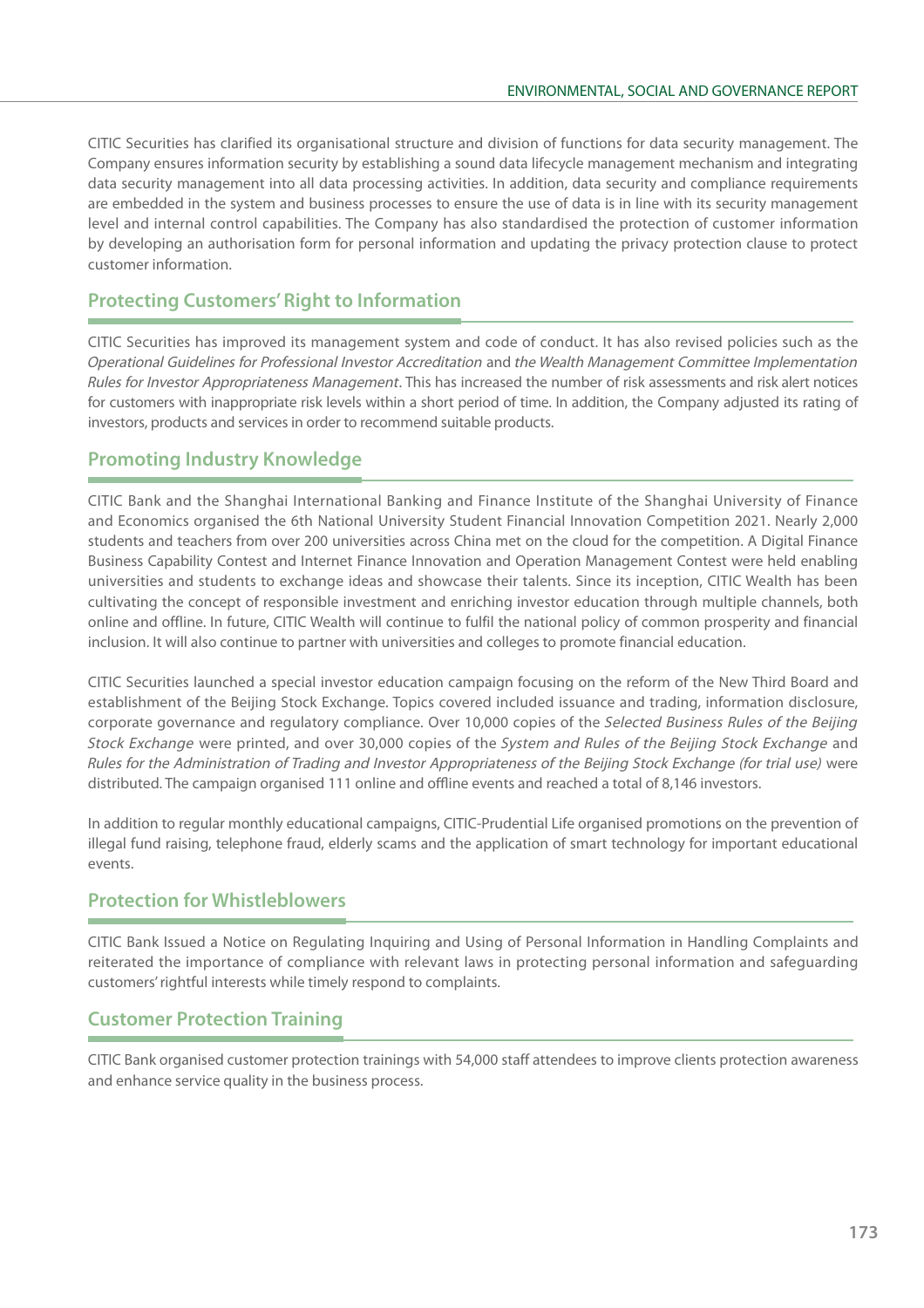# **Industry Development We are working with stakeholders to promote the development of industry**

We seek to deepen collaboration among government and businesses by promoting strong alliances and expanding the industry's "circle of friends" to achieve mutual benefit. We comply fully with the Anti-Unfair Competition Law of the People's Republic of China in support of the industry's healthy development.

# **Awards and Recognitions**

|       | CITIC Bank was ranked 16th in the Top 500 Global Banking Brands list published by<br>The Banker magazine.                                                                                              |
|-------|--------------------------------------------------------------------------------------------------------------------------------------------------------------------------------------------------------|
|       | CITIC Trust received the Best Overall Trust Company Award by Financial Magazine.                                                                                                                       |
| (☆)   | CITIC Heavy Industry's innovative case, Digital Construction Based on the Industrial Internet, was<br>selected as one of the National Innovative Cases of Intelligent Enterprise Construction in 2021. |
| ক্ষ   | The third waste-to-energy project in Chongging built by Sanfeng Environment, a subsidiary of CITIC<br>Environment, won the National Quality Engineering Award.                                         |
| ক্ষ্য | CITIC Telecom International's DataHOUSE <sup>™</sup> AR Clairvoyance Service won the Excellence in Innovation<br>Award at the Data Cloud Global Awards.                                                |
|       | Longping Hi-Tech, a subsidiary of CITIC Agriculture, was nominated for the China Quality Award.                                                                                                        |

# **Partnering for Mutual Benefit**

We attach great importance to our relationship with the government and our industry partners. We are also committed to making positive contributions to the local economy and social development, as well as to the development of industry.

In 2021 the Group's senior management held meetings with its partners and visited Sichuan, Guangdong, Qinghai and Hunan provinces to sign strategic cooperation agreements with nine provincial and municipal governments and 13 companies. Additionally, we met with our overseas counterparts to seek partnership opportunities in various areas, such as financial services, high-end manufacturing, medical care and elderly care, as well as modern agriculture. We also continued to strengthen cooperation with external think tanks and have connected with domestic and international consultancies, universities and research institutes in order to carry out in-depth cooperation in education, research and development, and the alignment of innovative projects with industry.

# **Promoting the Healthy Development of Industry**

In addition to fulfilling our social responsibilities, we manage the upstream and downstream ends of our supply chain and work with industry associations to promote our management, brands and technology. Additionally, we combat piracy and copyright infringement to protect intellectual property and encourage innovation.

# **Strengthening Supply Chain Management**

In accordance with Law of the PRC on Tenders and Bids and relevant regulations, we formulated Group's Purchasing Management Measure. In the process of working with our suppliers, we and our subsidiaries have embedded social responsibility principles into our corporate tendering and procurement policies, contract terms and assessment indicators. Our aim is to work together with our partners to build a fairer, more responsible industry ecosystem. As of the end of 2021, the headquarter of CITIC accredited 94 suppliers, among which 80 are domestic and 14 are overseas, taking up 85.11% and 14.89% respectively.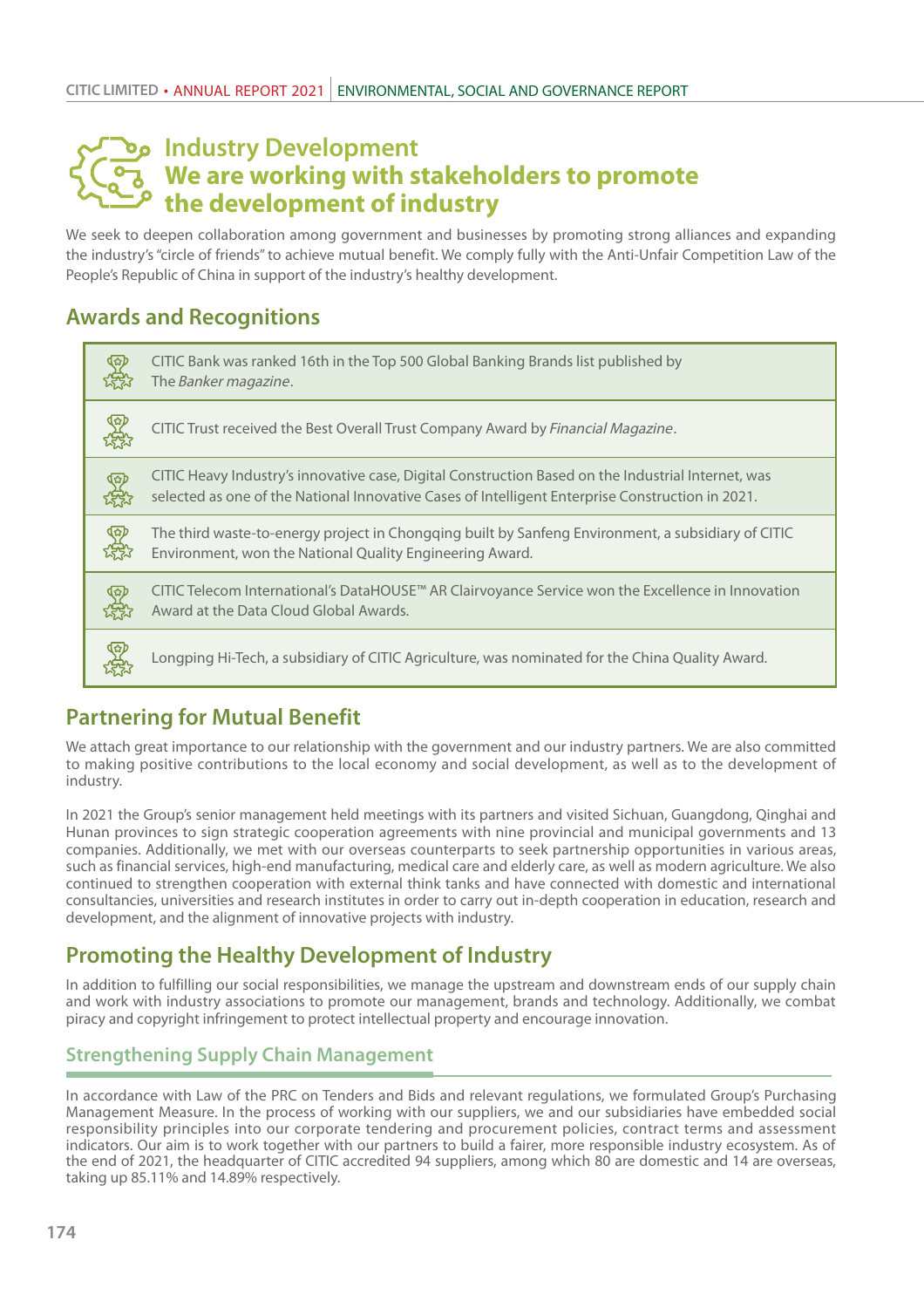CITIC Limited upholds the principle of strict access, quantifiable rating, dynamic adjustment and mutually beneficial partnership in finding, introduction, selection, assessment and termination of suppliers; centralised the establishment, renewal, use and management of suppliers database and supervise the agency companies to comply with relevant regulations; set up a blacklist of suppliers with misconducts, including bribery, malicious bidding, falsification or being penalized or delicensed by regulators for their violations of laws.

CITIC Bank requires suppliers to provide ESG related content in their application files and invited consulting firm to review 521 suppliers to identify their environmental and social responsibility related risks, including compliance, social responsibility, material change and legal risk. Review feedbacks are in turn incorporated in supplier's assessment to encourage them delivering their ESG commitment.

CITIC Securities set up assessment system to conduct regular review of its suppliers in terms of product quality, service, sustainability, reputation and agreement delivery capacity to select the premium ones; built a termination mechanism to optimize the suppliers pool; uphold and advocate the principle of integrity and honesty to guard against any bribery and bidding collusion.

China Securities embedded ESG concept in the whole process of purchasing and encourages its suppliers to improve their ESG performance and conducts due diligence vie public source or by third party to follow its suppliers' recent public opinion to fend off potential risks; requires new suppliers signing a Commitment Letter to reinforce their commitment to fighting against forced labour and to environment protection.

CITIC Dicastal manages its suppliers in accordance with its supplier approval procedures. Monthly performance assessments are conducted on first-tier suppliers based on quality, cost, delivery and service. The Company selects the best and eliminates the worst according to their performance reviews.

CITIC Special Steel regularly visits suppliers and communicates its philosophy to promote mutual growth and progress. The Company monitors and evaluates the compliance of its suppliers through on-site assessments and recommends timely preventive and improvement measures against potential risks. Suppliers who fail to meet the safety, quality, environmental and social responsibility requirements will be suspended or terminated.

### **Promoting Industry Excellence**

We explore business and management models to provide reliable guidance for the development of the industry. We also participate in major national projects, discuss industry issues and set standards through our participation in industry forums and exchange activities. Our objective is to protect intellectual property rights and create a fair and equal industry environment.

### • Promoting Business and Technological Progress

CITIC Engineering participated in the establishment of the Wuhan Design Capital Promotion Centre – Digital Construction Industry Alliance, which promotes the BIM achievements of the Ministry of Industry and Information Technology of China. Alliance members work together to build a framework for the development of the service industry and to create an autonomous BIM ecosystem. The Company takes advantage of its upstream and downstream resources, as well as the scale of construction in China, to bring more enterprises into pilot tests. This enables companies to digitalise rapidly, gather intelligence for pre-project planning, procurement and subcontracting, and learn best practices in construction and installation, completion and delivery, and postoperations.

Longping Hi-Tech, a subsidiary of CITIC Agriculture, participated in the first Yuelu Farming Summit during the year. At this event, we worked with several government organisations, such as the China Rural Technology Development Centre of the Ministry of Science and Technology, to discuss the implementation of the National Agricultural Revitalisation Initiative. The objective of the Summit is to accelerate the implementation of the government's agricultural strategy and promote the development of the modern farming industry.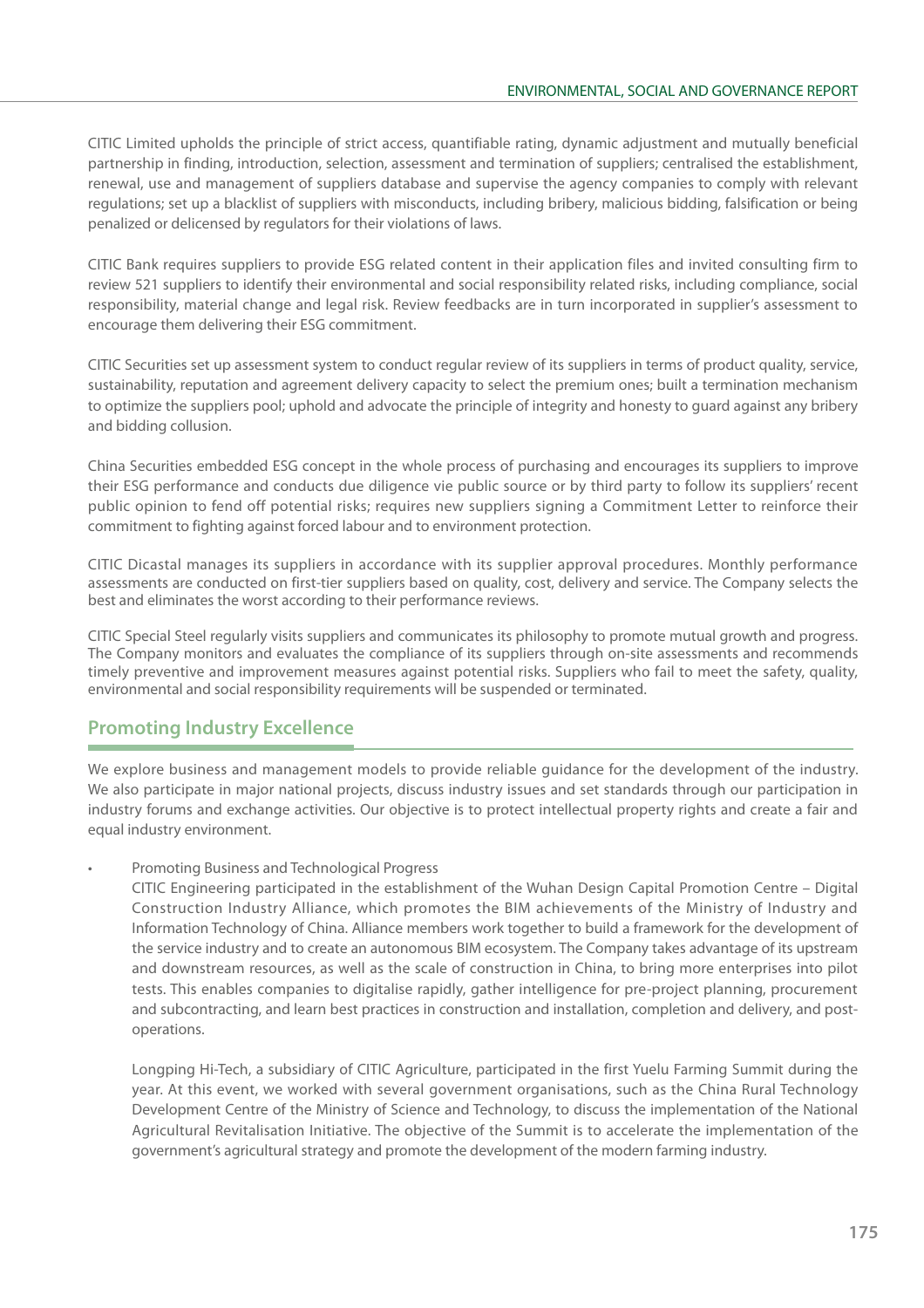• Protecting Intellectual Property Rights

We developed the Intellectual Property Rights Management Regulations in accordance with the Civil Code, the Trademark Law, the Copyright Law, the Patent Law and other related laws and regulations, to protect patents, trademarks, processes, technical know-how and logos.

CITIC Press has stepped up its efforts to combat copyright infringement and piracy by participating in the activities of organisations such as the Beijing Copyright 15 – Anti-Piracy Alliance. An evaluation report on suspected pirated books purchased by readers was also published. We will collect evidence, obtain notarisations and initiate legal proceedings against infringing shops and pursue criminal liability charges in cases involving 3,000 or more copies of pirated or copyright infringing books. In 2021 more than 150 books were found to be pirated. Two criminal cases were filed, and more than 20 suspects detained for copyright infringement and piracy. Thirteen shops were charged, and US\$10 million seized. Six warehouses were investigated, and more than 24,000 copies of infringing or pirated books worth RMB1.45 million were seized.

When counterfeit auto parts were detected in the market, CITIC Dicastal worked with the Public Security Bureau to confiscate the products and shut down the infringing businesses, while recovering financial losses for consumers. While we are committed to defending our rights, we also give small businesses an opportunity to avoid being held responsible for minor infringements. We not only encourage entrepreneurship and innovation but also work to protect intellectual property rights through a combination of punishment and education.

CITIC Pacific Special Steel has developed a Patent Management System, Intangible Assets Management System, Patent Incentive System and Trademark Management Regulations. It also provides training in intellectual property rights to protect the Company's innovations.

### **Anti-corruption**

Anti-corruption is a top priority for the Group and an integral part of our internal risk management. In addition to fully complying with the Anti-Corruption Law of the People's Republic of China, we have adopted a multi-pronged approach to combat corruption in the industry. CITIC Securities revised its Regulations on the Integrity of CITIC Securities Company Limited in accordance with the Implementation Rules for the Integrity of Securities Operators and their Personnel of the China Securities Association and the Code of Ethics for Securities Practitioners. It also developed the Implementation Rules for Anti-Money Laundering Customer Identification and Risk Management, Large Transaction and Suspicious Transaction Reporting and Business Money Laundering Risk Assessment, in accordance with the Anti-Money Laundering Law of the People's Republic of China. China Securities developed the Rules on the Integrity of China Securities and its Personnel in Practice, while CITIC-Prudential Life developed an Anti-Commercial Bribery System and Anti-Money Laundering Management Policy as well as other internal control systems to create an ethical industry environment.

We continued to improve the functions and staffing of the disciplinary and inspection bodies of the Company and its major companies during the year. We also exchanged views with the disciplinary committee secretaries of nine subsidiary companies to improve our disciplinary work. We are committed to standardising our disciplinary work, increasing training for our staff and safeguarding our brand image of integrity and honesty. In addition, we have established a comprehensive risk management system and made significant efforts in the areas of system building and anti-money laundering.

We attach great importance to anti-corruption training for our directors and staff and circulated notice about cases of violating laws and regulations and dereliction of duty and negligence of responsibility. By learning from these cases, we formulated correction measures. Our subsidiaries organised seminars to learn and reflect from these cases to improve accountability, to guard against power abuse and to enhance supervision.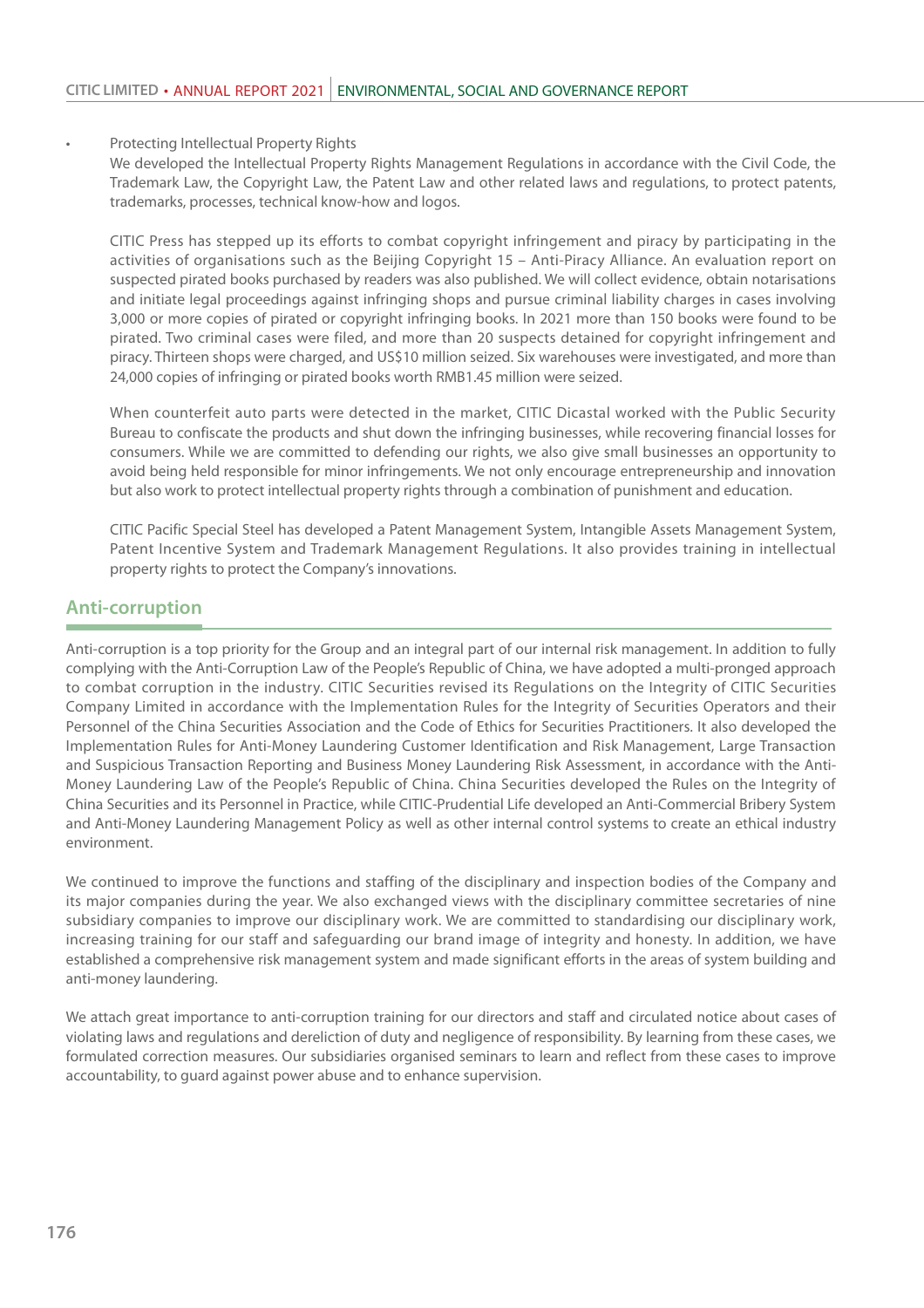#### • Creating an Ethical Workplace

CITIC Securities provided a series of online courses on integrity in its induction training for new staff, as well as compliance officer training and refresher training for staff and a full coverage training of anti-corruption with a total number of 21,200 staff attending. A designated hotline and email address were set up for reporting ethical concerns. Upon receipt of a report, verification and handling work will be carried out in a timely manner, with confidentiality for whistle blowers strictly enforced.

China Securities is committed to improving its risk management system and monitors the integrity of its practices through audits, compliance inspections and internal inspections organised 146 trainings for integrity of practices, with a total number of 88,500 staff attending. A complaint and reporting mechanism has also been established to encourage employees, suppliers and other stakeholders to report any irregularities.

CITIC Bank implemented zero-tolerance policy to corruption to forestall any new case; organised 4 all hands meetings to notify and to warn against corruption; organised 4 rounds of anticorruption trainings to raise our staff's awareness and to uphold honesty, with a total number of 10,000 staff and 8 board directors attending.

#### Strengthening Compliance Management

CITIC Bank implemented a comprehensive clean-up of its rules and regulations, prohibiting 675 items of branch rules and regulations. The Bank instructed branches to review their existing rules and regulations on a case-bycase basis. A clean-up plan was also implemented to remove and amend 2,931 rules and 534 regulations.

CITIC Securities launched a special project to strengthen its management. The Company also reviewed the business and functions of each department through a self-examination-review-correction process to improve business systems and operational procedures. Over 1,000 systems and operational guidelines were reviewed and streamlined, enhancing its internal control management and compliance capabilities.

#### • Anti-money laundering

CITIC Bank followed up on new regulatory requirements by strengthening its internal control. The Company has progressively improved its anti-money laundering system of the top-level system+ specialised system + line system. A database of internal and external anti-money laundering regulations was developed with four major anti-money laundering systems revised and three new specialised anti-money laundering systems added.

CITIC Securities released the Anti-Money Laundering Enhanced Due Diligence Workbook for High Risk Customers to refine the due diligence requirements for high-risk customers. Our business departments are required to conduct comprehensive investigations, including identity verification, source of funds and transaction analysis, when conducting due diligence on high-risk customers.

China Securities incorporates its anti-money laundering responsibilities into its staff performance appraisals. Departments and branches with unsatisfactory performance will be penalised, which in turn will affect salary adjustments.

### Protection of the legal rights of the informers

Supervisory bodies at all levels in the Company, acting in strict accordance with Rules for Handling Reports and Accusations at Inspection Organizations, should keep confidential the informers' name, address, phone number and personal information of their relatives; should not copy or excerpt the content from the report and must not pass the report to the department or to the person accused.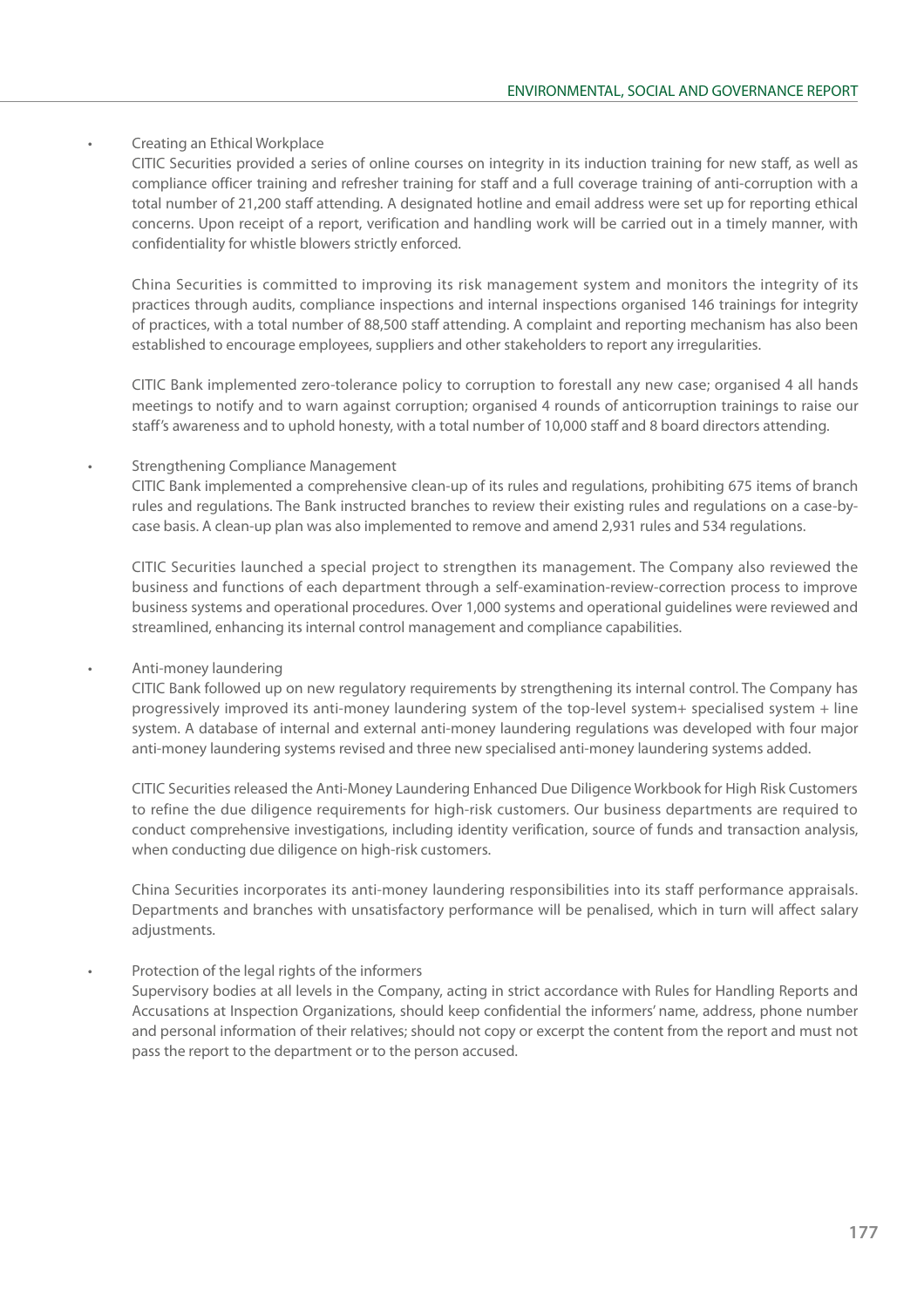# **Community Service Our social mission for a better future**

We have received strong support from the government and the general public for our business in many countries and regions. With the active participation of our volunteer teams, we consider it our social responsibility to give back to the communities we serve and promote prosperity. We also follow the provisions of the Law of the People's Republic of China on Public Welfare Donations and other national laws and regulations to manage our external donations. In 2021 CITIC and its subsidiaries contributed approximately RMB120 million, organised 440 volunteering activities and engaged 20,000 volunteers with a total volunteering hours of 38,000 to local communities.

# **Awards and Recognitions**

CITIC Trust received the Outstanding Contribution Award from the Beijing Chaoyang District Red Cross ক্রেচ Society for its donation to combat COVID-19.

CITIC Pacific was named a Caring Company by the Hong Kong Council of Social Service and received the The Community Chest Award for Outstanding Service.

CITIC Telecom International was awarded the Sports Friendly corporate logo by the Chinese YMCA of Hong Kong.

# **Revitalising Rural Villages**

In 2021 we kicked off our campaign to promote village revitalisation. For this campaign, we invested more than RMB78.00 million to the Pingbian County and Chongqing Qianjiang District in Yunnan and Shenza County, Tibet.

### **Focus on the "Five Revitalisations"**

Our "five major revitalisations" mission focuses on industry, talent, culture, ecology and organisation.

To provide more employment opportunities, we supported projects such as the cultivation of yanghe (wild) ginger and photovoltaic power generation. We also guided CITIC Agriculture's Huazhi Bio project to protect the genetic superiority of red rice seeds. Due to this project, over 150 varieties of seeds have been developed for the terraced red rice industry.

Village construction was supported with an investment of RMB5.5 million in four village committees in Yuanyang and Pingbian counties to implement village revitalisation demonstration projects. These projects involved the construction of sewerage pipes, sewage treatment ponds, public toilets, roads and village history halls, as well as the installation of solar-powered streetlights for more than than 2,000 people.

Additionally, over RMB9.9 million was invested to renovate industrial roads, build safe drinking water infrastructure and provide CITIC scholarships.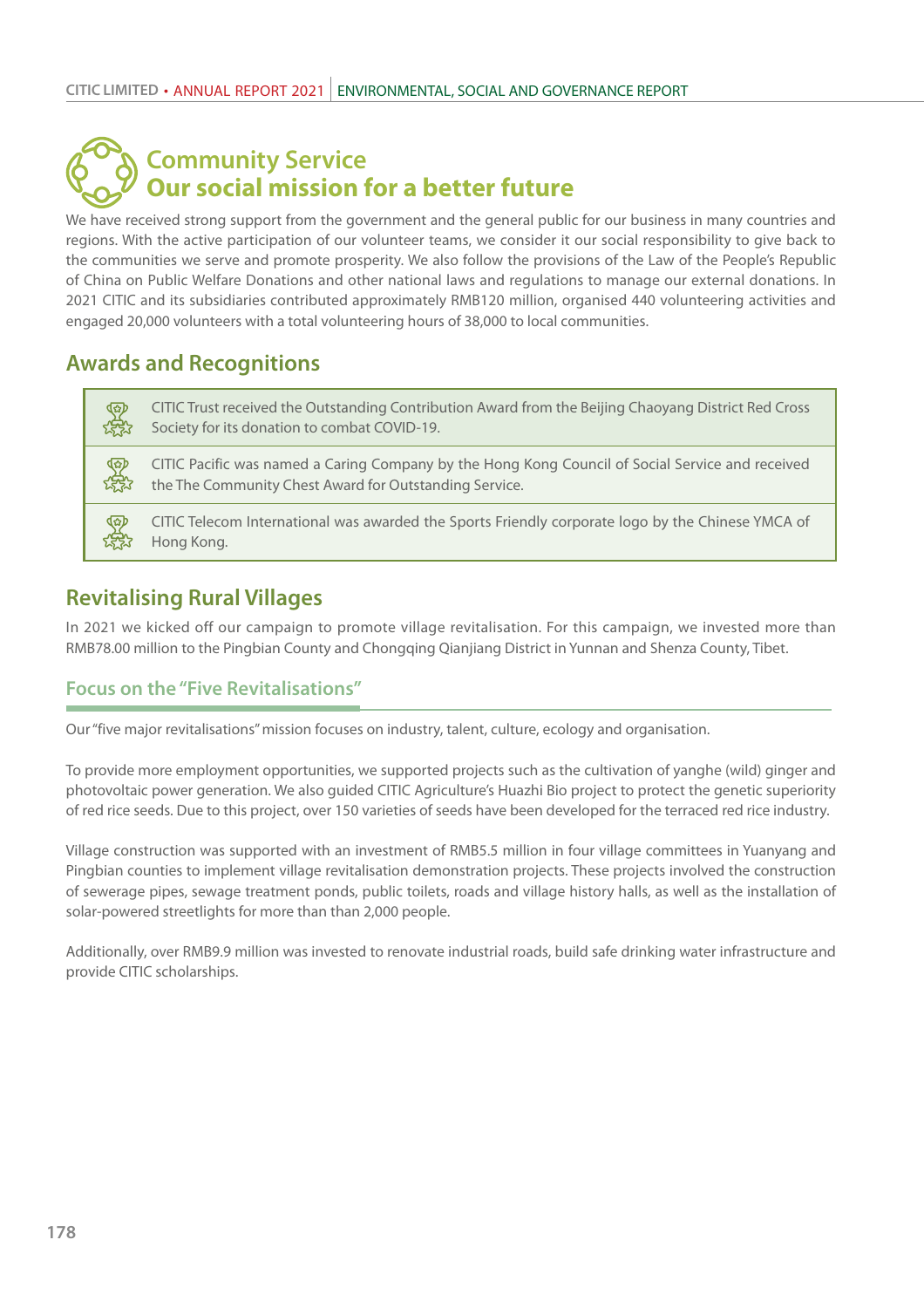### **An Innovative Assistance Model**

The sugar cane industry is one of the leading industries in Yuanyang County, which is a major source of wealth for the people living there. Due to the recent decline in sugar prices, sugar cane farmers have suffered, and sugar cane had to be purchased from overseas sources. To support local farmers, CITIC Securities and CITIC Futures joined Pacific Property Insurance to launch a sugar insurance + future price project in Yuanyang County. The project benefited 1,457 cane farmers, allowing 645 households to be lifted out of poverty and providing strong support for the development of a sustainable sugar industry in the area.

Another project was undertaken by Longping Hi-Tech, a subsidiary of CITIC Agriculture, which assisted the Ministry of Agriculture and Rural Development in developing the YUNSHANGZHINONG App, currently providing 8,006 online courses for over 6 million users. For better utilisation of this app by users in rural areas and by local officials, we accordingly developed CITIC Rural Reviatlisation Online Courses app and promoted these apps together with Yuangang County for local villagers to improve their farming skills by learning agrotechnology online.

CITIC Press invited outstanding authors and editors to schools in Yuanyang County to participate in picture book storytelling, music appreciation and art enlightenment classes. Books were also donated by CITIC so that rural children could broaden their horizons.

# **Public Service to the Community**

In 2021 we continued to make donations in support of learning, sports, cultural and health-related activities, provide help for disadvantaged groups and build community infrastructure. During the floods in Henan, CITIC Securities, CITIC Prudential Life and CITIC Capital Securities donated more than RMB30 million to Henan Province for disaster relief.

### **Community Services in Hong Kong and Macau**

CITIC's volunteer teams organised activities in 2021 for the elderly living alone and low-income people. The Company also donated anti-infection supplies during the COVID-19 pandemic and held events for protecting the environment and safeguarding Hong Kong's prosperity and stability. These initiatives were carried out not just as a demonstration of CITIC's corporate responsibility but because we have deep roots in Hong Kong.



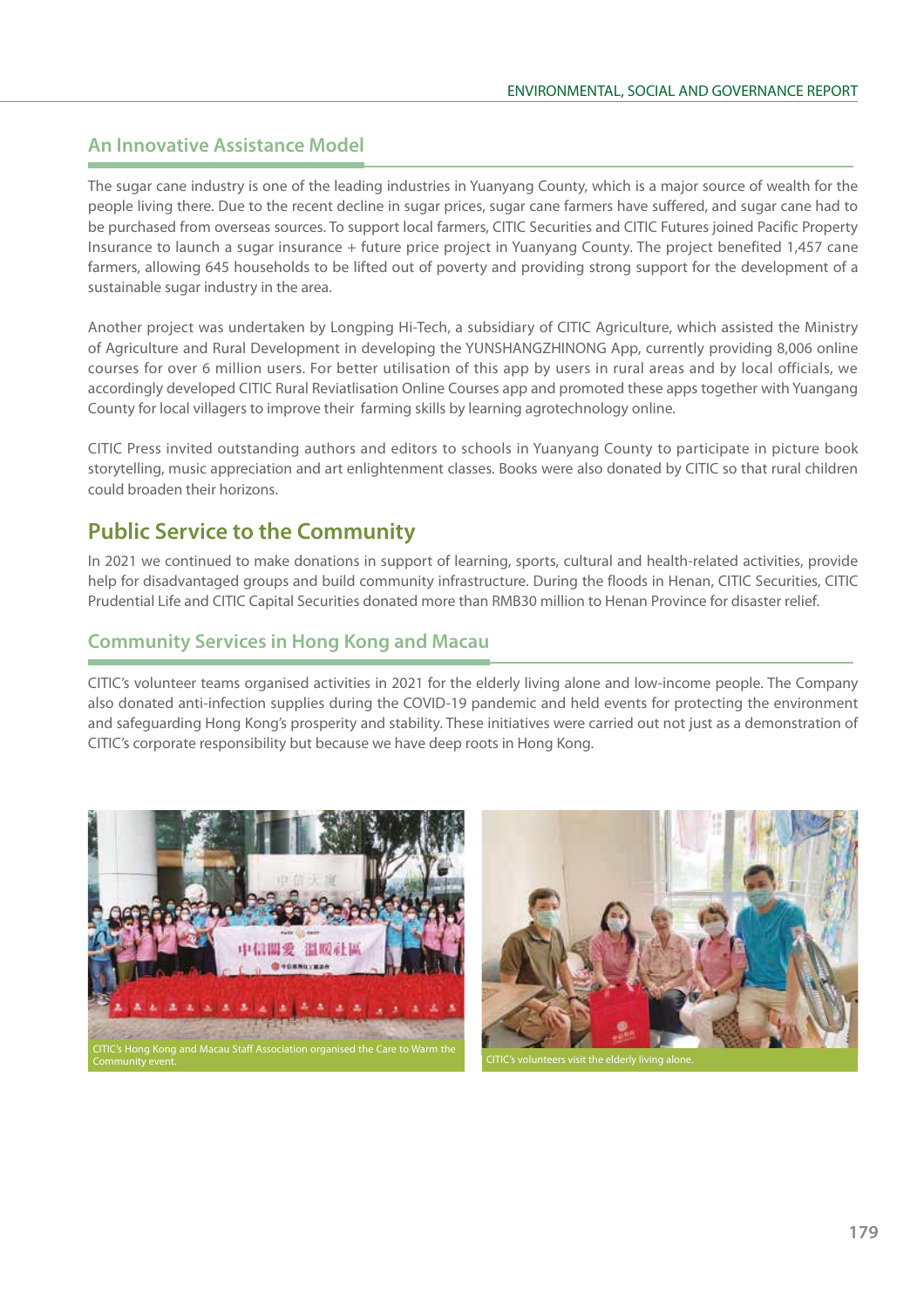#### **CITIC LIMITED** ANNUAL REPORT 2021 ENVIRONMENTAL, SOCIAL AND GOVERNANCE REPORT

CITIC Telecom International sponsored and co-organised volunteer activities with the Chinese YMCA of Hong Kong to show their care for children and their families in the district.

CITIC Metals continued its partnership with ORBIS, encouraging staff to support ORBIS World Sight Day and raising funds to help bring sight and hope to those suffering from eye diseases around the world. All participating staff were given ORBIS pins.



Pins provided by ORBIS Hong Kong to CITIC Metal staff who supported the

### **Overseas Charity Work**



Assistance to Clontarf College is one of CITIC Mining International most important social responsibility projects. CITIC Mining International in 2021 donated to the Karratha Branch of the College to organise student activities in an effort to improve the educational standards and employability of aboriginal youth in remote areas.

CITIC Resources KBM donates to charitable causes and community building programmes. In Kazakhstan, the Company bought tents for the Young Geologists competition that has enabled 11 teams from Mangghystau province to participate in geological expeditions. Our overseas staff also participated in a blood donation campaign and other charitable activities that helped build the Company's corporate image overseas.

CITIC Construction set up a new aluminum alloy profile factory to help improve CITIC Centenary Vocational School (Angola). Since its establishment in 2014, the vocational school has provided free training and accommodation to nearly 500 underprivileged young people in the region, and helped them find jobs. The outstanding performance of the graduates has been praised by both the Chinese and Angolan governments as well as the community.



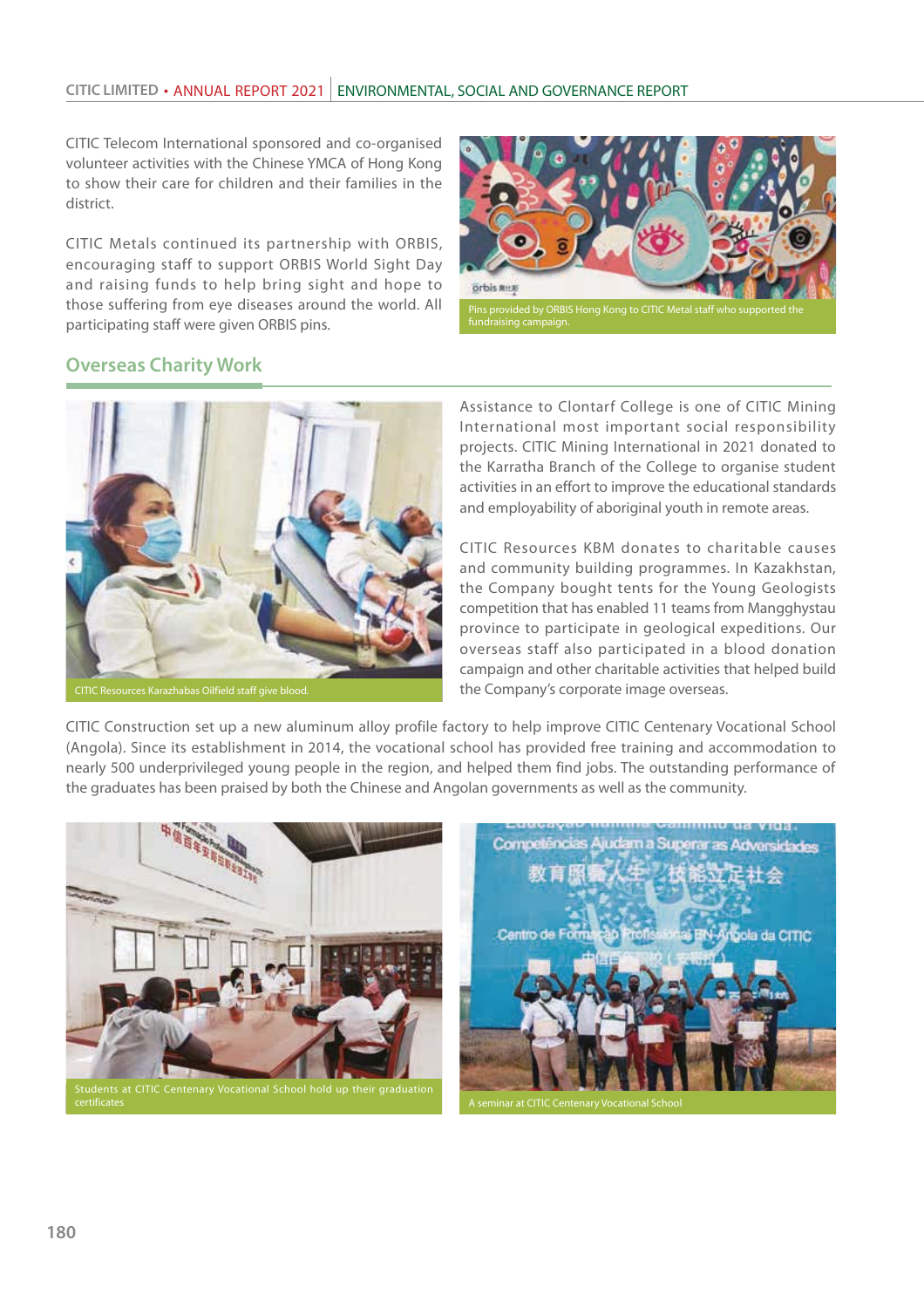# **Serving the Community with Love**

In 2021 CITIC's volunteer team served in more than 20 cities and regions, including Beijing, Hebei, Henan and Chongqing. These teams have donated their time and energy to more than 20 cities and regions. Volunteer activities have included caring for the children of migrant workers, helping the disabled, promoting financial literacy in schools, donating credit card points to sponsor school children, planting trees to reduce pollution and supporting local cultures.



The CITIC volunteer team during a parent-child volunteer service activity The CITIC volunteer team visits children with special needs







**A** activity organised by the CITIC vo



A CITIC youth volunteer team joins a cleaning campaign



aste separation event in Beijing



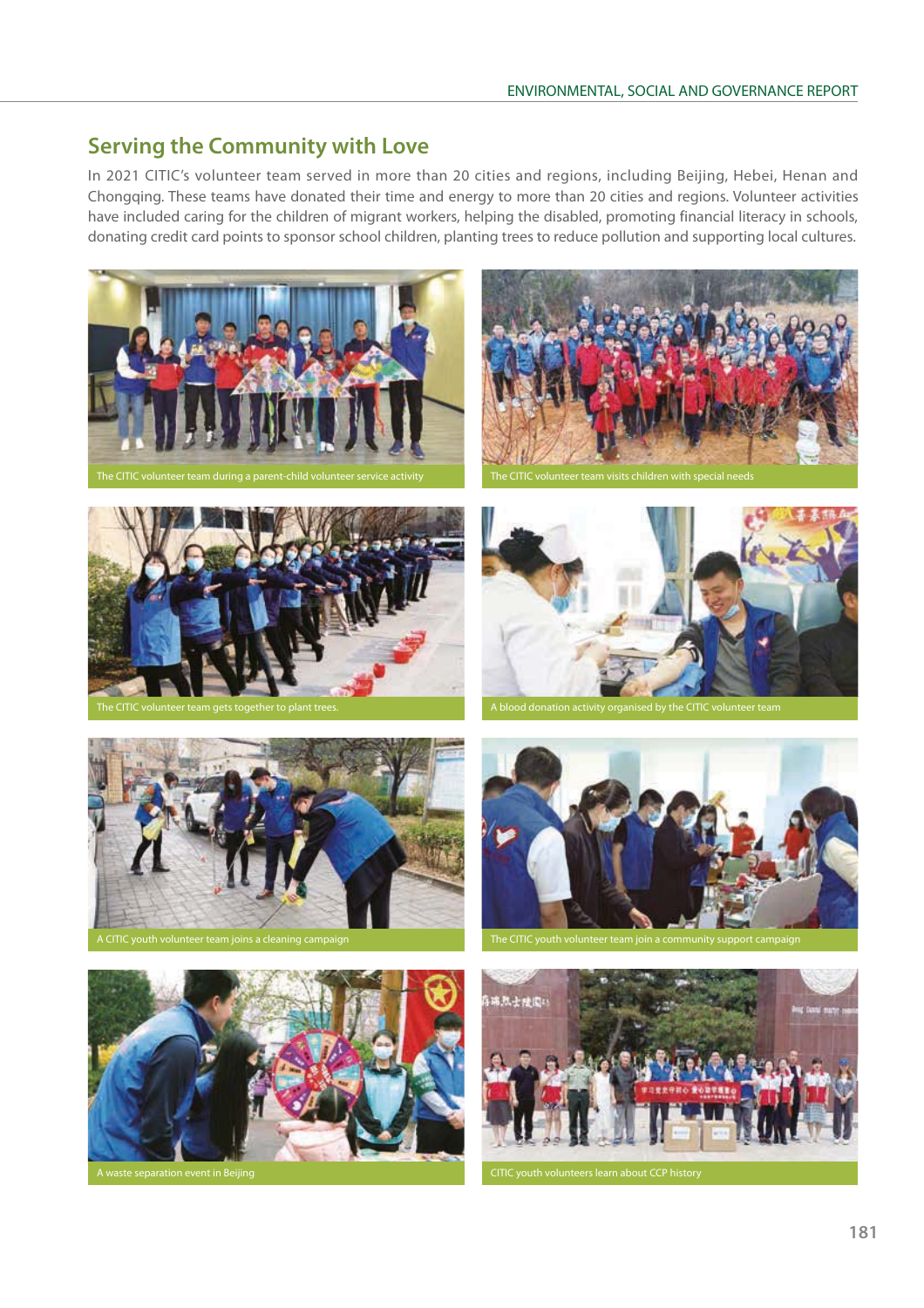# **ESG Index**

| <b>Aspects</b>                           | <b>Contents</b>                                                                                                                                                                                                                                                                                                                                                                                                                                                                                                                                                                                                                                                                                                                                                                                                                                                                                        | <b>Disclosure Location</b>             |
|------------------------------------------|--------------------------------------------------------------------------------------------------------------------------------------------------------------------------------------------------------------------------------------------------------------------------------------------------------------------------------------------------------------------------------------------------------------------------------------------------------------------------------------------------------------------------------------------------------------------------------------------------------------------------------------------------------------------------------------------------------------------------------------------------------------------------------------------------------------------------------------------------------------------------------------------------------|----------------------------------------|
| <b>Mandatory Disclosure Requirements</b> |                                                                                                                                                                                                                                                                                                                                                                                                                                                                                                                                                                                                                                                                                                                                                                                                                                                                                                        |                                        |
| Governance Structure                     | A statement from the board containing the following elements:<br>a disclosure of the board's oversight of ESG issues;<br>(i)<br>the board's ESG management approach and strategy,<br>(ii)<br>including the process used to evaluate, prioritise and<br>manage material ESG-related issues (including risks to the<br>issuer's businesses); and<br>how the board reviews progress made against ESG-related<br>(iii)<br>goals and targets with an explanation of how they relate<br>to the issuer's businesses.                                                                                                                                                                                                                                                                                                                                                                                          | Statement of the Board<br>of Directors |
| <b>Reporting Principles</b>              | A description of, or an explanation on, the application of the<br>following Reporting Principles in the preparation of the ESG<br>report:<br>Materiality: The ESG report should disclose: (i) the process to<br>identify and the criteria for the selection of material ESG factors;<br>(ii) if a stakeholder engagement is conducted, a description of<br>significant stakeholders identified, and the process and results of<br>the issuer's stakeholder engagement.<br>Quantitative: Information on the standards, methodologies,<br>assumptions and/or calculation tools used, and source of<br>conversion factors used, for the reporting of emissions/energy<br>consumption (where applicable) should be disclosed.<br>Consistency: The issuer should disclose in the ESG report any<br>changes to the methods or KPIs used, or any other relevant<br>factors affecting a meaningful comparison. | About This Report                      |
| <b>Reporting Boundary</b>                | A narrative explaining the reporting boundaries of the ESG report<br>and describing the process used to identify which entities or<br>operations are included in the ESG report. If there is a change in<br>the scope, the issuer should explain the difference and reason for<br>the change.                                                                                                                                                                                                                                                                                                                                                                                                                                                                                                                                                                                                          | About This Report                      |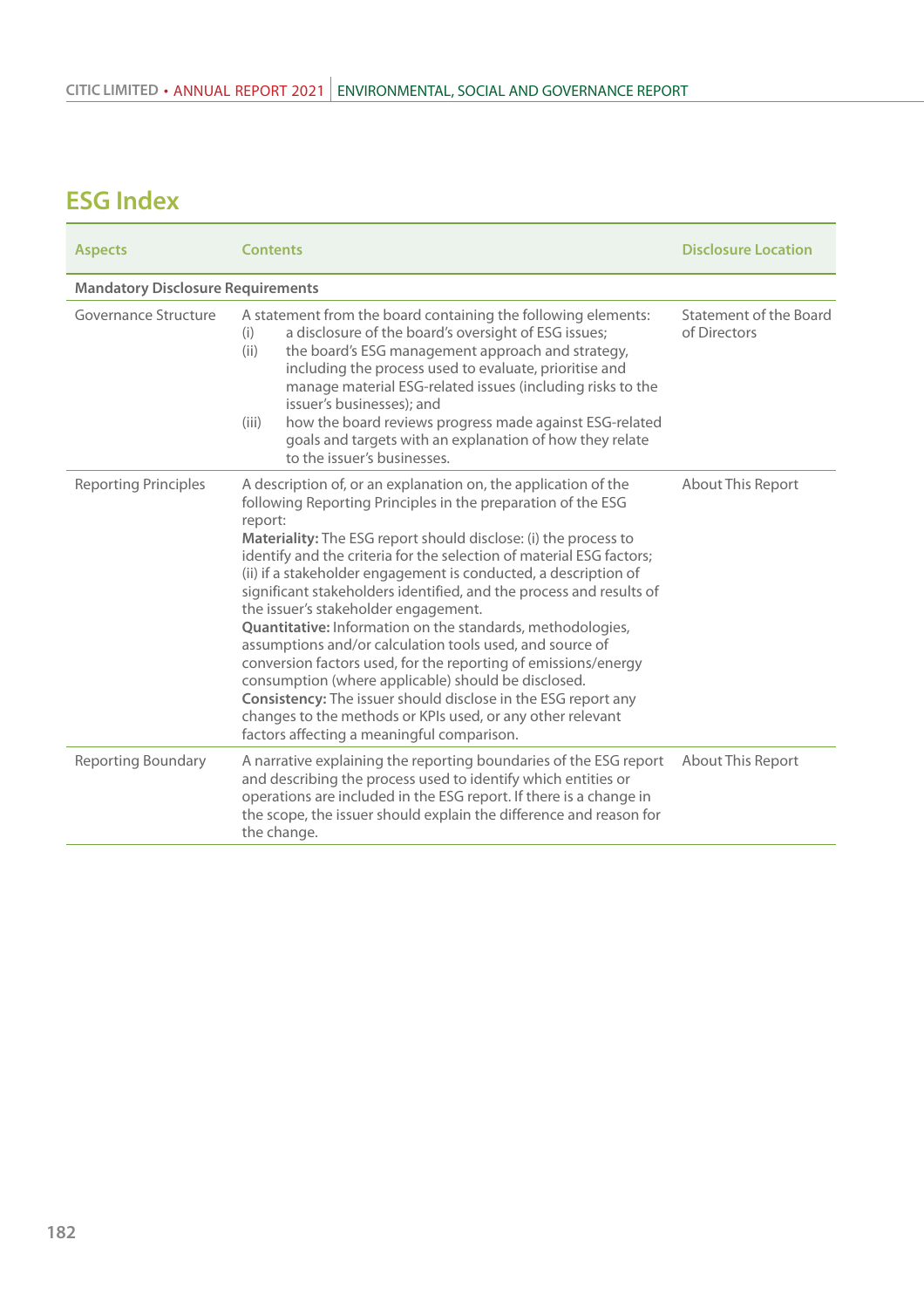| <b>Aspects</b>                 | <b>Contents</b>                                                                                                                                                                                                                                                                                                           | <b>Disclosure Location</b>                                                                     |
|--------------------------------|---------------------------------------------------------------------------------------------------------------------------------------------------------------------------------------------------------------------------------------------------------------------------------------------------------------------------|------------------------------------------------------------------------------------------------|
| "Comply or explain" Provisions |                                                                                                                                                                                                                                                                                                                           |                                                                                                |
| A. Environment                 |                                                                                                                                                                                                                                                                                                                           |                                                                                                |
| Aspect A1:<br>Emissions        | <b>General Disclosure</b><br>Information on:<br>the policies; and<br>(a)<br>(b)<br>compliance with relevant laws and regulations that have<br>a significant impact on the issuer relating to air and<br>greenhouse gas emissions, discharges into water and land,<br>and generation of hazardous and non-hazardous waste. | Environmental<br>responsibility<br>Protecting the<br>environment for a<br>more beautiful China |
|                                | Air emissions include NOx, SOx, and other pollutants regulated under national<br>Note:<br>laws and regulations.<br>Greenhouse gases include carbon dioxide, methane, nitrous oxide,<br>hydrofluorocarbons, perfluorocarbons and sulphur hexafluoride.<br>Hazardous wastes are those defined by national regulations.      |                                                                                                |
|                                | A1.1 The types of emissions and respective emissions data.                                                                                                                                                                                                                                                                | Performance Summary                                                                            |
|                                | A1.2 Direct (Scope 1) and energy indirect (Scope 2) greenhouse<br>gas emissions (in tonnes) and, where appropriate, intensity<br>(e.g. per unit of production volume, per facility).                                                                                                                                      | Performance Summary                                                                            |
|                                | A1.3 Total hazardous waste produced (in tonnes) and, where<br>appropriate, intensity (e.g. per unit of production volume,<br>per facility).                                                                                                                                                                               | Performance Summary                                                                            |
|                                | A1.4 Total non-hazardous waste produced (in tonnes) and, where<br>appropriate, intensity (e.g. per unit of production volume,<br>per facility).                                                                                                                                                                           | Performance Summary                                                                            |
|                                | A1.5 Description of emissions target(s) set and steps taken to<br>achieve them.                                                                                                                                                                                                                                           | Environmental<br>Management                                                                    |
|                                | A1.6 Description of how hazardous and non-hazardous wastes<br>are handled, and a description of reduction target(s) set and<br>steps taken to achieve them.                                                                                                                                                               | Environmental<br>Management; Green<br>production                                               |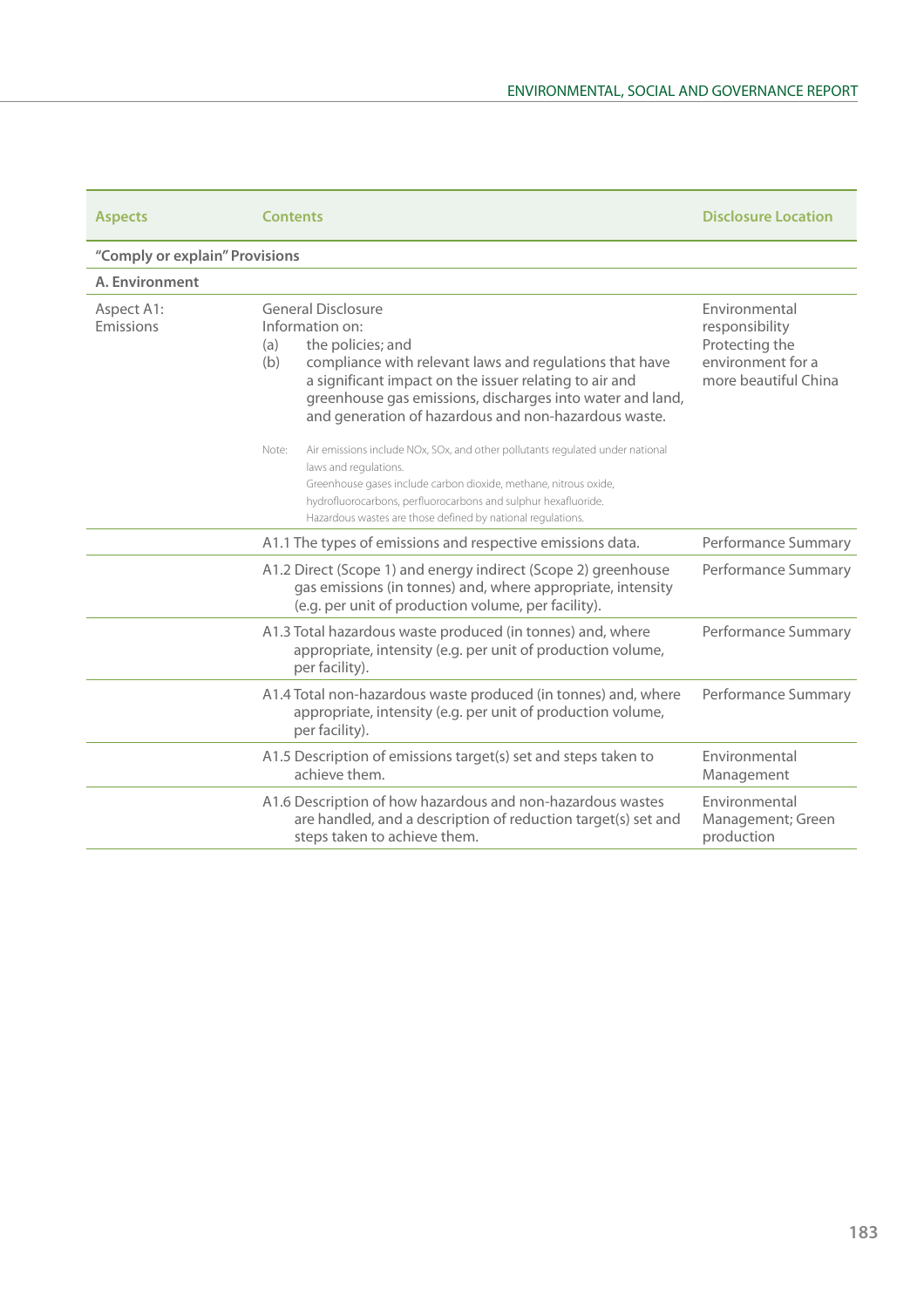| <b>Aspects</b>                                         | <b>Contents</b>                                                                                                                                                                                                                                       | <b>Disclosure Location</b>                                                                     |
|--------------------------------------------------------|-------------------------------------------------------------------------------------------------------------------------------------------------------------------------------------------------------------------------------------------------------|------------------------------------------------------------------------------------------------|
| Aspect A2:<br>Use of Resources                         | <b>General Disclosure</b><br>Policies on the efficient use of resources, including energy, water<br>and other raw materials.<br>Resources may be used in production, in storage, transportation, in buildings,<br>Note:<br>electronic equipment, etc. | Environmental<br>responsibility<br>Protecting the<br>environment for a<br>more beautiful China |
|                                                        | A2.1 Direct and/or indirect energy consumption by type (e.g.<br>electricity, gas or oil) in total (kWh in '000s) and intensity (e.g.<br>per unit of production volume, per facility).                                                                 | Performance Summary                                                                            |
|                                                        | A2.2 Water consumption in total and intensity (e.g. per unit of<br>production volume, per facility).                                                                                                                                                  | Performance Summary                                                                            |
|                                                        | A2.3 Description of energy use efficiency target(s) set and steps<br>taken to achieve them.                                                                                                                                                           | Environmental<br>Management                                                                    |
|                                                        | A2.4 Description of whether there is any issue in sourcing water<br>that is fit for purpose, water efficiency target(s) set and steps<br>taken to achieve them.                                                                                       | Environmental<br>Management;<br>Performance Summary                                            |
|                                                        | A2.5 Total packaging material used for finished products (in<br>tonnes) and, if applicable, with reference to per unit<br>produced.                                                                                                                   | Performance Summary                                                                            |
| Aspect A3:<br>The Environment and<br>Natural Resources | <b>General Disclosure</b><br>Policies on minimising the issuer's significant impacts on the<br>environment and natural resources.                                                                                                                     | Environmental<br>responsibility<br>Protecting the<br>environment for a<br>more beautiful China |
|                                                        | A3.1 Description of the significant impacts of activities on the<br>environment and natural resources and the actions taken to<br>manage them.                                                                                                        | <b>Green Business</b>                                                                          |
| Aspect A4:<br>Climate Change                           | <b>General Disclosure</b><br>Policies on identification and mitigation of significant climate-<br>related issues which have impacted, and those which may impact,<br>the issuer.                                                                      | Responding to Climate<br>Change                                                                |
|                                                        | A4.1 Description of the significant climate-related issues which<br>have impacted, and those which may impact, the issuer, and<br>the actions taken to manage them.                                                                                   | Responding to Climate<br>Change                                                                |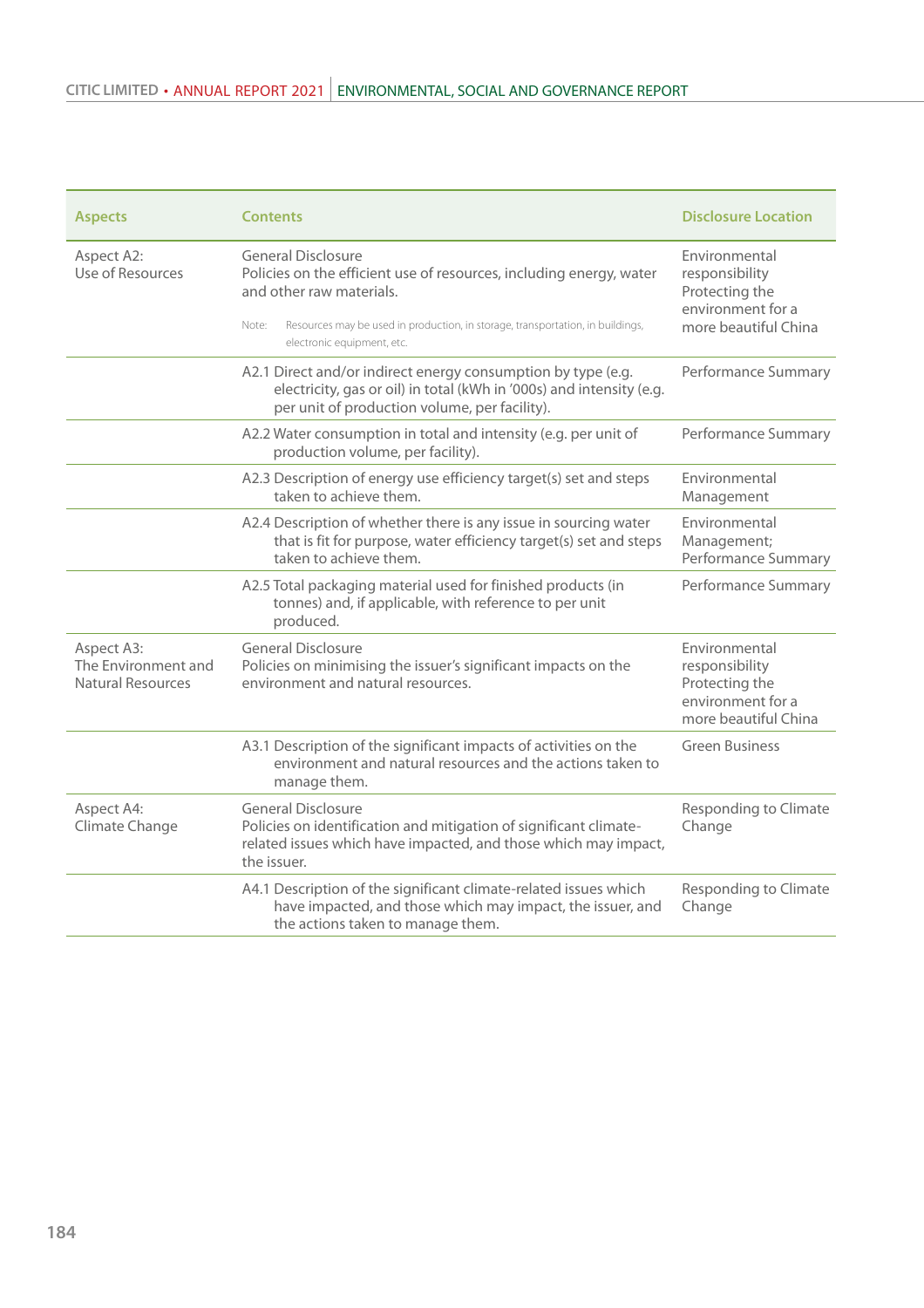| <b>Aspects</b>                         | <b>Contents</b>                                                                                                                                                                                                                                                                                                                                                               | <b>Disclosure Location</b>                                                                   |  |  |
|----------------------------------------|-------------------------------------------------------------------------------------------------------------------------------------------------------------------------------------------------------------------------------------------------------------------------------------------------------------------------------------------------------------------------------|----------------------------------------------------------------------------------------------|--|--|
| <b>B.</b> Society                      |                                                                                                                                                                                                                                                                                                                                                                               |                                                                                              |  |  |
| <b>Employment and Labour Practices</b> |                                                                                                                                                                                                                                                                                                                                                                               |                                                                                              |  |  |
| Aspect B1:<br>Employment               | <b>General Disclosure</b><br>Information on:<br>the policies; and<br>(a)<br>compliance with relevant laws and regulations that have a<br>(b)<br>significant impact on the issuer relating to compensation<br>and dismissal, recruitment and promotion, working<br>hours, rest periods, equal opportunity, diversity, anti-<br>discrimination, and other benefits and welfare. | <b>Staff Development</b><br>Building a platform<br>for rewarding and<br>retaining our people |  |  |
|                                        | B1.1 Total workforce by gender, employment type (for example,<br>full- or part-time), age group and geographical region.                                                                                                                                                                                                                                                      | <b>Promoting Diversity</b>                                                                   |  |  |
|                                        | B1.2 Employee turnover rate by gender, age group and<br>geographical region.                                                                                                                                                                                                                                                                                                  | <b>Promoting Diversity</b>                                                                   |  |  |
| Aspect B2:<br>Health and Safety        | General Disclosure<br>Information on:<br>the policies; and<br>(a)<br>compliance with relevant laws and regulations that have<br>(b)<br>a significant impact on the issuer relating to providing a<br>safe working environment and protecting employees from<br>occupational hazards.                                                                                          | <b>Staff Health</b>                                                                          |  |  |
|                                        | B <sub>2.1</sub> Number and rate of work-related fatalities occurred in each<br>of the past three years including the reporting year.                                                                                                                                                                                                                                         | <b>Staff Health</b>                                                                          |  |  |
|                                        | B2.2 Lost days due to work injury.                                                                                                                                                                                                                                                                                                                                            | <b>Staff Health</b>                                                                          |  |  |
|                                        | B2.3 Description of occupational health and safety measures<br>adopted, and how they are implemented and monitored.                                                                                                                                                                                                                                                           | <b>Staff Health</b>                                                                          |  |  |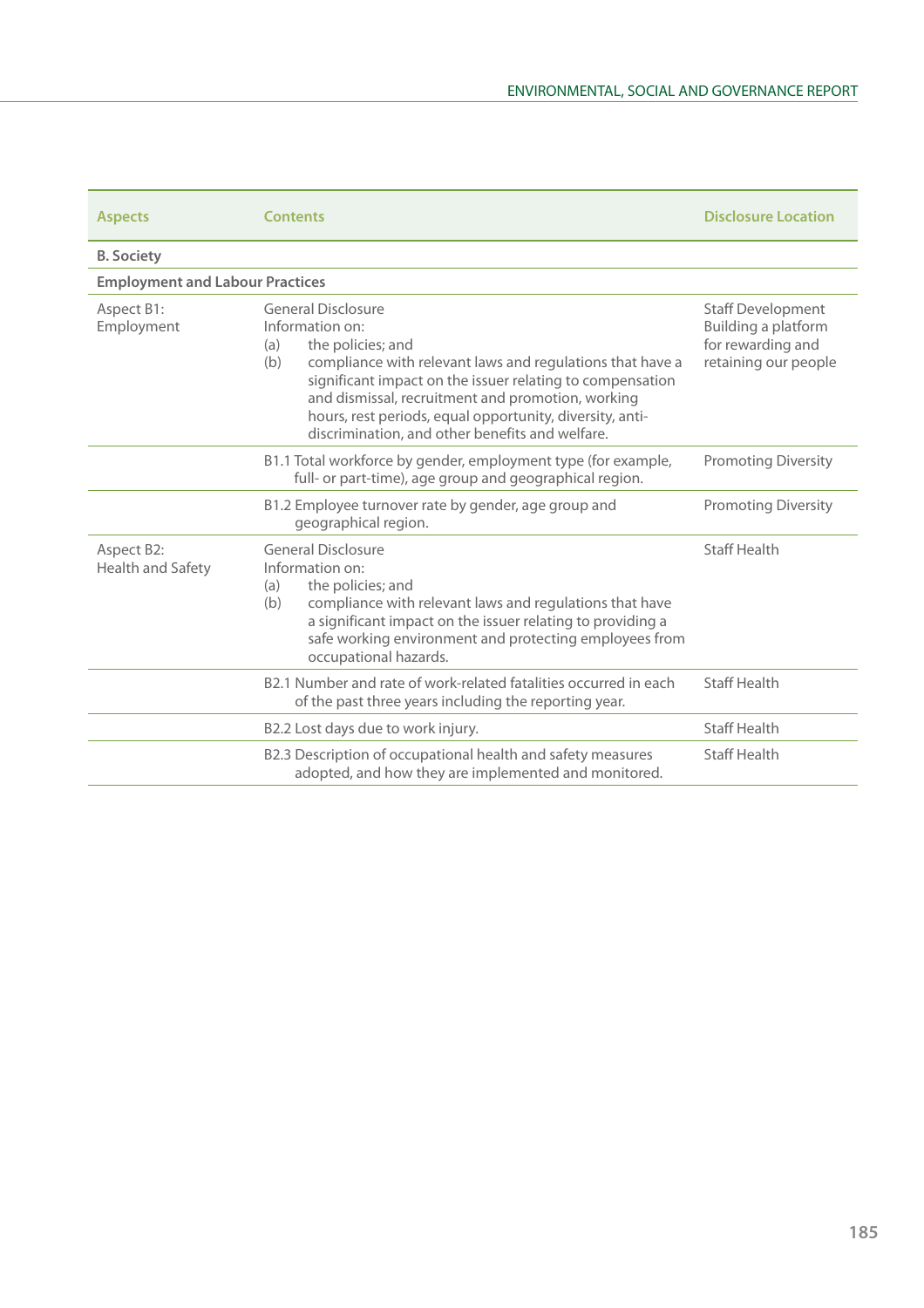| <b>Aspects</b>                            | <b>Contents</b>                                                                                                                                                                                                                     | <b>Disclosure Location</b>                          |
|-------------------------------------------|-------------------------------------------------------------------------------------------------------------------------------------------------------------------------------------------------------------------------------------|-----------------------------------------------------|
| Aspect B3:<br>Development and<br>Training | <b>General Disclosure</b><br>Policies on improving employees' knowledge and skills for<br>discharging duties at work. Description of training activities.                                                                           | <b>Talent Fostering</b>                             |
|                                           | Training refers to vocational training. It may include internal and external courses<br>Note:<br>paid by the employer.                                                                                                              |                                                     |
|                                           | B3.1 The percentage of employees trained by gender and<br>employee category (e.g. senior management, middle<br>management).                                                                                                         | <b>Talent Fostering</b>                             |
|                                           | B3.2 The average training hours completed per employee by<br>gender and employee category.                                                                                                                                          | <b>Talent Fostering</b>                             |
| Aspect B4:<br>Labour Standards            | <b>General Disclosure</b><br>Information on:<br>the policies; and<br>(a)<br>compliance with relevant laws and regulations that have<br>(b)<br>a significant impact on the issuer relating to preventing<br>child and forced labour. | Caring for Staff<br>Development                     |
|                                           | B4.1 Description of measures to review employment practices to<br>avoid child and forced labour.                                                                                                                                    | Caring for Staff<br>Development                     |
|                                           | B4.2 Description of steps taken to eliminate such practices when<br>discovered.                                                                                                                                                     | Caring for Staff<br>Development                     |
| <b>Operating Practices</b>                |                                                                                                                                                                                                                                     |                                                     |
| Aspect B5:<br>Supply Chain<br>Management  | <b>General Disclosure</b><br>Policies on managing environmental and social risks of the supply<br>chain.                                                                                                                            | Promoting the healthy<br>development of<br>industry |
|                                           | B5.1 Number of suppliers by geographical region.                                                                                                                                                                                    | <b>Strengthening Supply</b><br>Chain Management     |
|                                           | B5.2 Description of practices relating to engaging suppliers,<br>number of suppliers where the practices are being<br>implemented, and how they are implemented and<br>monitored.                                                   | Promoting the healthy<br>development of<br>industry |
|                                           | B5.3 Description of practices used to identify environmental<br>and social risks along the supply chain, and how they are<br>implemented and monitored.                                                                             | Promoting the healthy<br>development of<br>industry |
|                                           | B5.4 Description of practices used to promote environmentally<br>preferable products and services when selecting suppliers,<br>and how they are implemented and monitored.                                                          | Promoting the healthy<br>development of<br>industry |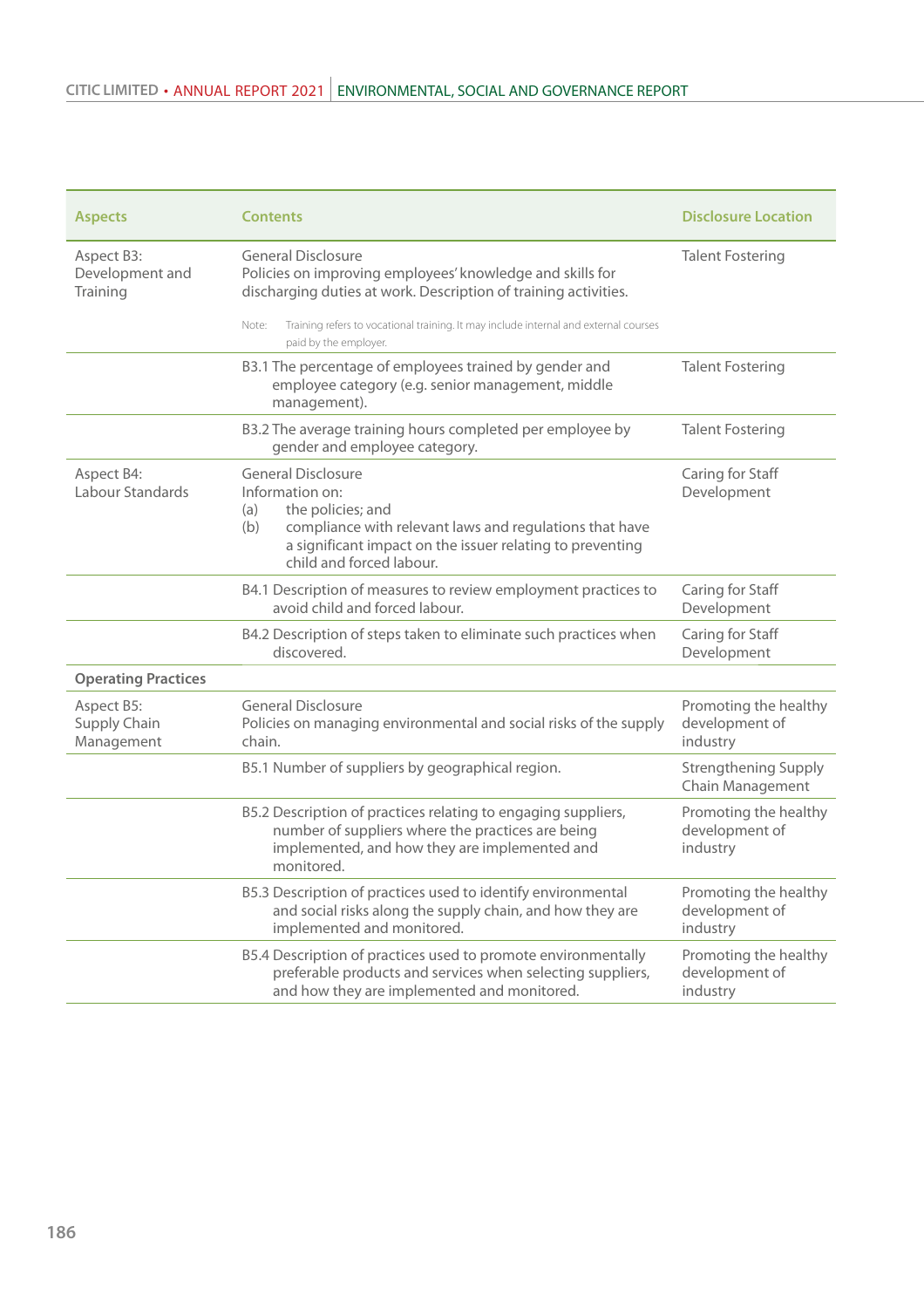| <b>Aspects</b>                              | <b>Contents</b>                                                                                                                                                                                                                                                                                                                     | <b>Disclosure Location</b>                                                  |
|---------------------------------------------|-------------------------------------------------------------------------------------------------------------------------------------------------------------------------------------------------------------------------------------------------------------------------------------------------------------------------------------|-----------------------------------------------------------------------------|
| Aspect B6:<br><b>Product Responsibility</b> | <b>General Disclosure</b><br>Information on:<br>the policies; and<br>(a)<br>compliance with relevant laws and regulations that have<br>(b)<br>a significant impact on the issuer relating to health and<br>safety, advertising, labelling and privacy matters relating<br>to products and services provided and methods of redress. | Customer Focused<br>We pursue excellence<br>in our products and<br>services |
|                                             | B6.1 Percentage of total products sold or shipped subject to<br>recalls for safety and health reasons.                                                                                                                                                                                                                              | Providing quality<br>products and services                                  |
|                                             | B6.2 Number of products and service related complaints received<br>and how they are dealt with.                                                                                                                                                                                                                                     | Providing quality<br>products and services                                  |
|                                             | B6.3 Description of practices relating to observing and protecting<br>intellectual property rights.                                                                                                                                                                                                                                 | Promoting Industry<br><b>Excellence</b>                                     |
|                                             | B6.4 Description of quality assurance process and recall<br>procedures.                                                                                                                                                                                                                                                             | Providing quality<br>products and services                                  |
|                                             | B6.5 Description of consumer data protection and privacy<br>policies, and how they are implemented and monitored.                                                                                                                                                                                                                   | Protecting the legal<br>rights of our customers                             |
| Aspect B7:<br>Anticorruption                | <b>General Disclosure</b><br>Information on:<br>the policies; and<br>(a)<br>compliance with relevant laws and regulations that have<br>(b)<br>a significant impact on the issuer relating to bribery,<br>extortion, fraud and money laundering.                                                                                     | Anti-corruption                                                             |
|                                             | B7.1 Number of concluded legal cases regarding corrupt practices<br>brought against the issuer or its employees during the<br>reporting period and the outcomes of the cases.                                                                                                                                                       | Anti-corruption                                                             |
|                                             | B7.2 Description of preventive measures and whistle-blowing<br>procedures, and how they are implemented and monitored.                                                                                                                                                                                                              | Anti-corruption                                                             |
|                                             | B7.3 Description of anti-corruption training provided to directors<br>and staff.                                                                                                                                                                                                                                                    | Anti-corruption                                                             |
| Community                                   |                                                                                                                                                                                                                                                                                                                                     |                                                                             |
| Aspect B8:                                  | <b>General Disclosure</b><br>Community Investment  Policies on community engagement to understand the needs<br>of the communities where the issuer operates and to ensure its<br>activities take into consideration the communities' interests.                                                                                     | <b>Community Service</b><br>Our social mission for a<br>better future       |
|                                             | B8.1 Focus areas of contribution (e.g. education, environmental<br>concerns, labour needs, health, culture, sport).                                                                                                                                                                                                                 | <b>Community Service</b><br>Our social mission for a<br>better future       |
|                                             | B8.2 Resources contributed (e.g. money or time) to the focus area.                                                                                                                                                                                                                                                                  | <b>Community Service</b><br>Our social mission for a<br>better future       |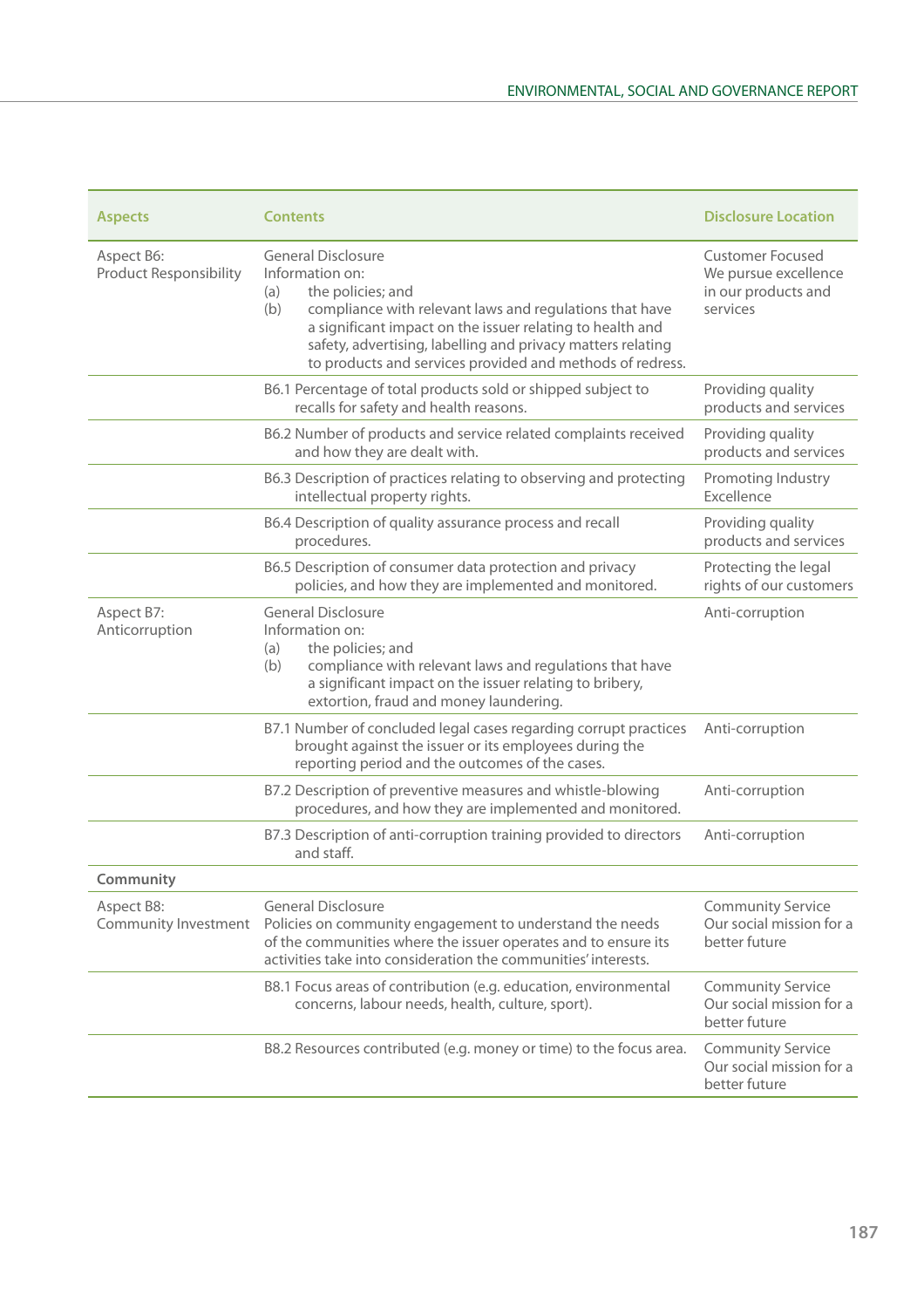# **Verification Statement**

2022/SH-0128 (Page1/3)

*English Translation for Reference Only* 

### **Independent practitioner's assurance report**

To the Board of Directors of CITIC Limited

We have been engaged to perform a limited assurance engagement on the selected 2021 key data as defined below in the 2021 Environmental, Social and Governance Report ("ESG report") of CITIC Limited (the "Company").

### **Selected Key Data**

The selected key data in the Company's 2021 ESG report that is covered by this report is as follows:

- Number of volunteer activities
- Total number of employees
- Proportion of female employees
- Labor contract signing rate
- Number of employee training programs
- **Electricity consumption per capita at headquarters**
- Water consumption per capita at headquarters
- Gasoline consumption per capita at headquarters
- Green credit balance
- Number of enquiries on the Uwen platform
- Number of online courses provided on the YUNSHANGZHINONG App

Our assurance was with respect to the year ended 31 December 2021 information only and we have not performed any procedures with respect to earlier periods or any other elements included in the 2021 ESG report.

### **Criteria**

The criteria used by the Company to prepare the selected key data in the 2021 ESG report is set out in the basis of reporting of the key data (the "basis of reporting") after this assurance report.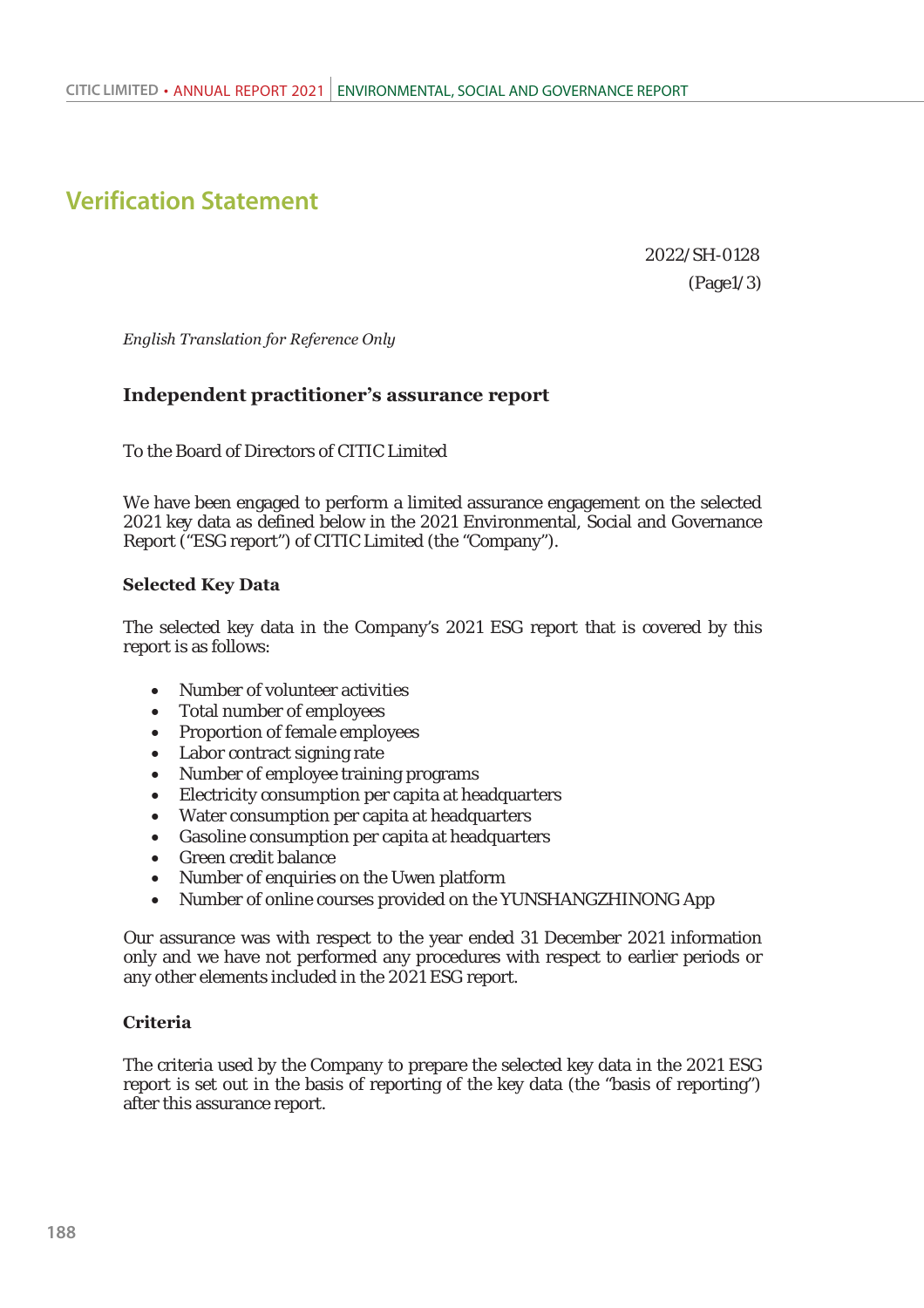2022/SH-0128 (Page2/3)

### **Management's Responsibilities**

The Management of the Company is responsible for the preparation of the selected key data in the 2021 ESG report in accordance with the basis of reporting. This responsibility includes designing, implementing and maintaining internal control relevant to the preparation of the selected key data in the 2021 ESG report that is free from material misstatement, whether due to fraud or error.

### **2DU Landau Entry Control Ouality Control**

We have complied with the independence and other ethical requirements of the International Code of Ethics for Professional Accountants (including International Independence Standards) issued by the International Ethics Standards Board for Accountants, which is founded on fundamental principles of integrity, objectivity, professional competence and due care, confidentiality and professional behaviour.

Our firm applies International Standard on Quality Control 1 and accordingly maintains a comprehensive system of quality control including documented policies and procedures regarding compliance with ethical requirements, professional standards and applicable legal and regulatory requirements.

### **Practitioner's Responsibilities**

It is our responsibility to express a conclusion on the selected key data in the 2021 ESG report based on our work.

We conducted our work in accordance with the International Standard on Assurance Engagements 3000 (Revised) "Assurance Engagements Other Than Audits or Reviews of Historical Financial Information". This standard requires that we plan and perform our work to form the conclusion.

The procedures performed in a limited assurance engagement vary in nature and timing from, and are less in extent than for, a reasonable assurance engagement. Consequently, the level of assurance obtained in a limited assurance engagement is substantially lower than the assurance that would have been obtained had a reasonable assurance engagement been performed. Accordingly, we do not express a reasonable assurance opinion about whether the Company's 2021 selected key data in the 2021 ESG report has been prepared, in all material respects, in accordance with the basis of reporting. Our work involves assessing the risks of material misstatement of the selected key data in the 2021 ESG report, whether due to fraud or error, and responding to the assessed risks. The extent of procedures selected depends on our judgment and assessment of the engagement risk. Within the scope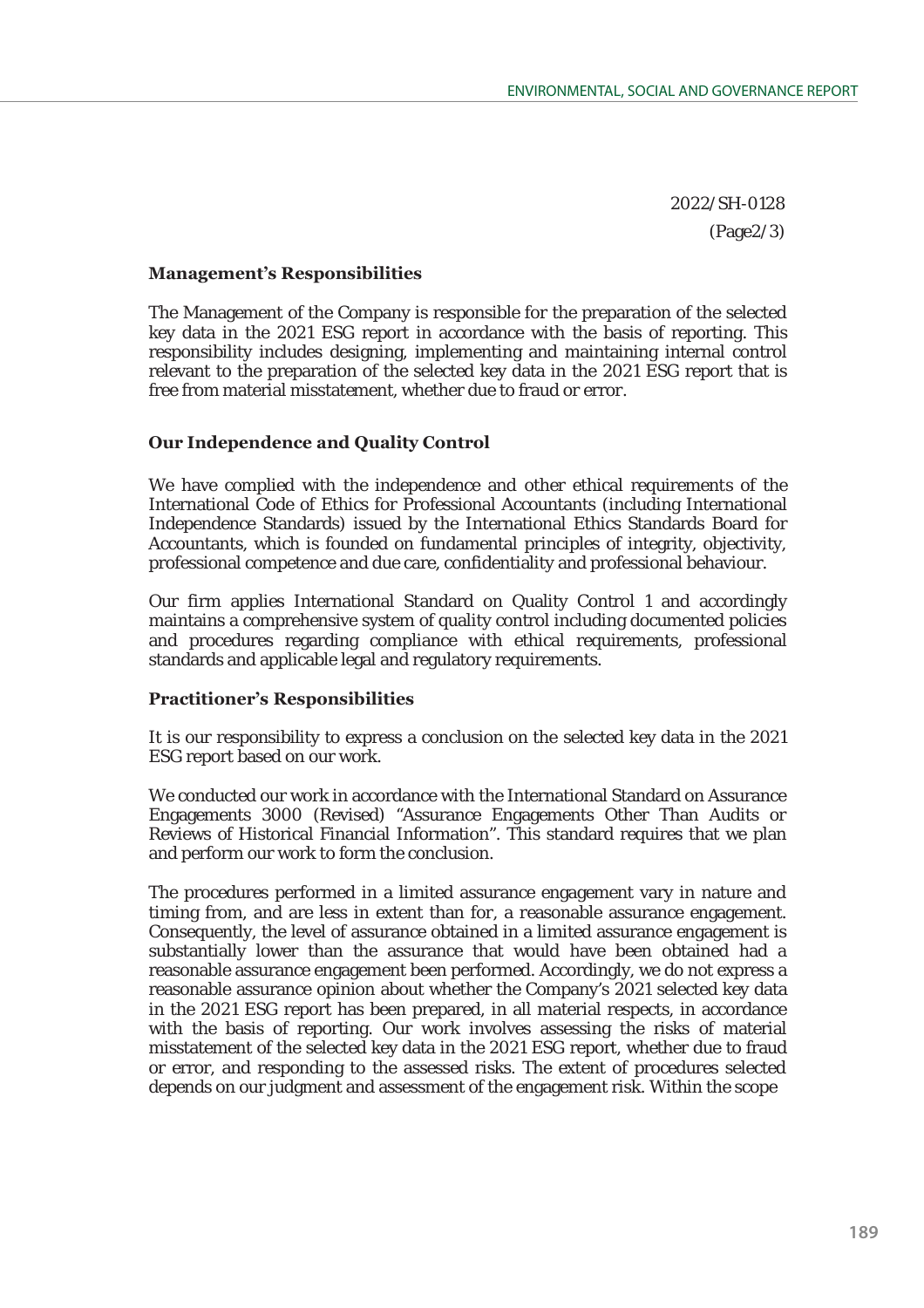2022/SH-0128 (Page3/3)

of our work, we have performed the following procedures in the Headquarters of the Company, CITIC Bank, China Securities and CITIC Agriculture. We have not conducted work in other subsidiaries.

1) Interviews with relevant departments of the Company involved in providing information for the selected key data within the ESG report; and

2) Analytical procedures;

3) Examination, on a test basis, of documentary evidence relating to the selected key data on which we report;

4) Recalculation; and

5) Other procedures deemed necessary.

### **Inherent Limitation**

The absence of a significant body of established practice on which to draw to evaluate and measure non-financial information allows for different, but acceptable, measures and measurement techniques and can affect comparability between entities.

#### **Conclusion**

Based on the procedures performed and evidence obtained, nothing has come to our attention that causes us to believe that the 2021 selected key data in the 2021 ESG report is not prepared, in all material respects, in accordance with the basis of reporting.

### **Restriction on Use**

Our report has been prepared for and only for the board of directors of the Company and for no other purpose. We do not assume responsibility towards or accept liability to any other person for the content of this report.

### **PricewaterhouseCoopers Zhong Tian LLP**

Shanghai, China

April 18, 2022